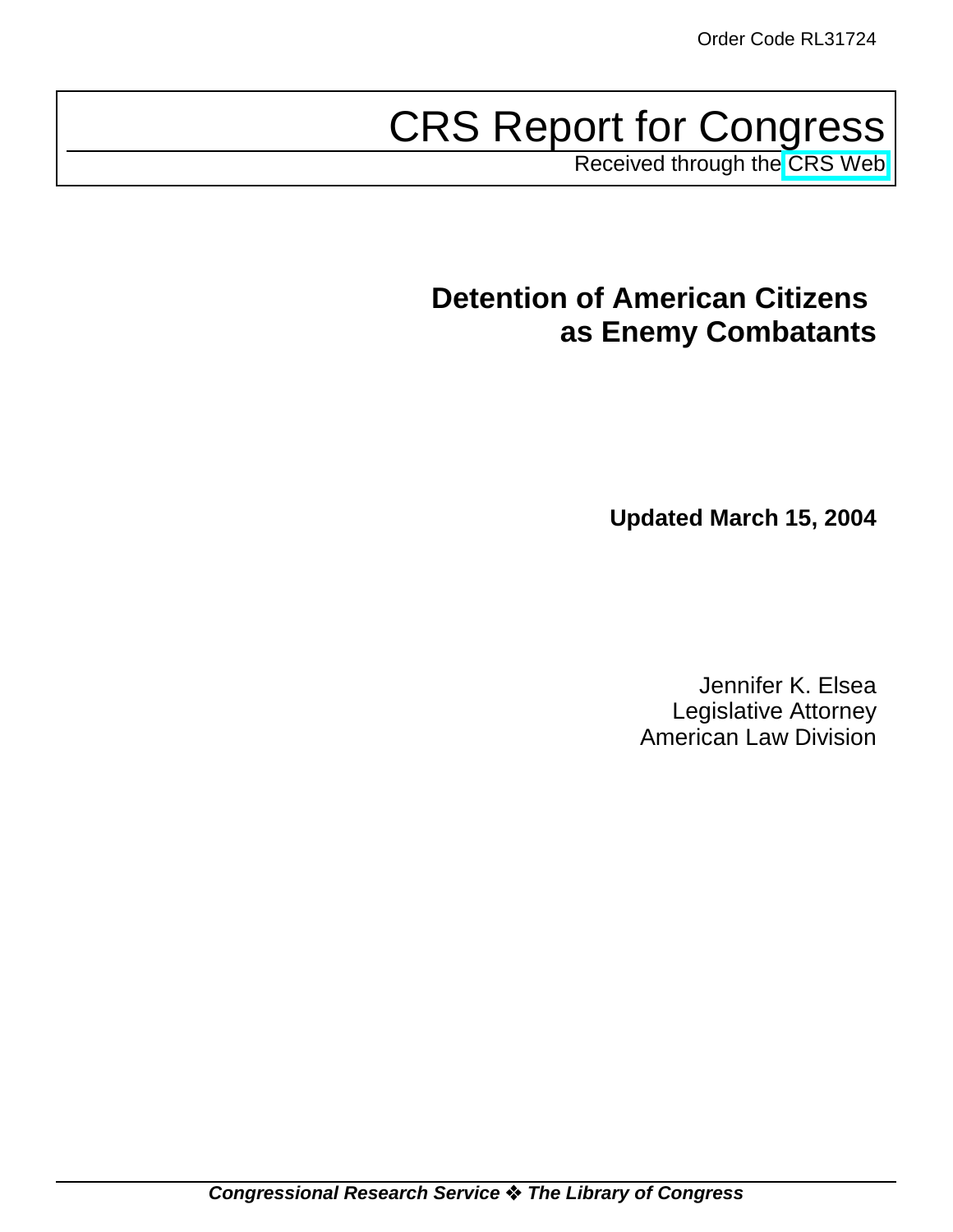# Detention of American Citizens as Enemy Combatants

## **Summary**

This report, which will be updated as necessary, analyzes the authority to detain American citizens who are suspected of being members, agents, or associates of Al Qaeda, the Taliban and possibly other terrorist organizations as "enemy combatants." The Department of Justice cites two World War II era cases, *Ex parte Quirin* and *In re Territo*, to support its contention that the President may order that certain U.S. citizens as well as non-citizens be held as enemy combatants pursuant to the law of war and Article II of the Constitution. Critics, however, question the assertion of executive authority to detain U.S. citizens, without ordinary due process of law, in order to prevent terrorist acts or gather intelligence; and some argue that Congress has prohibited such detention of U.S. citizens when it enacted 18 U.S.C. § 4001(a). While the Fourth Circuit Court of Appeals has agreed with the Bush Administration that Congress authorized such detentions in its authorization for the President to use force against those he determines are responsible for the September 11, 2001, attacks on the United States, the Second Circuit recently held that Congress has not authorized such detentions. The Supreme Court has granted *certiorari* in both cases and will hear them together on April 28, 2004.

This report provides background information regarding the cases of two U.S. citizens who are currently in military custody as "enemy combatants," Yaser Esam Hamdi and Jose Padilla. A brief introduction to the law of war pertinent to the detention of different categories of individuals is offered, followed by brief analyses of the main legal precedents invoked to support the President's actions, as well as *Ex parte Milligan*, which some argue supports the opposite conclusion. A discussion of U.S. practice during wartime to detain persons deemed dangerous to the national security follows, including legislative history that may help to shed light on Congress' intent in authorizing the use of force to fight terrorism.

The report provides brief synopses of the facts and the present disposition of the two above-mentioned cases. Because Hamdi was captured in Afghanistan during active hostilities, there may be a presumption that he is an enemy combatant and that his detention is similar to the traditional treatment of prisoners of war (POW), although he has not been determined to qualify for POW status. The case of Padilla, however, appears to raise additional legal questions, because the allegations against him would seem to place him in the category of persons traditionally treated as alien enemies rather than enemy soldiers.

The report addresses the constitutional and statutory sources that arguably provide authority for the detention of enemy combatants, as well as those that may prevent the exercise of that power with respect to U.S. citizens. The report concludes that historically, even during declared wars, additional statutory authority has been seen as necessary to validate the detention of citizens not members of any armed forces, casting in some doubt the argument that the power to detain is necessarily implied by an authorization to use force. Finally, the report briefly analyzes the Detention of Enemy Combatants Act, H.R. 1029, which would authorize the President to detain U.S. citizens and residents who are determined to be "enemy combatants" in certain circumstances.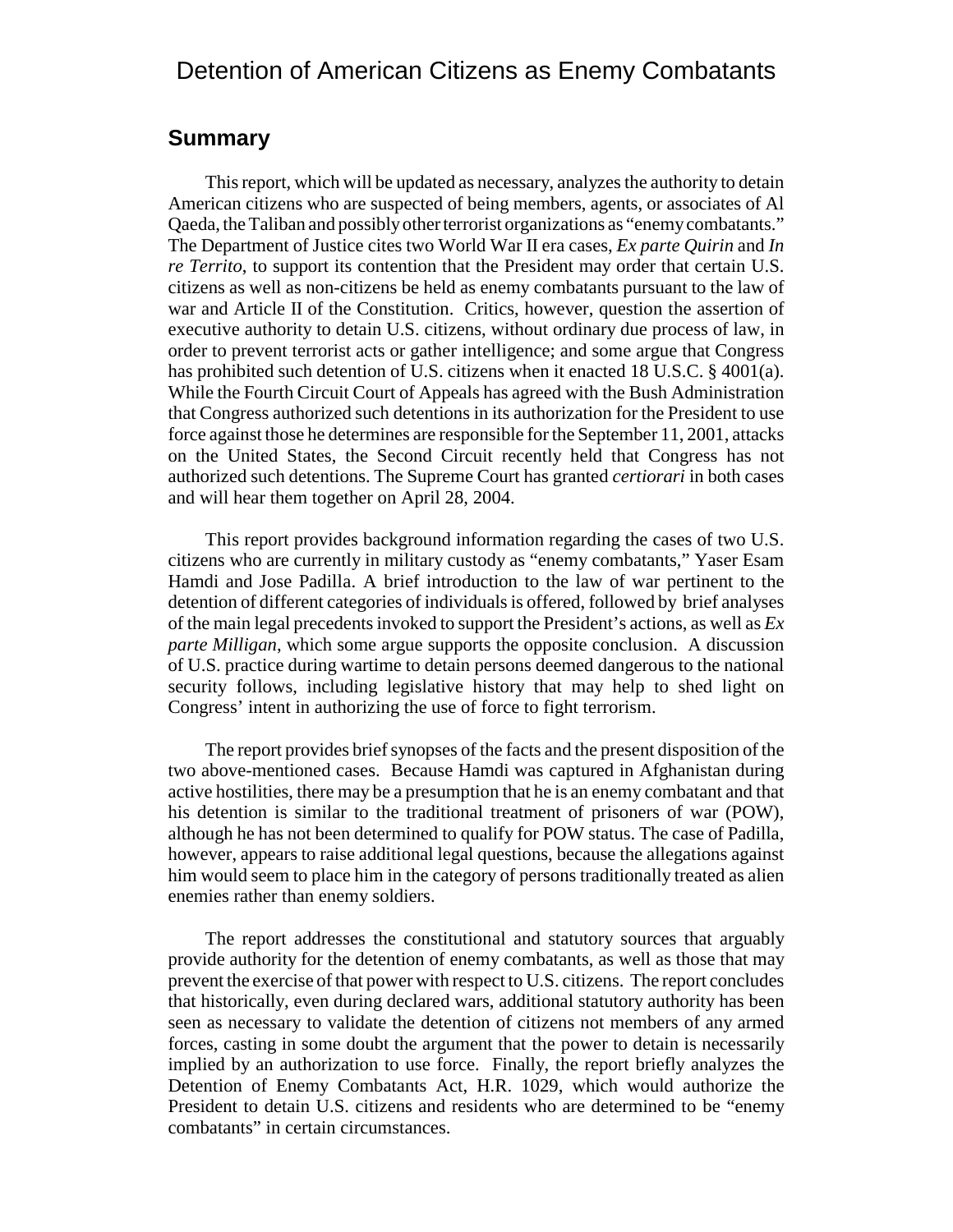# **Contents**

| U.S. Precedent for Detention of Citizens as Enemy Combatants  8 |  |
|-----------------------------------------------------------------|--|
|                                                                 |  |
|                                                                 |  |
|                                                                 |  |
|                                                                 |  |
| U.S. Practice - Detention of Enemies on U.S. Territory  16      |  |
|                                                                 |  |
|                                                                 |  |
|                                                                 |  |
|                                                                 |  |
|                                                                 |  |
|                                                                 |  |
| Constitutional Authority to Detain "Enemy Combatants" 37        |  |
|                                                                 |  |
|                                                                 |  |
|                                                                 |  |
|                                                                 |  |
|                                                                 |  |
|                                                                 |  |
|                                                                 |  |
|                                                                 |  |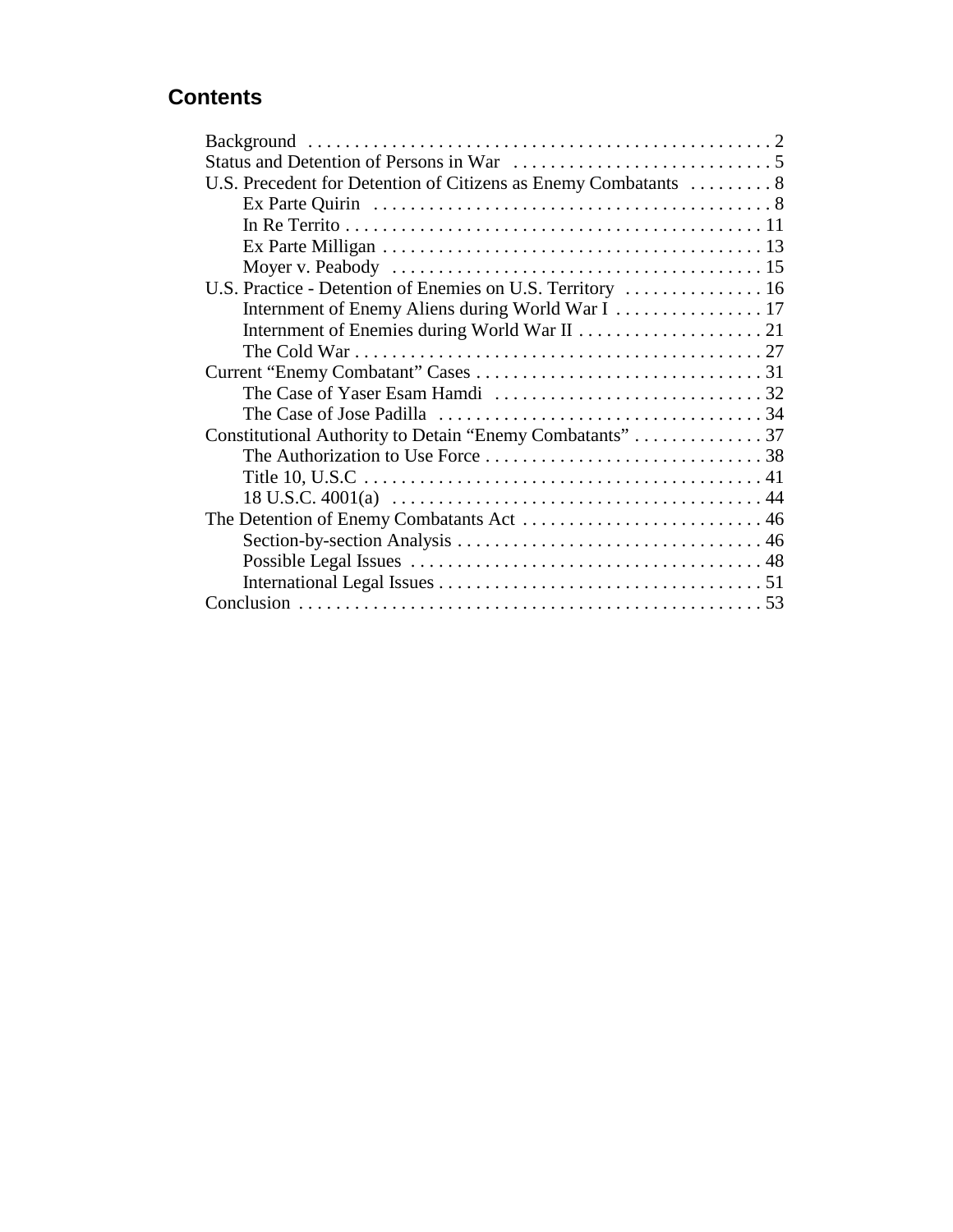# Detention of American Citizens as Enemy Combatants

This report analyzes the authority to detain American citizens who are suspected of being members, agents, or associates of Al Qaeda, the Taliban, or other terrorist organizations as "enemy combatants."1 The Department of Justice cites primarily two World War II era cases to support its contention that the President may order that certain American citizens as well as non-citizens be held as enemy combatants. Critics, however, note that an American citizen is not triable by military commission under the President's Military Order of Nov. 13, 2001 (M.O.), and question whether a U.S. citizen may constitutionally be detained indefinitely under military custody without being charged. It has also been argued that the President's actions are

*See also* Anthony Dworkin, *Law and the Campaign Against Terrorism: The View from the Pentagon*, Crimes of War Project, December 16, 2002 *available at* [http://www.crimesofwar.org/onnews/news-pentagon.html] (interview with Charles Allen, Deputy General Counsel for International Affairs at the Department of Defense)(DoD official defining "enemy combatants" in the war on terrorism as "those who are a part of that enterprise [Al Qaeda and other global terrorist organizations] and/or threaten the United States," including any "member, agent or associate of Al Qaeda or the Taliban").

We have not found a precise military definition for the term "enemy combatant." The Manual for Courts-Martial (MCM) defines "enemy" to include:

organized forces of the enemy in time of war, any hostile body that our forces may be opposing, such as a rebellious mob or a band of renegades, and ... civilians as well as members of military organizations. "Enemy" is not restricted to the enemy government or its armed forces. All the citizens of one belligerent are enemies of the government and all the citizens of the other.

MCM IV-34. *See also* discussion of the meaning of *combatant, infra* note 25.

<sup>1</sup> The term "enemy combatant" is not well-defined. *See* Gary Solis, *Even a "Bad" Man has Rights*, WASH. POST, June 25, 2002, at A19 (pointing out that it stems from the Supreme Court case *Ex parte* Quirin, 317 U.S. 1 (1942)). Under the law of war, enemy combatants may be targeted by the military or detained as a wartime preventive measure. *See generally* Treatment of 'Battlefield Detainees' in the War on Terrorism, CRS Report RL31367. With respect to the current conflict, the term has been variously defined by government officials to be a person with some association with terrorist organizations, but so far it appears to have been applied in a more limited way to cover only those suspected of some involvement with the Taliban or Al Qaeda. The Department of Defense defines "enemy combatant" as "an individual who, under the laws and customs of war, may be detained for the duration of an armed conflict." *See* Letter from William J. Haynes II to Senator Carl Levin (November 26, 2002), *available at* [http://www.nimj.com/documents/dodletter.pdf]. In the current conflict, according to the letter, the term includes a member, agent, or associate of Al Qaeda or the Taliban. *See id.*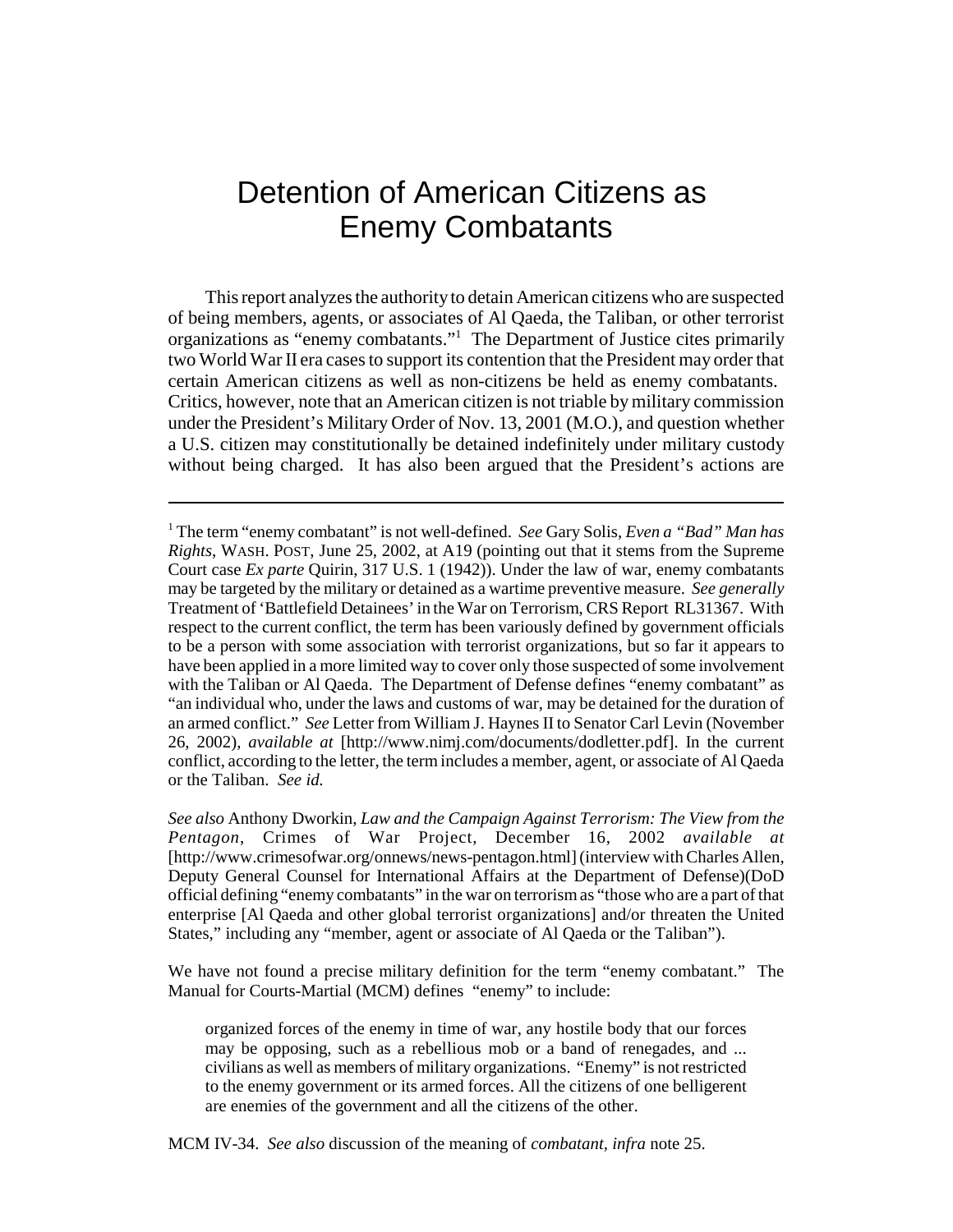foreclosed by 18 U.S.C. § 4001(a), which provides that no U.S. citizen may be detained except pursuant to an act of Congress.<sup>2</sup> While the Fourth Circuit Court of Appeals has agreed with the Bush Administration that Congress authorized such detentions in its authorization for the President to use force against those he determines are responsible for the September 11, 2001, attacks on the United States, $3$ the Second Circuit found otherwise, at least with respect to citizens captured on U.S. soil in non-combat circumstances.<sup>4</sup> The Supreme Court has granted *certiorari* in both cases. The central issues to be argued are whether the President has an inherent authority during war to detain persons, and if congressional authorization is needed to exercise such a power, whether Congress has in fact authorized the detentions. The report also briefly analyzes the Detention of Enemy Combatants Act, H.R. 1029, which would authorize the President to detain U.S. citizens and residents who are determined to be "enemy combatants" in certain circumstances.

#### **Background**

The Attorney General announced on June 10, 2002, that an American citizen, Jose Padilla, also known as Abdullah Muhajir, was arrested May 8, 2002 upon his return from Pakistan, allegedly with the intent of participating in a plot to use a radiological bomb against unknown targets within the United States. Padilla was detained under a court order as a material witness until the Department of Justice faced a court deadline to either bring charges or release him. After prosecutors reportedly either lacked the physical evidence or were unwilling to disclose classified evidence necessary to bring charges against Padilla, President Bush signed an unspecified order declaring him to be an "enemy combatant," and transferred him to the custody of the Department of Defense.<sup>5</sup> The Administration has taken the position that the law of war allows the United States to detain indefinitely members, agents or associates of Al Qaeda and other terrorist organizations, without charging them with a crime under either criminal statutes or the international law of war, notwithstanding their American citizenship.6 The Administration has also denied Padilla access to his attorney,<sup>7</sup> arguing that he has no constitutional right to an

<sup>2</sup> *See* ABA Task Force on Treatment of Enemy Combatants, Revised Report 109 (Feb. 10, 2003) *available at* [http://www.abanet.org/leadership/recommendations03/109.pdf].

<sup>&</sup>lt;sup>3</sup> See Hamdi v. Rumsfeld, 316 F.3d 450 (4<sup>th</sup> Cir. 2003).

<sup>4</sup> Padilla *ex rel.* Newman v. Bush, 352 F.3d 695 (2d Cir. 2003), *rev'g in part* 233 F.Supp.2d 564 (S.D.N.Y. 2002), *aff'd on reh'g* 243 F.Supp.2d 42 (2003).

<sup>5</sup> *See* Tom Brune and Craig Gordon, *American Arrested in "Dirty bomb" Plot,* NEWSDAY, June 11, 2002, at A5.

<sup>6</sup> *See* Press Release, Department of Defense General Counsel William J. Haynes II, DoD Responds to ABA Enemy Combatant Report, (Oct. 2, 2002), *available at* [http://www.defenselink.mil/news/Oct2002/b10022002\_bt497-02.html].

 $7$  A public defender was appointed to represent Padilla while he was detained as a material witness, pursuant to the Material Witness Statute, 18 U.S.C. § 3144. The judge determined that this relationship is sufficient to qualify her as "next friend" of Padilla, with standing to pursue a petition for *writ of habeas corpus* on his behalf. 233 F.Supp.2d at 578.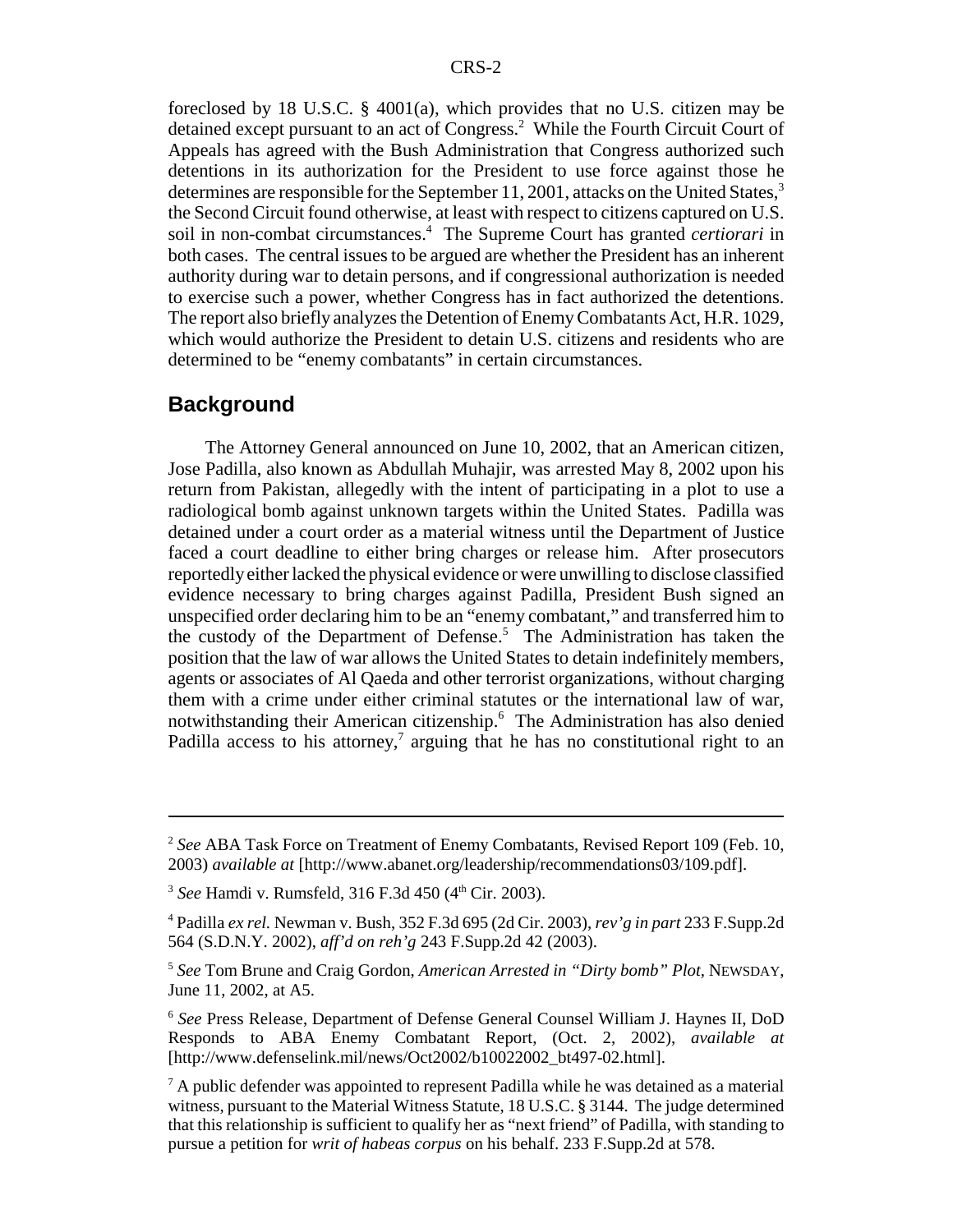attorney because he has not been charged with a crime.<sup>8</sup> After a federal judge ruled that Padilla has a right to challenge his detention and the concomitant right to consult with an attorney,<sup>9</sup> the government moved for a reconsideration of the order based on its assertion that no conditions were possible that would permit Padilla to communicate with his lawyer without endangering national security, which the judge considered but rejected.10 The judge certified the case for interlocutory appeal to the U.S. Court of Appeals for the Second Circuit, including the issue of the President to order Padilla's detention as an enemy combatant.<sup>11</sup> The Second Circuit held that the President does not have the inherent authority, nor has Congress authorized him to declare U.S. citizens captured on U.S. territory in non-combat circumstances to be enemy combatants and place them under military jurisdiction.<sup>12</sup> The court gave the government 30 days within which to charge Padilla with a crime, arrest him on another material witness warrant, or release him. The government sought and received a stay in order to petition for *certiorari* on an expedited basis, which also was granted.<sup>13</sup> The government also granted Padilla a limited right to meet with his attorney under government monitoring.

One other American citizen is known to be detained without charges as an "enemy combatant."14 Yaser Eser Hamdi, captured in Afghanistan, was detained at

*See* Alberto R. Gonzales, Remarks to the American Bar Association Standing Committee on Law and National Security (Feb. 24, 2004), *available at* [http://www.abanet.org/natsecurity/judge\_gonzales.pdf].

<sup>9</sup> 233 F.Supp.2d at 605.

10 243 F.Supp.2d 42 (S.D.N.Y. 2003), *aff'g on reh'g* 233 F.Supp.2d 564 (S.D.N.Y. 2002).

11 256 F.Supp.2d 218 (S.D.N.Y. 2003).

12 Padilla *ex rel.* Newman v. Bush, 352 F.3d 695 (2d Cir. 2003).

13 Rumsfeld v. Padilla, *cert. granted* (U.S. Feb. 20, 2004) (No. 03-1027).

(continued...)

<sup>&</sup>lt;sup>8</sup> The Administration takes the position that

in the case of citizens who take up arms against America, any interest those individuals might have in obtaining the assistance of counsel for the purpose of preparing a habeas petition must give way to the national security needs of this country to gather intelligence from captured enemy combatants. Although the right to counsel is a fundamental part of our criminal justice system, it is undeniably foreign to the law of war. Imagine the burden on our ability to wage war if those trying to kill our soldiers and civilians were given the opportunity to 'lawyer up' when they are captured. Respectfully, those who urge the extension of the right to counsel to these combatants, for the purpose of filing a habeas petition, confuse the context of war with that of the criminal justice system.

<sup>&</sup>lt;sup>14</sup> The first American citizen caught up in the war on terrorism, John Walker Lindh, who was captured in Afghanistan, was charged in federal district court with conspiring to kill Americans. He asserted the defense of combat immunity, which the government argued is not possible given the fact that President Bush has declared that no member of the Taliban can qualify as a lawful combatant *See* United States v. John Walker Lindh, Criminal No. 02-37-A (E.D. Va.), Government's Opposition to Defendant's Motion to Dismiss Count One of the Indictment for Failure to State a Violation of the Charging Statute (Combat Immunity)(#2). The defendant ultimately agreed to plead guilty to a charge of supplying services to the Taliban, in violation of 50 U.S.C. § 1705(b), and carrying an explosive during the commission of a felony in violation of 18 U.S.C.  $\S$  844(h)(2); the government dropped the conspiracy charge. The United States further agreed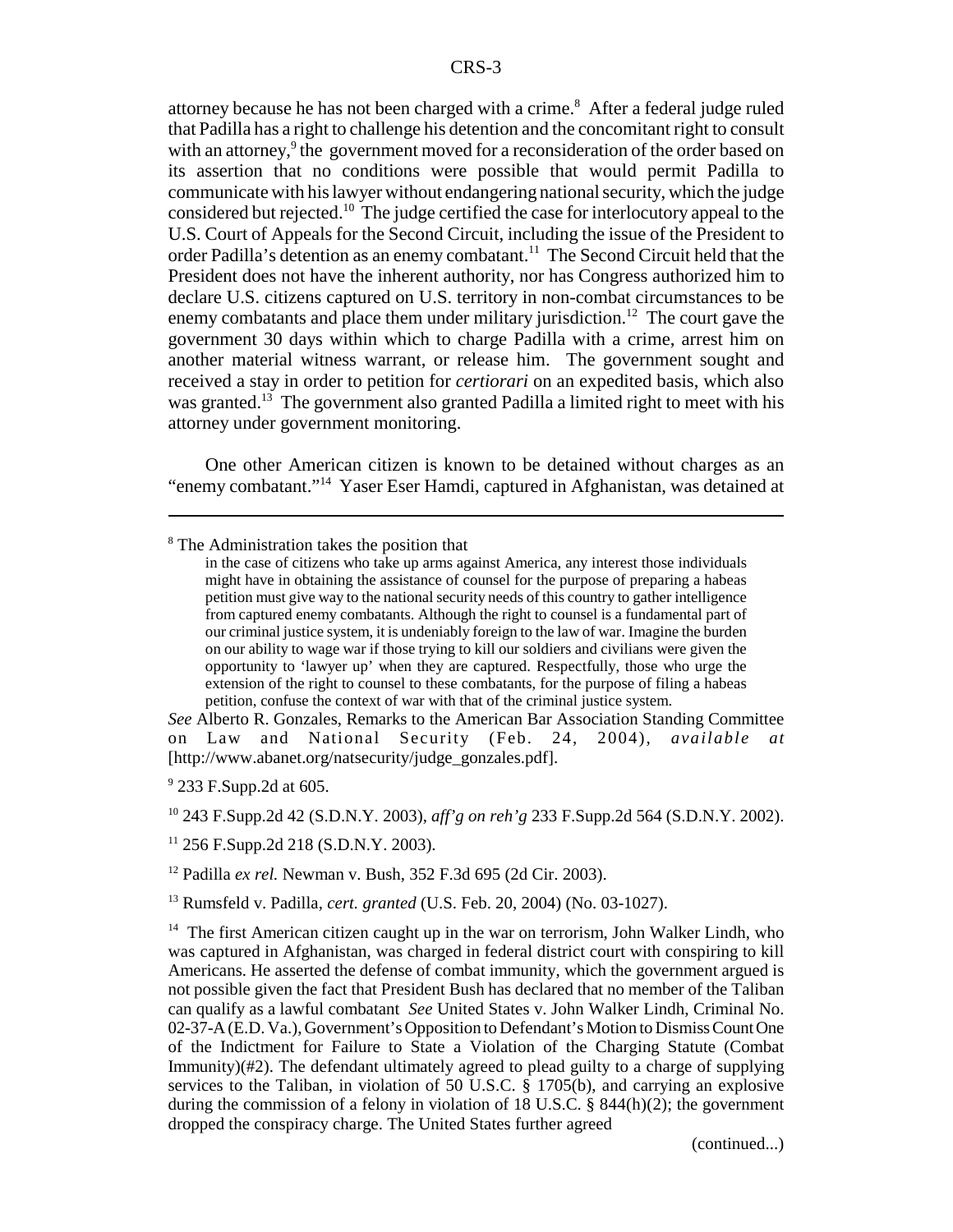the U.S. Naval Station in Guantánamo Bay, Cuba with other detainees captured in Afghanistan and other countries, until it was discovered that he was born in Baton Rouge and thus had a colorable claim to U.S. citizenship. He was then transferred to a high-security naval brig in South Carolina, where he continues to be held in military custody without criminal charge. An attorney filed a petition for *habeas corpus* on his behalf. The government asserts it has the unreviewable prerogative to detain him without trial and without providing him access to an attorney, as a necessary exercise of the President's authority as Commander-in-Chief to provide for national security and defense.15 The Fourth Circuit largely agreed with the government's position, reversing two orders issued by the district court and ordering the case dismissed.16 After the Fourth Circuit denied the petitioner's request for a rehearing *en banc*, Hamdi's attorney filed a petition for *certiorari* at the Supreme Court, which was granted. The government recently announced that, the interrogation of Hamdi having been completed, he is now permitted to have access to his attorney, subject to security precautions.<sup>17</sup> The Pentagon emphasizes that "allowing Hamdi access to counsel as a matter of discretion and military policy; such access is not required by domestic or international law and should not be treated as a precedent."18

*See* United States v. John Walker Lindh, Criminal No. 02-37-A (E.D. Va.), Plea Agreement at paragraph 21. Neither 18 U.S.C. § 2332b(g)(5)(B) (defining federal crime of terrorism) nor 50 U.S.C. § 1705 (providing criminal penalty for violation of any license, order, or regulation issued by the President pursuant to the International Emergency Economic Powers Act (IEEPA)) makes mention of the possibility that offenders may be declared to be "enemy combatants."

<sup>15</sup> See Hamdi v. Rumsfeld, No. 02-6895 (4<sup>th</sup> Cir.) Government Brief on Appeal of the United States District Court for the Eastern District of Virginia, *available at* [http://news.findlaw.com/ hdocs/docs/hamdi/hamdirums61902gbrf.pdf](appealing the order to provide the federal public defender with unmonitored access to the detainee).

16 Hamdi v. Rumsfeld, 316 F.3d 450, *reh'g denied* 337 F.3d 335 (4th Cir. 2003), *cert. granted* (U.S. Jan. 9, 2004)(No. 03-6696).

 $14$  (...continued)

to forego any right it has to treat the defendant as an unlawful enemy combatant based on the conduct alleged in the Indictment ... [unless the government later] determine[s] that the defendant has engaged in conduct proscribed by the offenses now listed at 18 U.S.C.  $\S$  2332b(g)(5)(B), or conduct now proscribed under 50 U.S.C. § 1705, [in which case the plea] agreement ... shall be null and void, and the United States may immediately invoke any right it has at that time to capture and detain the defendant as an unlawful enemy combatant based on the conduct alleged in the Indictment.

<sup>&</sup>lt;sup>17</sup> *See* Press Release, Department of Defense, DoD Announces Detainee Allowed Access to Lawyer (Dec. 2, 2003), *available at* [http://www.defenselink.mil/releases/2003/ nr20031202-0717.html].

<sup>18</sup> *See id*.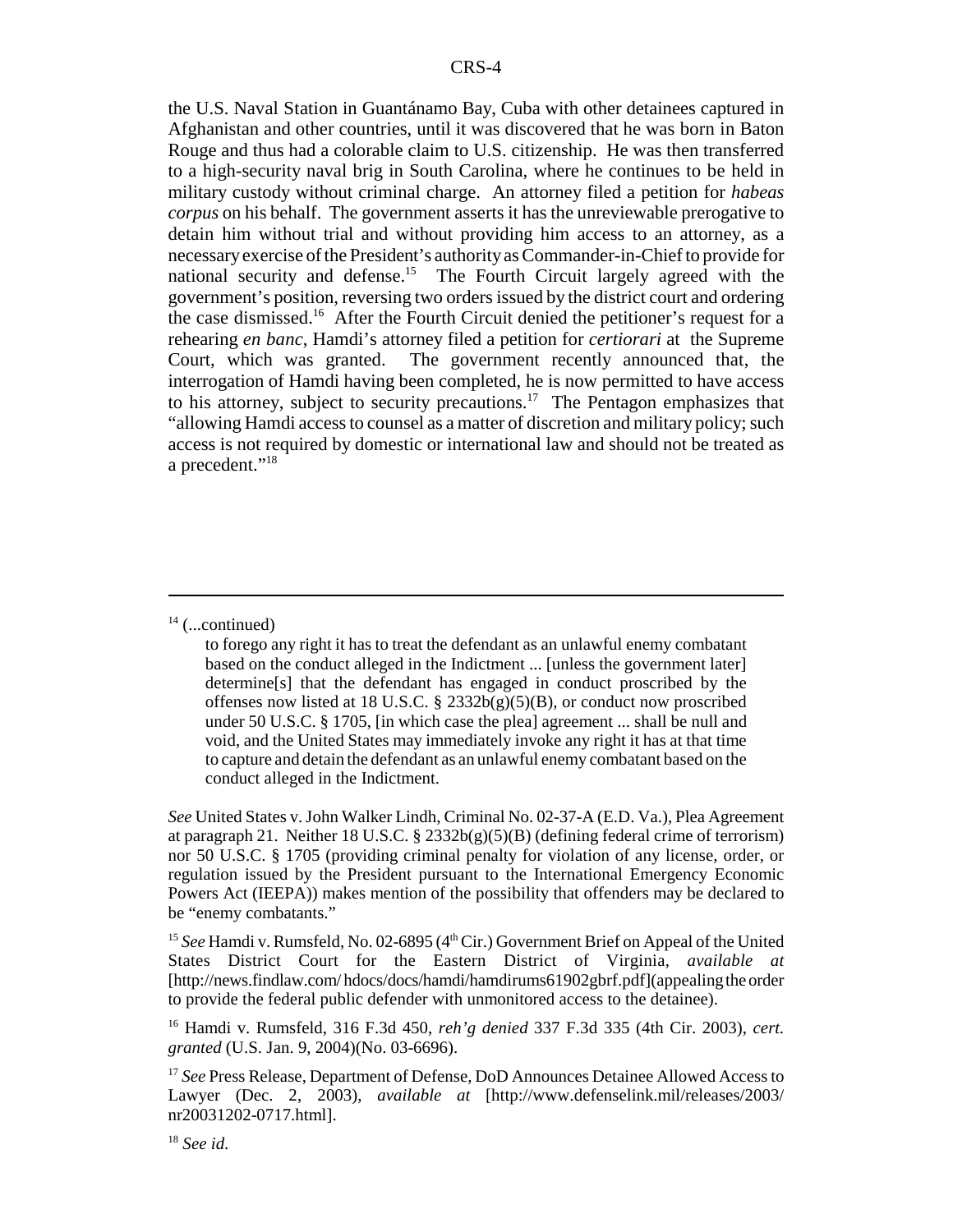These two cases are distinguishable because the government reportedly captured Hamdi on the battlefield, possibly creating a presumption that he is a combatant<sup>19</sup>. Unlike Padilla, Hamdi is not alleged to have committed specific acts which would violate the law of war if committed by a lawful soldier. Padilla, even if he were a legitimate enemy combatant, would not likely be entitled to combat immunity for his alleged involvement in an enemy plot to commit acts of terrorism on American soil.<sup>20</sup> In both cases, the Government invokes its authority under the international law of war, and the President's authority as Commander-In-Chief, to justify the detention.<sup>21</sup> If authorization from Congress is necessary, the Administration argues, such authorization can be found in the Authorization to Use Force ("AUF")<sup>22</sup> and other statutes.

#### **Status and Detention of Persons in War**

The law of war divides persons in the midst of an armed conflict into two broad categories: combatants and civilians.<sup>23</sup> This fundamental distinction determines the international legal status of persons participating in or affected by combat, and determines the legal protections afforded to such persons as well as the legal consequences of their conduct.<sup>24</sup> Combatants are those persons who are authorized by international law to fight in accordance with the law of war on behalf of a party

standard for enemy combatant status. . . .

<sup>20</sup> *See Ex parte* Quirin, 317 U.S. 1 (1942).

<sup>&</sup>lt;sup>19</sup> The White House has stated it uses a more strenuous legal process for determining who among U.S. citizens arrested within the United States meets the legal definition to be designated an "enemy combatant." *See* Gonzales, *supra* note ?. While noting that no specific procedure is required by law, White House Counsel Gonzales described the procedure as follows:

In any case where it appears that a U.S. citizen captured within the United States may be an al Qaeda operative and thus may qualify as an enemy combatant, information on the individual is developed and numerous options are considered by the various relevant agencies (the Department of Defense, CIA and DOJ), including the potential for a criminal prosecution, detention as a material witness, and detention as an enemy combatant. Options often are narrowed by the type of information available, and the best course of action in a given case may be influenced by numerous factors including the assessment of the individual's threat potential and value as a possible intelligence source. . . . When it appears that criminal prosecution and detention as a material witness are, on balance, less-than-ideal options as long-term solutions to the situation, we may initiate some type of informal process to present to the appropriate decision makers the question whether an individual might qualify for designation as an enemy combatant. But even this work is not actually commenced unless the Office of Legal Counsel at the Department of Justice has tentatively advised, based on oral briefings, that the individual meets the legal

<sup>21</sup> *See* DoD Press Release, *supra* note 6 ("Article II of the Constitution is the primary basis for the President's authority to detain enemy combatants").

 $22$  Authorization for Use of Military Force ("AUF"), P.L. 107-40, 115 Stat. 224 (2001).

<sup>23</sup> *See* THE HANDBOOK OF HUMANITARIAN LAW IN ARMED CONFLICTS 65 (Dieter Fleck, ed. 1995)(hereinafter "HANDBOOK").

<sup>24</sup> *See id.*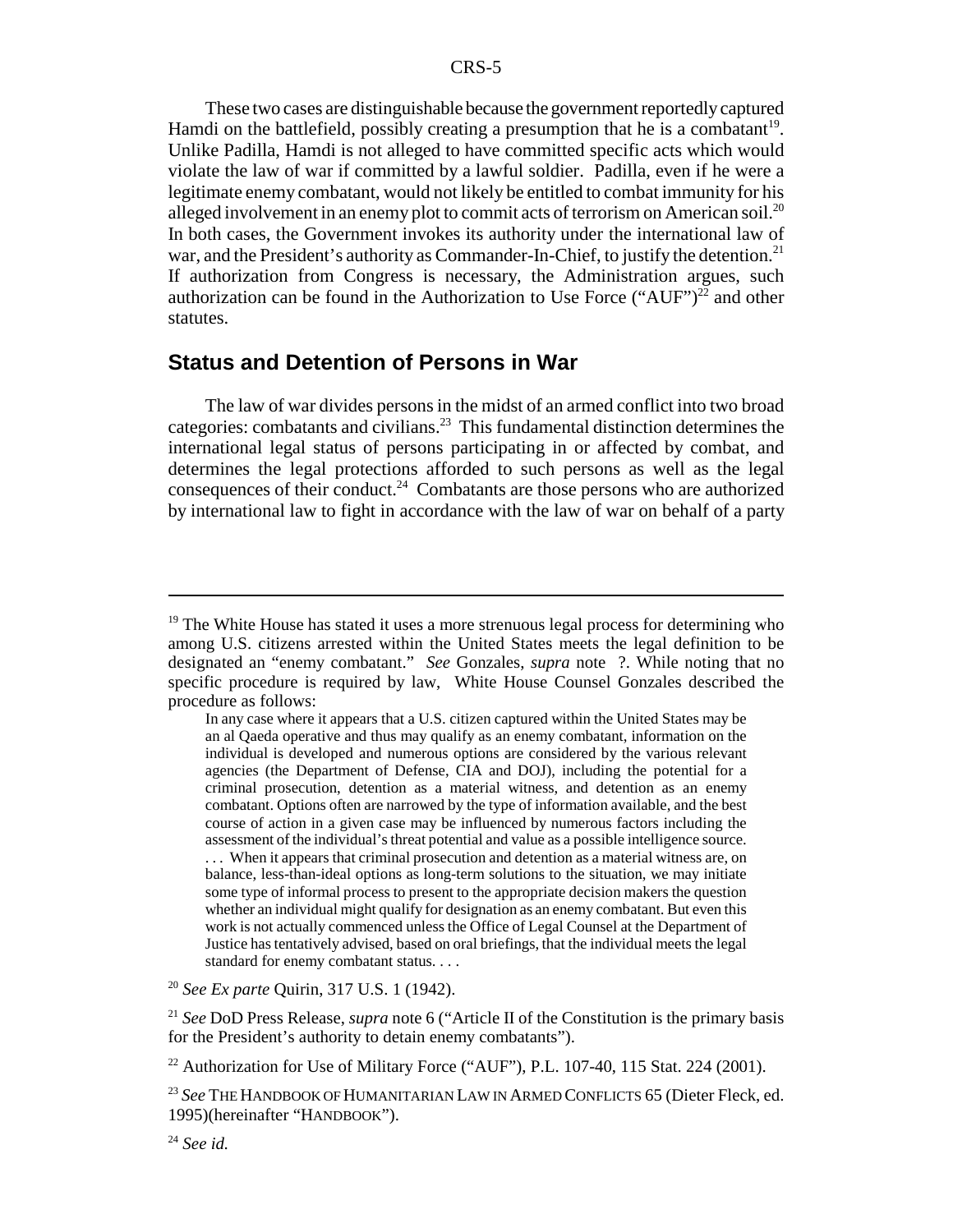to the conflict.<sup>25</sup> Civilians are not authorized to fight, but are protected from deliberate targeting by combatants as long as they do not take up arms. In order to protect civilians, the law of war requires combatants to conduct military operations in a manner designed to minimize civilian casualties and to limit the amount of damage and suffering to that which can be justified by military necessity. To limit exposure of civilians to military attacks, combatants are required, as a general rule, to distinguish themselves from civilians. Combatants who fail to distinguish themselves from civilians run the risk of being denied the privilege to be treated as prisoners of war if captured by the enemy.

The treatment of all persons who fall into the hands of the enemy during an international armed conflict depends upon the status of the person as determined under the four Geneva Conventions of 1949. Under these conventions, parties to an armed conflict have the right to capture and intern enemy soldiers<sup> $2\bar{6}$ </sup> as well as civilians who pose a danger to the security of the state,<sup>27</sup> at least for the duration of hostilities.<sup>28</sup> The right to detain enemy combatants is not based on the supposition that the prisoner is "guilty" as an enemy for any crimes against the Detaining Power, either as an individual or as an agent of the opposing state. POWs are detained for security purposes, to remove those soldiers as a threat from the battlefield. The law of war encourages capture and detention of enemy combatants as a more humane alternative to accomplish the same purpose by wounding or killing them.

Enemy civilians may be interned for similar reasons, although the law of war does not permit them to be treated as lawful military targets. As citizens of an enemy country, they may be presumed to owe allegiance to the enemy. The law of war

<sup>25</sup> *See id.* at 67. *See also* OPERATIONAL LAW HANDBOOK, chapter 2 (2002) *available at* [http://www.jagcnet.army.mil/JAGCNETInternet/Homepages/AC/CLAMO-Public.nsf]. (Lawful combatants have valid combatant status and receive law of war protection; however, others who participate in combat, without valid combatant status, may be treated as criminals under domestic law.) *Id.* Members of an organized armed force, group or unit who are not medical or religious personnel are combatants. *Id.* Combatants are lawful targets during combat operations. Prisoners of war are considered noncombatants and must be protected by the Detaining Power. *See id.* The term "enemy combatant" appears most frequently in the context of military rules of engagement, which stress that only enemy combatants may lawfully be attacked during military operations.

<sup>26</sup> *See* The Geneva Convention Relative to the Treatment of Prisoners of War, August 12, 1949, 6 U.S.T. 3317 (hereinafter "GPW"). GPW art. 21 states:

The Detaining Power may subject prisoners of war to internment. It may impose on them the obligation of not leaving, beyond certain limits, the camp where they are interned, or if the said camp is fenced in, of not going outside its perimeter. Subject to the provisions of the present Convention relative to penal and disciplinary sanctions, prisoners of war may not be held in close confinement except where necessary to safeguard their health and then only during the continuation of the circumstances which make such confinement necessary.

<sup>&</sup>lt;sup>27</sup> *See* Geneva Convention Relative to the Protection of Civilian Persons in Time of War, Aug. 12, 1949, 6 U.S.T. 3516 [hereinafter "GC"]. GC art. 42 states:

The internment or placing in assigned residence of protected persons may be ordered only if the security of the Detaining Power makes it absolutely necessary.

<sup>28</sup> *See* GPW, *supra* note 26, art. 21.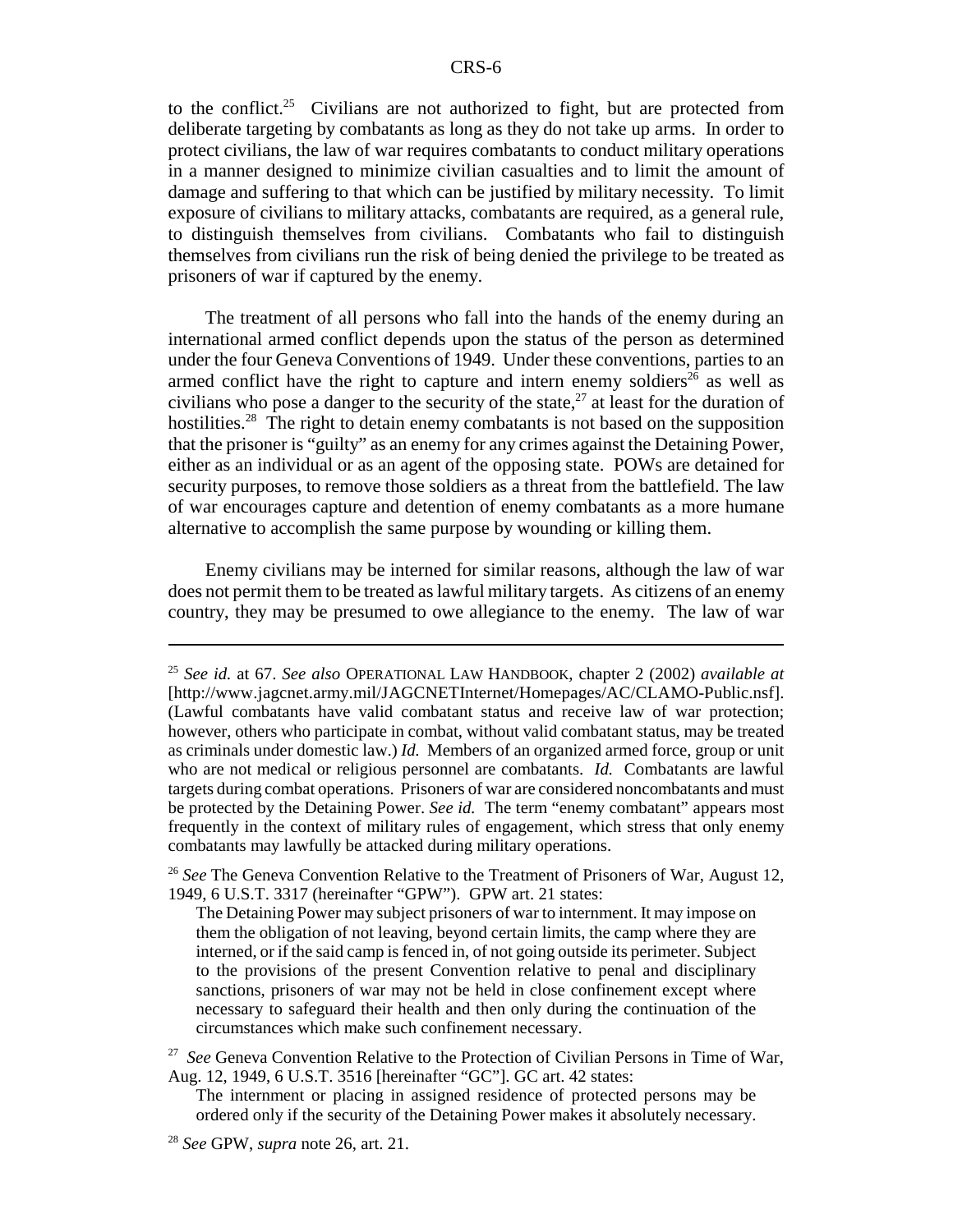traditionally allowed for their internment and the confiscation of their property, not because they are suspected of having committed a crime or even of harboring ill will toward the host or occupying power; but rather, they are held in order to prevent their acting on behalf of the enemy and to deprive the enemy of resources it might use in its war efforts. Congress has delegated to the President the authority, during a declared war or by proclamation, to provide for the restriction, internment or removal of enemy aliens deemed dangerous.29 The Supreme Court has upheld internment programs promulgated under the Alien Enemy Act.30 This form of detention, like the detention of POWs, is administrative rather than punitive, and thus no criminal trial is required. $31$ 

The Detaining Power may punish enemy soldiers and civilians for crimes committed prior to their capture as well as during captivity, but only after a fair trial in accordance with the relevant convention and other applicable international law. However, it is unclear whether a person who is neither a POW nor an enemy alien may be detained without criminal charges, $32$  and if such detention is lawful, what process is due the detainee under the Constitution or international law. The conditions of detention may also give rise to the question of whether they amount to punishment, in this case, notwithstanding DoD's recognition that the purpose for detaining "enemy combatants" is not punitive in nature.<sup>33</sup>

<sup>30</sup> *See* Ludecke v. Watkins, 335 U.S. 160 (1948) (upholding President's authority to order the removal of all alien enemies "who shall be deemed by the Attorney General to be dangerous to the public peace and safety of the United States"). The Supreme Court declined to review the determination by the Alien Enemy Hearing Board that the petitioner was dangerous, and noted that no question as to the validity of the administrative hearings had been raised. *Id.* at 163, n.4. However, the Court also noted that an enemy alien restrained pursuant to the Act did have access to the courts to challenge whether the statutory criteria were met, in other words, whether a "declared war" existed and whether the person restrained is in fact an enemy alien fourteen years or older. *Id.* at 170-72, n.17.

31 Internees may challenge their detention in court. *See id.*

<sup>32</sup> See generally Treatment of "Battlefield Detainees" in the War on Terrorism, CRS Report RL31367. The question appears to turn on whether the label "unlawful combatant" may be applied across the board to all members of a belligerent group, or whether it applies only on an individual basis to those who participate unlawfully in combat. It would seem that denying belligerent status to all members of a group amounts to denying the group as a whole belligerent status, in which case it would not be possible to engage in armed conflict with it. As one observer comments:

According to their terms, the Geneva Conventions apply symmetrically — that is to say, they are either applicable to both sides in a conflict, or to neither. Therefore the White House statement that the Geneva Conventions do not extend to Al Qaeda is effectively a declaration that the entire military campaign against terrorism is not covered by the Geneva Conventions.

*See* Dworkin, *supra* note 1.

<sup>33</sup> *See* DOD Press Release, *supra* note 6 ("The purposes of detaining enemy combatants during wartime are, among other things, to gather intelligence and to ensure that detainees (continued...)

 $29$  50 U.S.C. § 21 (defining "enemy" as "all natives, citizens, denizens, or subjects of the hostile nation or government, being of the age of fourteen years and upward, who shall be within the United States and not actually naturalized").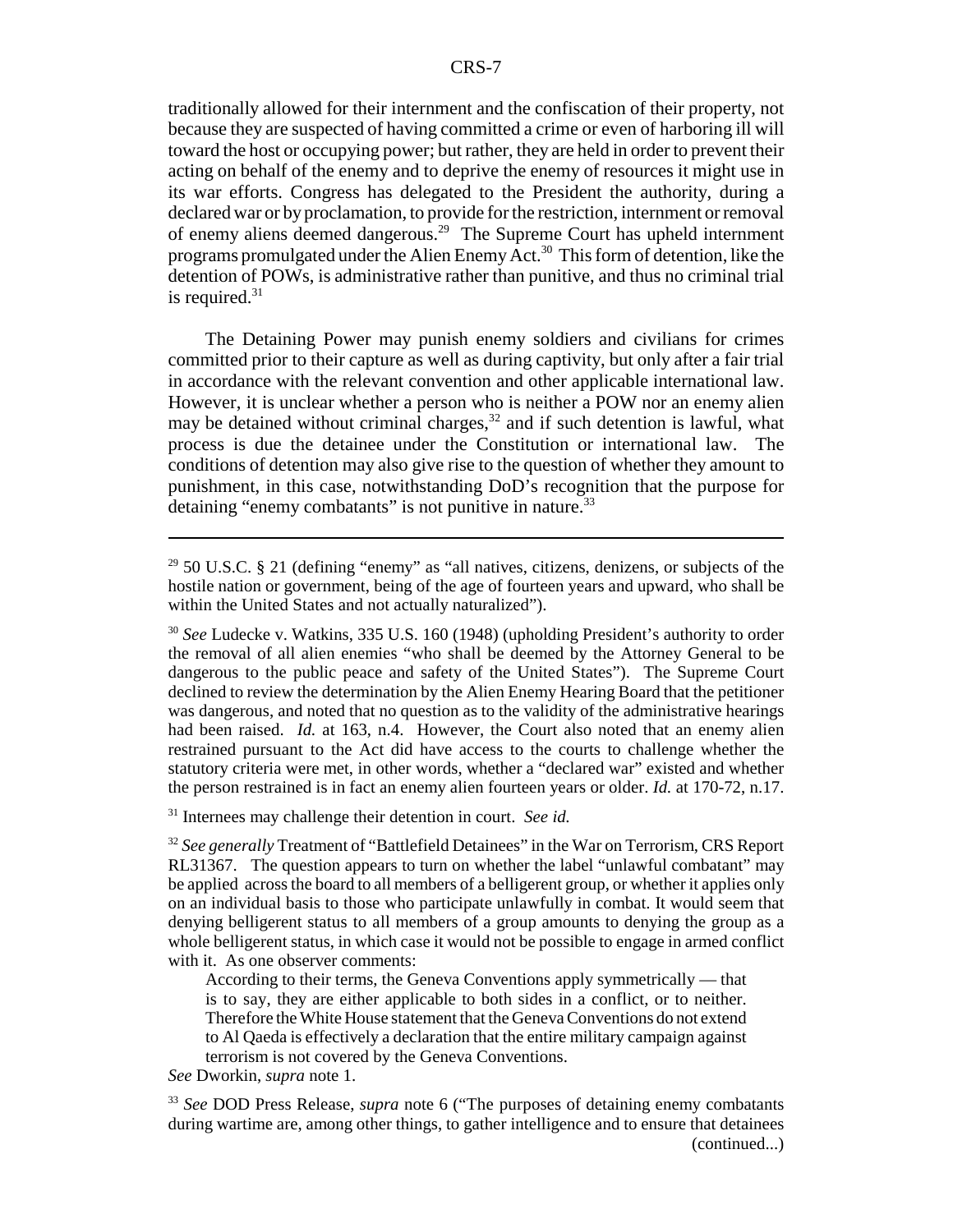# **U.S. Precedent for Detention of Citizens as Enemy Combatants**

The Department of Justice cites primarily two cases to support its contention that the Constitution permits the detention without criminal charge of American citizens under certain circumstances. The government argues that the 1942 Supreme Court decision in *Ex parte Quirin* (the German saboteurs case) and the 9<sup>th</sup> Circuit case *In re Territo*, read together, permit the government to hold American citizens as "enemy combatants," regardless of their membership in any legitimate military organization. Others, however, distinguish those cases as dealing with occurrences during a war declared by Congress and involving members of the armed forces of hostile enemy states, and further argue that the Civil War case *Ex parte Milligan* forecloses this theory.

#### *Ex Parte Quirin.*

After eight Nazi saboteurs were caught by the Federal Bureau of Investigation (FBI), the President issued a proclamation declaring that "the safety of the United States demands that all enemies who have entered upon the territory of the United States as part of an invasion or predatory incursion, or who have entered in order to commit sabotage, espionage or other hostile or warlike acts, should be promptly tried in accordance with the law of war."<sup>34</sup> The eight German saboteurs (one of whom claimed U.S. citizenship) were tried by military commission for entering the United States by submarine, shedding their military uniforms, and conspiring to use explosives on certain war industries and war utilities. In the case of *Ex parte Quirin*, the Supreme Court denied their writs of *habeas corpus* (although upholding their right to petition for the writ, despite language in the Presidential proclamation purporting to bar judicial review), holding that trial by such a commission did not offend the Constitution and was authorized by statute.<sup>35</sup> It also found the citizenship of the saboteurs irrelevant to the determination of whether the saboteurs were "enemy belligerents" within the meaning of the Hague Convention and the law of war.<sup>36</sup>

 $33$  (...continued)

do not return to assist the enemy.... Then, as now, the purpose of detention was not to punish, but to protect.")

<sup>34</sup> Proclamation No. 2561, of July 2, 1942, 7 Fed. Reg. 5101, 56 Stat. 1964.

<sup>35</sup> *See Ex parte* Quirin, 317 U.S. 1, 26-28 (1942) (finding authority for military commissions in the Articles of War, *codified at* 10 U.S.C. §§ 1471-1593 (1940).

<sup>36</sup> *See id.* at 37-38 ("Citizens who associate themselves with the military arm of the enemy government, and with its aid, guidance and direction enter this country bent on hostile acts are enemy belligerents within the meaning of the Hague Convention and the law of war."); *see also* Colepaugh v. Looney, 235 F.2d 429, 432 (10th Cir. 1956) ("[T]he petitioner's citizenship in the United States does not ... confer upon him any constitutional rights not accorded any other belligerent under the laws of war."), *cert. denied* 352 U.S. 1014 (1957).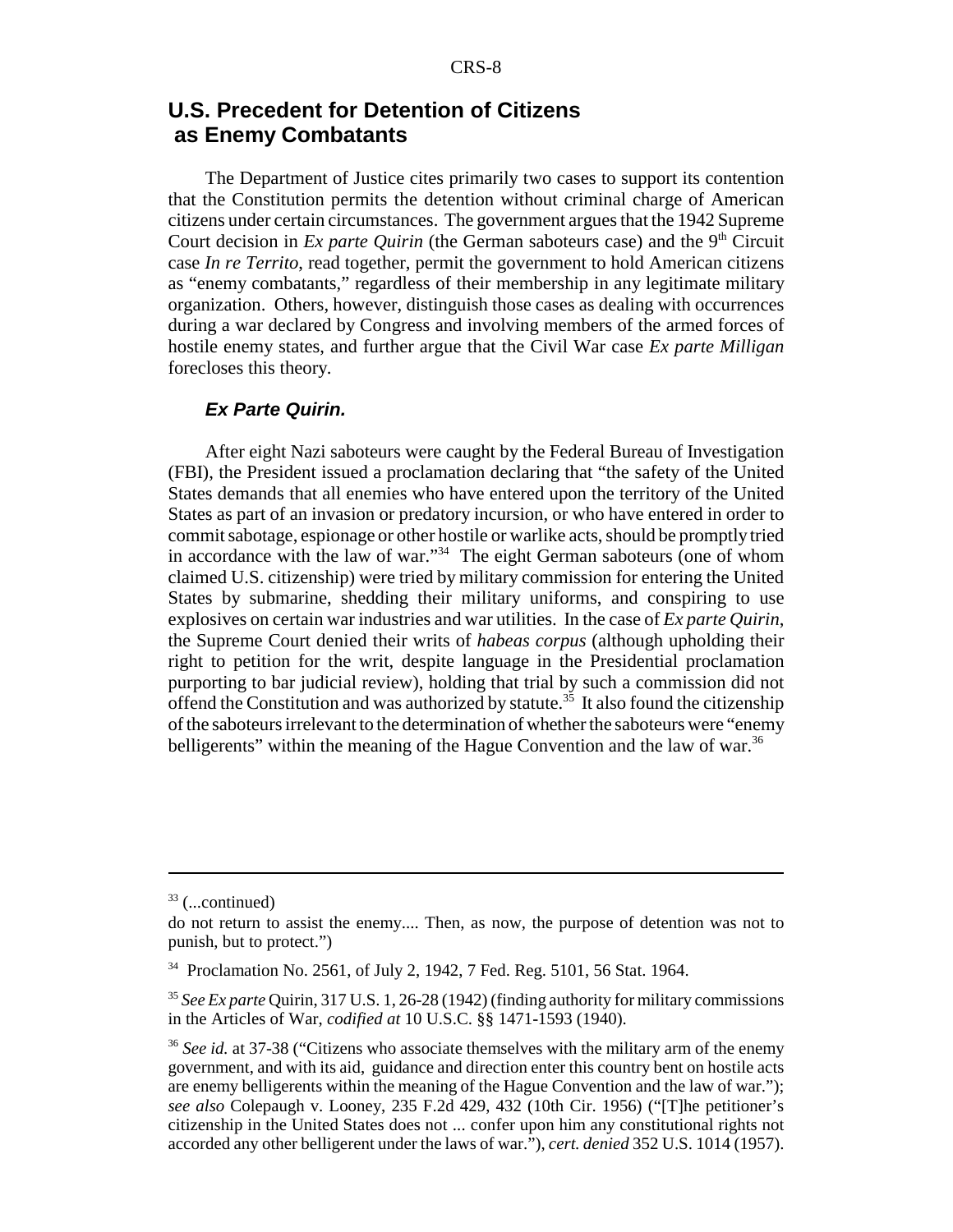To reach its decision, the Court applied the international common law of war, as Congress had incorporated it by reference through Article 15 of the Articles of War,<sup>37</sup> and the President's proclamation that

[A]ll persons who are subjects, citizens or residents of any nation at war with the United States or who give obedience to or act under the direction of any such nation,and who during time of war enter or attempt to enter the United States ... through coastal or boundary defenses, and are charged with committing or attempting or preparing to commit sabotage, espionage, hostile or warlike acts, or violations of the law of war, shall be subject to the law of war and to the jurisdiction of military tribunals.<sup>38</sup>

Whether the accused could have been detained as "enemy combatants" without any intent to try them before a military tribunal was not a question before the Court,  $39$ but the Court suggested the possibility. It stated:

By universal agreement and practice, the law of war draws a distinction between the armed forces and the peaceful populations of belligerent nations and also between those who are lawful and unlawful combatants. Lawful combatants are subject to capture and detention as prisoners of war by opposing military forces. *Unlawful combatants are likewise subject to capture and detention*, but in addition they are subject to trial and punishment by military tribunals for acts which render their belligerency unlawful.<sup>40</sup>

In its discussion of the status of "unlawful combatant," the Court did not distinguish between enemy soldiers who forfeit the right to be treated as prisoners of war by failing to distinguish themselves as belligerents, as the petitioners had done, and civilians who commit hostile acts during war without having the right to participate in combat. Both types of individuals may be called "unlawful combatants," yet the circumstances that give rise to their status differ in ways that may be legally significant.<sup>41</sup> However, the Court did recognize that the petitioners fit into the first category, $42$  and expressly limited its opinion to the facts of the case:

<sup>37</sup> Similar language is now part of the UCMJ. *See* 10 U.S.C. § 821 (providing jurisdiction for courts-martial does not deprive military commissions of concurrent jurisdiction in relevant cases).

<sup>38 317</sup> U.S. at 22-23 (citing Proclamation No. 2561, 7 Fed. Reg. 5101(1942)).

<sup>&</sup>lt;sup>39</sup> At oral argument before the Supreme Court, Attorney General Biddle suggested that had the prisoners been captured by the military rather than arrested by the FBI, the military could have detained them "in any way they wanted," without any arraignment or any sort of legal proceeding. *See* 39 LANDMARK BRIEFS AND ARGUMENTS OF THE SUPREME COURT OF THE UNITED STATES 597 (Philip B. Kurland and Gerhard Casper, eds. 1975).

<sup>40 317</sup> U.S. at 30-31 (emphasis added; footnote omitted).

 $41$  Combatants are bound by all of the laws of war regulating conduct during combat, while civilians are not really combatants at all, and are thus prohibited from participating in combat, regardless of whether they follow generally applicable combat rules. *See generally* CRS Report RL31367.

<sup>42</sup> *See supra* note 36.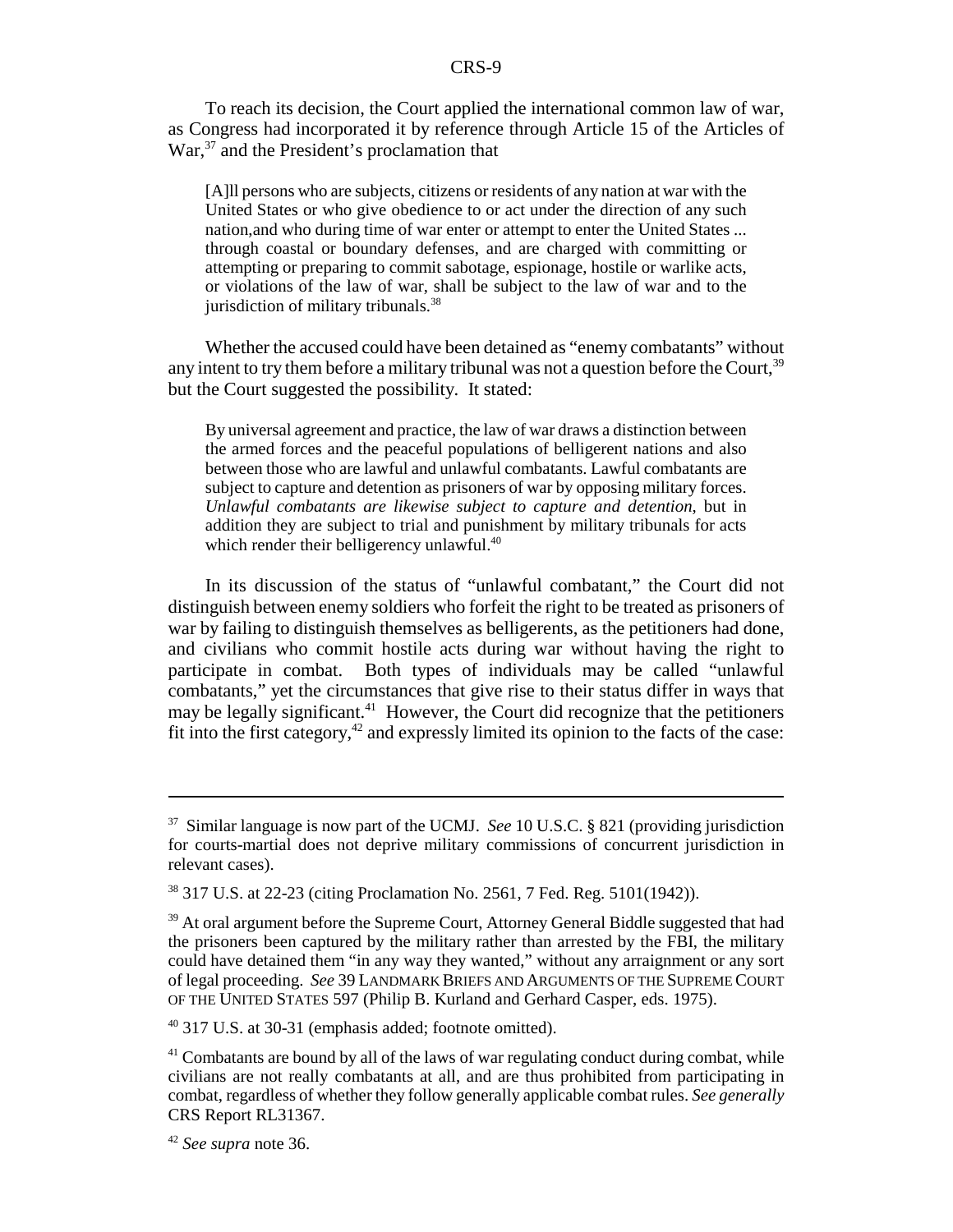We have no occasion now to define with meticulous care the ultimate boundaries of the jurisdiction of military tribunals to try persons according to the law of war. It is enough that petitioners here, upon the conceded facts, were plainly within those boundaries, and were held in good faith for trial by military commission, charged with being enemies who, with the purpose of destroying war materials and utilities, entered or after entry remained in our territory without uniform an offense against the law of war. We hold only that those particular acts constitute an offense against the law of war which the Constitution authorizes to be tried by military commission.<sup>43</sup>

After the *Quirin* decision, the Attorney General asked Congress to pass legislation to strengthen criminal law relating to internal security during wartime.<sup>44</sup> Attorney General Biddle wrote that new law was necessary to cover serious gaps and inadequacies in criminal law, which he argued did not provide sufficient punishment for hostile enemy acts perpetrated on the territory of the United States.<sup>45</sup> The House Committee on the Judiciary endorsed the proposed War Security Act, pointing to the fact that it had been necessary to try the eight Nazi saboteurs by military commission due to the inadequacy of the penal code to punish the accused for acts that had not yet been carried out.<sup>46</sup> It also suggested that military jurisdiction might be unavailable to try enemy saboteurs who had not "landed as part of a small invasion

<sup>43 317</sup> U.S. at 45-46.

<sup>44</sup> H.Rept. 78-219 (1943) (describing Justice Department proposal introduced in previous Congress as H.R. 7737, then under consideration as amended in H.R. 2087). The War Security Act would have provided punishment for a list of "hostile acts against the United States" if committed with the intent to aid a country with which the United States was at war, to include sabotage, espionage, harboring or concealing an agent or member of the armed forces of an enemy state, or entering or leaving the United States with the intent of providing aid to the enemy. It also would have made it a criminal offense to fail to report information giving rise to probable cause to believe that another has committed, is committing or plans to commit a hostile act against the United States. *Id.* at 11. Title II of the Act would have modified court procedure in cases involving these "hostile acts"as well as certain other statutes, that would have allowed the Attorney General to certify the importance of a case to the war effort, resulting in expedited proceedings, enhanced secrecy for such proceedings, and a requirement for the approval of a federal judge to release the accused on bail. The Act was not intended to affect the jurisdiction of military tribunals and did not cover uniformed members of the enemy acting in accordance with the law of war. *Id.* at 12.

<sup>45</sup> *See id.* at 1-2 (letter from Attorney General to the House of Representatives dated October 17, 1942).

<sup>46</sup> *See id.* at 5 (stating that the maximum criminal punishment for a conspiracy to commit sabotage would have been only two years).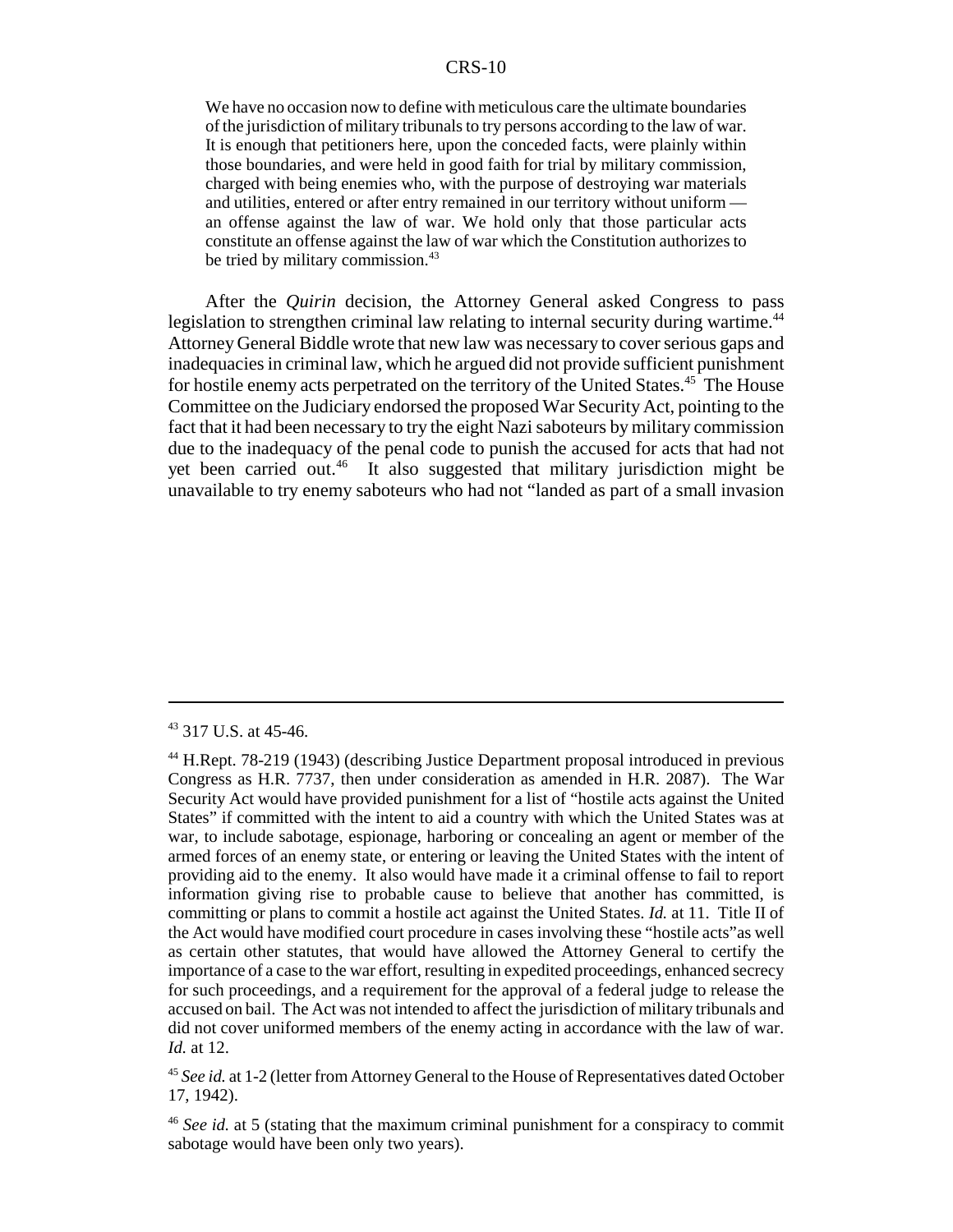bent upon acts of illegal hostilities."<sup>47</sup> The bill passed in the House of Representatives, but was not subsequently taken up in the Senate.

#### *In Re Territo.*

In the case *In re Territo*, 48 an American citizen who had been inducted into the Italian army was captured during battle in Italy and transferred to a detention center for prisoners of war in the United States. He petitioned for a writ of *habeas corpus*, arguing that his U.S. citizenship foreclosed his being held as a POW. The court disagreed, finding that citizenship does not necessarily "affect[] the status of one captured on the field of battle."<sup>49</sup> The court stated:

Those who have written texts upon the subject of prisoners of war agree that *all* persons *who are active in opposing an army in war* may be captured and except for spies and other non-uniformed plotters and actors for the enemy are prisoners of war. 50

The petitioner argued that the Geneva Convention did not apply in cases such as his. The court found no authority in support of that contention, noting that "[i]n war, all residents of the enemy country are enemies."<sup>51</sup> The court also cited approvingly the following passage:

A neutral, or a citizen of the United States, domiciled in the enemy country, not only in respect to his property but also as to his capacity to sue, is deemed as much an alien enemy as a person actually born under the allegiance and residing within the dominions of the hostile nation. $52$ 

While recognizing that *Quirin* was not directly in point, it found the discussion of U.S. citizenship to be "indicative of the proper conclusion":

Citizens who associate themselves with the military arm of the enemy government, and with its aid, guidance and direction enter this country bent on

<sup>47</sup> *See id*; *see also* 1942 ATT'Y GEN. ANN. REP. 13. This view was echoed during floor debate of the proposed act in the House of Representatives. Supporters and detractors of the bill alike seemed to agree that the military tribunal upheld in *Ex parte Quirin* was an extraordinary measure that was constitutionally permissible only because the saboteurs had come "wearing German uniforms" and thus were "subject to be prosecuted under military law." *See* 89 Cong. Rec. 2780 - 82 (1943) (remarks by Reps. Michener, Rankin, and Kefauver). There does not appear to be any suggestion that *Quirin* could be interpreted to authorize the detention without trial of individuals suspected of hostile intent by designating them to be unlawful enemy combatants.

 $48$  156 F.2d 142 (9<sup>th</sup> Cir. 1946).

<sup>49</sup> *Id*. at 145.

<sup>50</sup> *Id.* (emphasis added; citations omitted).

<sup>51</sup> *Id.* (citing Lamar's Executor v. Browne, 92 U.S. 187, 194 (1875)).

<sup>&</sup>lt;sup>52</sup> *Id.* (citing WHITING, WAR POWERS UNDER THE CONST., 340-42 (1862)).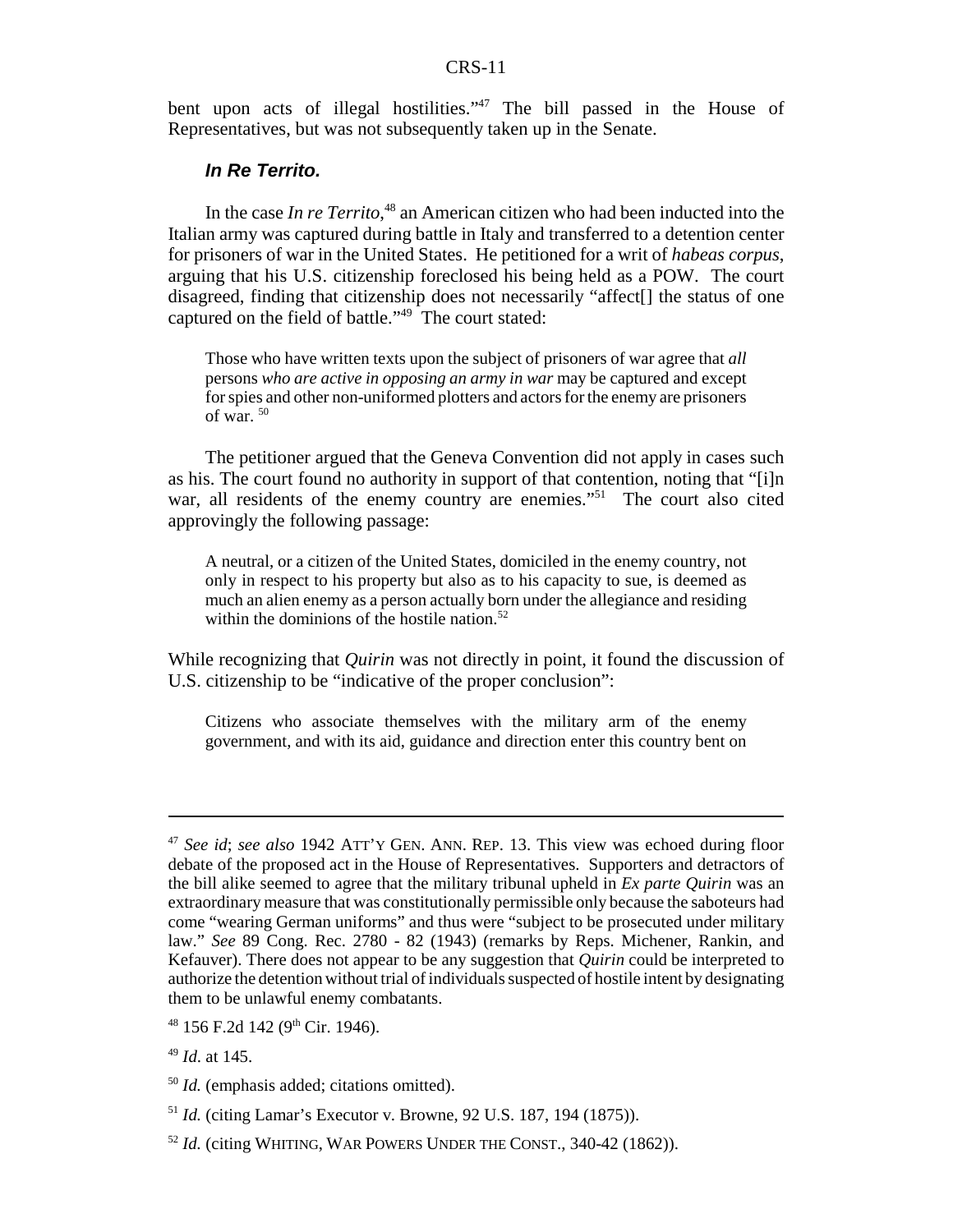hostile acts are enemy belligerents within the meaning of the Hague Convention and the law of war.53

The court had no occasion to consider whether a citizen who becomes associated with an armed group not affiliated with an enemy government and not otherwise covered under the terms of the Hague Convention could be detained without charge pursuant to the law of war,<sup>54</sup> particularly those not captured by the military during battle.

Confining the *Territo* and *Quirin* opinions to their facts, they may not provide a solid foundation for the President's designation and detention of Padilla and Hamdi as enemy combatants. It may be argued that the language referring to the capture and detention of unlawful combatants — seemingly without indictment on criminal charges — is *dicta*; the petitioners in those cases did not challenge the contention that they served in the armed forces of an enemy state with which the United States was engaged in a declared war. We are unaware of any U.S. precedent confirming the constitutional power of the President to detain indefinitely a person accused of being an unlawful combatant due to mere membership in or association with a group that does not qualify as a legitimate belligerent, with or without the authorization of Congress.55 The Supreme Court rejected a similar contention in the Civil War case of *Ex parte Milligan*, discussed *infra*, where Congress had limited the authority to detain persons in military custody.

At most, arguably, the two cases above may be read to demonstrate that, at least in the context of a declared war against a recognized state, U.S. citizenship is not constitutionally relevant to the treatment of members of enemy forces under the law of war. Neither case addresses the constitutionality of the process used to determine who is a member of an enemy force and whether a detainee qualifies for POW privileges. Inasmuch as the President has determined that Al Qaeda is not a state but

In countries where militia or volunteer corps constitute the army, or form part of it, they are included under the denomination "army."

<sup>53</sup> *Id.* (citing *Quirin* at 37-38).

<sup>54</sup> Hague Convention No. IV Respecting the Laws and Customs of War on Land, Oct. 18, 1907, 36 Stat. 2277, 205 Consol. T.S. 277. Article 1 states:

The laws, rights, and duties of war apply not only to armies, but also to militia and volunteer corps, fulfilling the following conditions:

To be commanded by a person responsible for his subordinates;

To have a fixed distinctive emblem recognizable at a distance;

To carry arms openly; and

To conduct their operations in accordance with the laws and customs of war.

<sup>55</sup> In that regard, *cf. Ex parte* Toscano, 208 F. 938 (S.D. Cal. 1913) (applying Hague Convention to authorize holding of Mexican federalist troops, who had crossed the border into the United States and surrendered to U.S. forces, as prisoners of war although the United States was neutral in the conflict and the belligerent parties were not recognized as nations).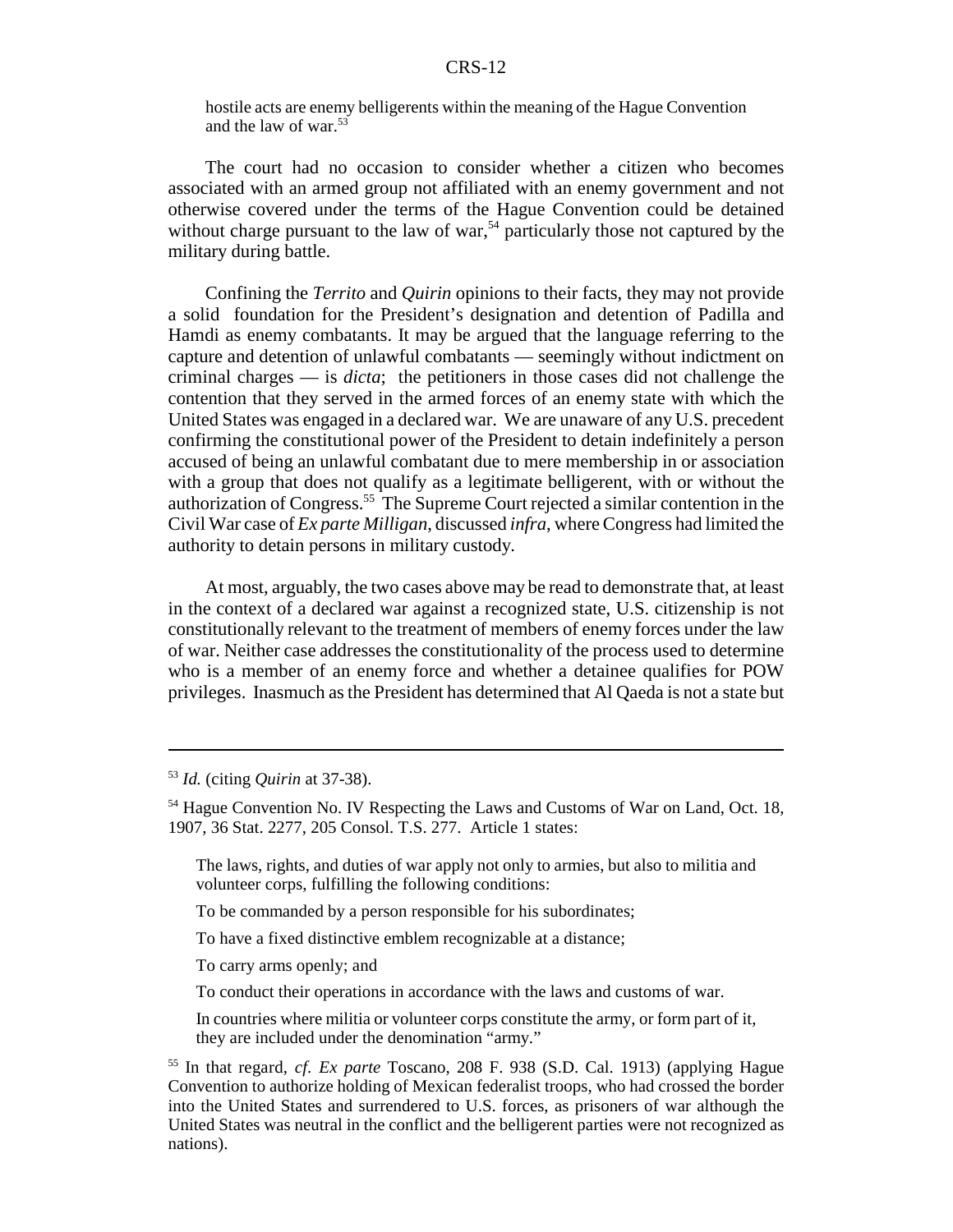a criminal organization to which the Geneva Convention does not apply,<sup>56</sup> and inasmuch as the Hague Convention would seem to apply to neither Al Qaeda nor the Taliban for the same reasons that have been given to preclude their treatment as prisoners of war,<sup>57</sup> it may be argued that Al Qaeda is not directly subject to the law of war and therefore its members may not be detained as "enemy combatants" pursuant to it solely on the basis of their association with Al Qaeda.<sup>58</sup> Taliban fighters captured in Afghanistan are a closer fit within the traditional understanding of who may be treated as an enemy combatant, but may be able to contest the determination that they are not entitled to POW status.<sup>59</sup>

#### *Ex Parte Milligan.*

In *Ex parte Milligan*,<sup>60</sup> the Supreme Court addressed the question whether a civilian citizen of Indiana who was allegedly a member of the Sons of Liberty, an organized group of conspirators with alleged links to the Confederate States that planned to commit acts of sabotage against the North, could constitutionally be tried by military commission. The Court recognized military commission jurisdiction over violations of the "laws and usages of war," but stated those laws and usages "... can never be applied to citizens in states which have upheld the authority of the government, and where the courts are open and their process unobstructed."61 The Supreme Court explained its reasoning:

It will be borne in mind that this is not a question of the power to proclaim martial law, when war exists in a community and the courts and civil authorities

<sup>56</sup> *See* Press Release, White House, Status of Detainees at Guantanamo (Feb. 7, 2002) (*available at* [http://www.whitehouse.gov/news/releases/2002/02/20020207-13.html]).

<sup>57</sup> *See id*; *supra* note 12.

<sup>58</sup> *See* Jordan J. Paust, *Antiterrorism Military Commissions: Courting Illegality*, 23 MICH. J. INT'L L. 1, 8 n.16 (2001)(arguing that "[u]nder international law, war conduct and war crimes can occur at the hands of non-state actors, but they must be participants in a war or insurgency, or have achieved a status of belligerents or insurgents involved in an armed conflict"). An alternate interpretation might start from the premise that what is not prohibited by the Geneva Conventions is permitted under international law. This appears to be the point of departure for Judge Mukasey's analysis in the *Padilla* opinion. *See* Padilla *ex rel.* Newman v. Bush, 233 F.Supp.2d 564, 592-93 (S.D.N.Y. 2002) ("It is not that the Third Geneva Convention authorizes particular treatment for or confinement of unlawful combatants; it is simply that that convention does not protect them."). However, it may be argued that GC, *supra* note 27, which had no corollary in previous Geneva Conventions on prisoners, would protect persons who are not protected by GPW. *See* Karman Nabulsi, *Evolving Conceptions of Civilians and Belligerents 9, 18-20*, in CIVILIANS IN WAR (Simon Chesterman, ed. 2001).

<sup>&</sup>lt;sup>59</sup> In *Hamdi III*, the court found the Geneva Conventions to be non-self-executing and declined to address whether the petitioner is entitled to POW status. *See* Hamdi v. Rumsfeld, 316 F.3d 450, 468 (4th Cir. 2003)*. But see* United States v. Noriega, 808 F.Supp. 791 (S.D.Fla. 1992) (finding Geneva Conventions self-executing, entitling the petitioner to POW status).

 $60$  71 U.S. (4 Wall.) 2 (1866).

<sup>61</sup> *Id.* at 121.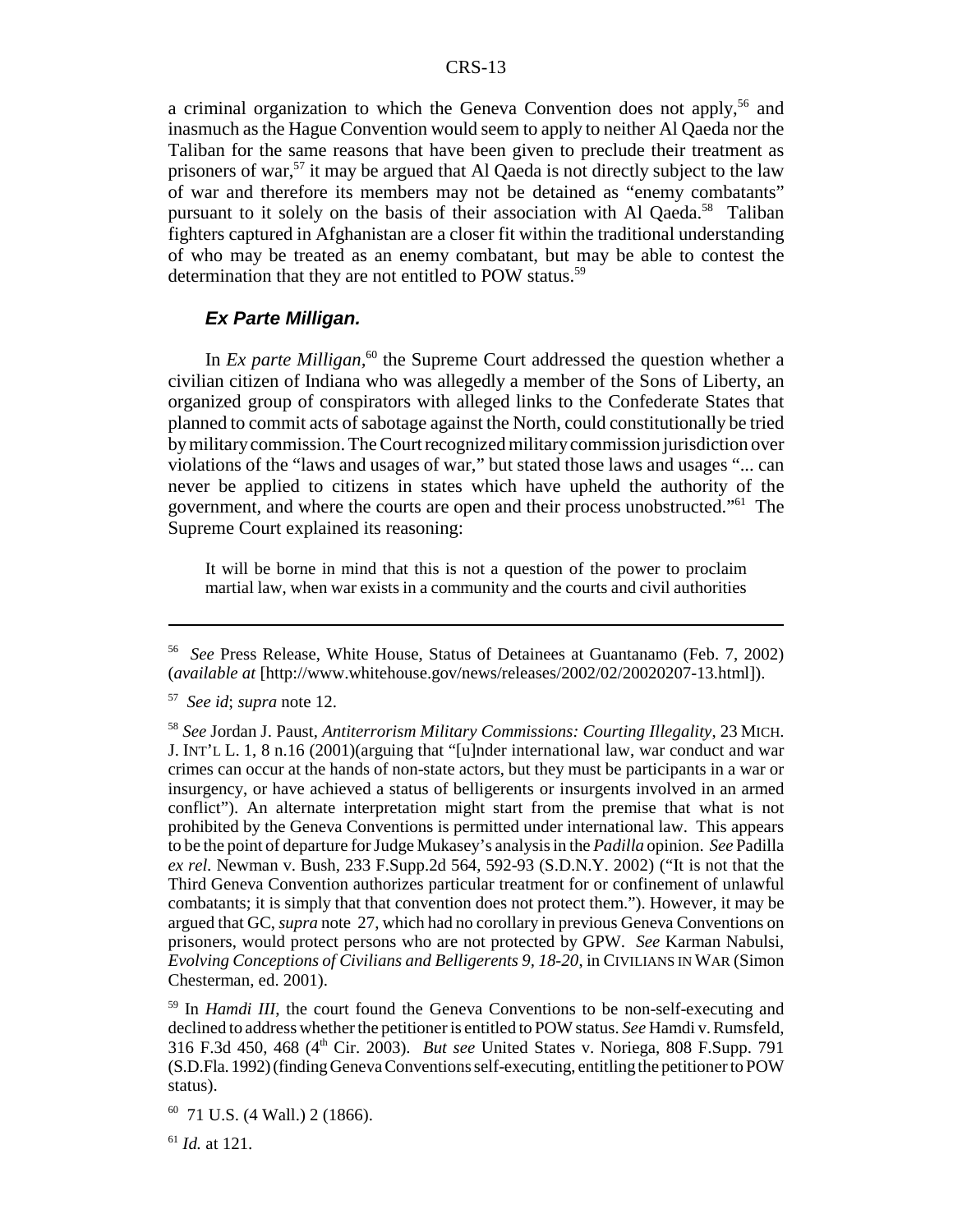are overthrown. Nor is it a question what rule a military commander, at the head of his army, can impose on states in rebellion to cripple their resources and quell the insurrection .... Martial law cannot arise from a threatened invasion. The necessity must be actual and present; the invasion real, such as effectively closes the courts and deposes the civil administration. $62$ 

The government had argued in the alternative that Milligan could be held as a prisoner of war "as if he had been taken in action with arms in his hands,"63 and thus excluded from the privileges of a statute requiring courts to free persons detained without charge. The government argued:

Finally, if the military tribunal has no jurisdiction, the petitioner may be held as a prisoner of war, aiding with arms the enemies of the United States, and held, under the authority of the United States, until the war terminates, then to be handed over by the military to the civil authorities, to be tried for his crimes under the acts of Congress, and before the courts which he has selected.<sup>64</sup>

Milligan, however, argued "that it had been 'wholly out of his power to have acquired belligerent rights, or to have placed himself in such relation to the government as to have enabled him to violate the laws of war,'"65 as he was charged. The Court appears to have agreed with Milligan, replying:

It is not easy to see how he can be treated as a prisoner of war, when he lived in Indiana for the past twenty years, was arrested there, and had not been, during the late troubles, a resident of any of the states in rebellion. If in Indiana he conspired with bad men to assist the enemy, he is punishable for it in the courts of Indiana; but, when tried for the offence, he cannot plead the rights of war; for he was not engaged in legal acts of hostility against the government, and only such persons, when captured, are prisoners of war. If he cannot enjoy the immunities attaching to the character of a prisoner of war, how can he be subject to their pains and penalties? $66$ 

In *Quirin*, the Supreme Court distinguished its holding from *Milligan,* finding that the petitioners were enemy belligerents and that the charge made out a valid allegation of an offense against the law of war for which the President was authorized to order trial by a military commission.<sup>67</sup> The Court noted that Milligan had not been a part of or associated with the armed forces of the enemy, and therefore was a nonbelligerent, not subject to the law of war.<sup>68</sup> The Sons of Liberty, it seems, did not qualify as a belligerent for the purposes of the law of war, even though it was alleged to be plotting hostile acts on behalf of the Confederacy.

<sup>62</sup> *Id.* at 127.

<sup>&</sup>lt;sup>63</sup> *Id.* at 21 (argument for the government).

<sup>&</sup>lt;sup>64</sup> *Id*. The statute expressly excepted prisoners of war.

<sup>65</sup> *Id*. at 8.

<sup>66</sup> *Id.*at 131.

<sup>67</sup> *Ex Parte* Quirin, 317 U.S. 1, 45 (1942).

<sup>68</sup> *Id.*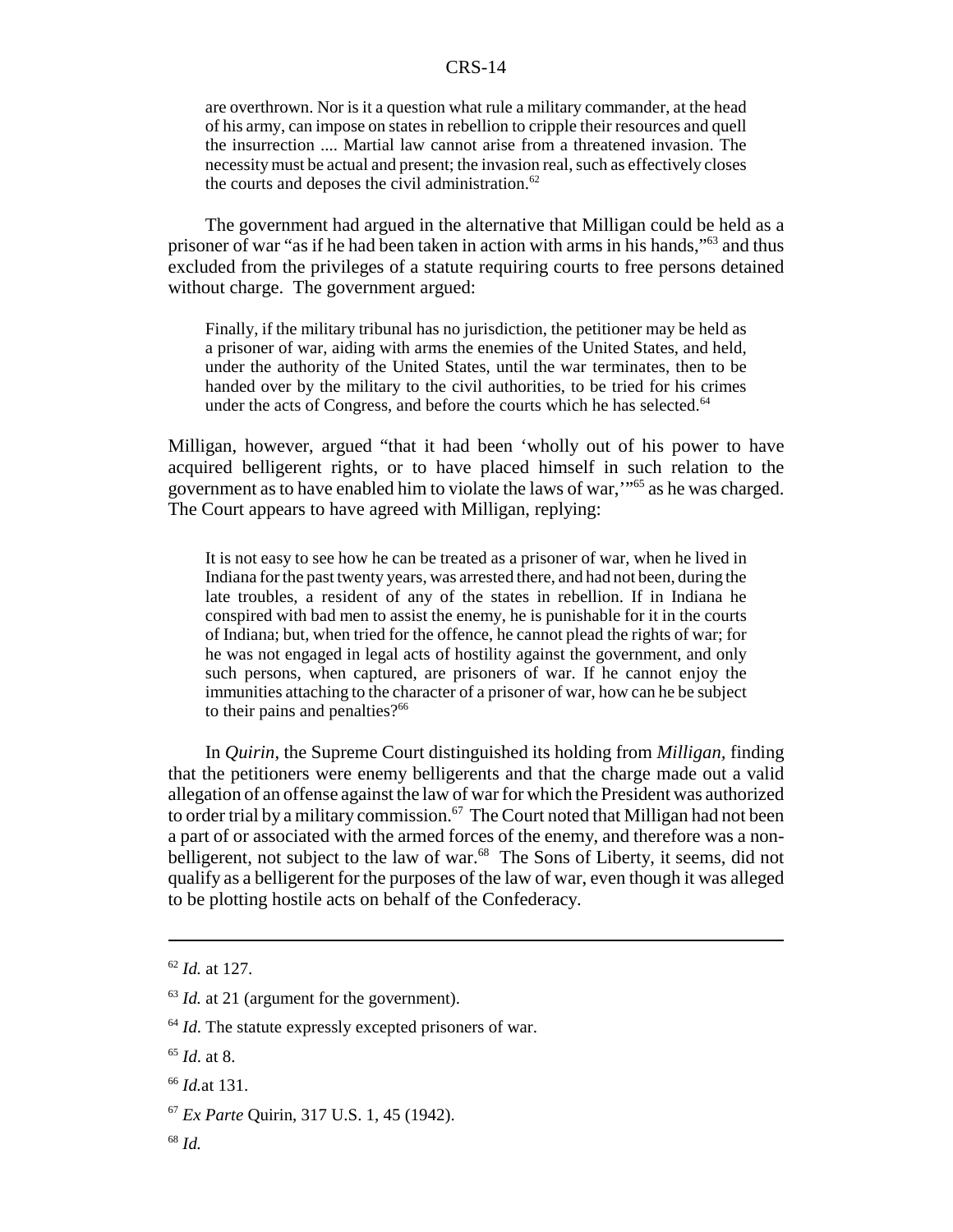#### *Moyer v. Peabody.*

The government cites *Moyer v. Peabody*<sup>69</sup> to support its contention that the President has the authority during war, subject only to extremely deferential review by the courts, to detain an individual the government believes to be dangerous or likely to assist the enemy.<sup>70</sup> The government further asserts that the case supports the historical "unavailability" of due process rights, such as the right to counsel, in the case of enemy combatants.71 In *Moyer*, the Supreme Court declined to grant relief to the plaintiff in a civil suit against the governor of Colorado based on the former's detention without charge during a miners' strike (deemed by the governor to be an insurrection), stating:

So long as such arrests are made in good faith and in the honest belief that they are needed in order to head the insurrection off, the governor is the final judge and cannot be subjected to an action after he is out of office, on the ground that he had not reasonable ground for his belief.72

The Court based its views in part on the laws and constitution of the state of Colorado, which empowered the governor to repel or suppress insurrections by calling out the militia, which the Court noted, envisioned the

ordinary use of soldiers to that end; that he may kill persons who resist, and, of course, that he may use the milder measure of seizing the bodies of those whom he considers to stand in the way of restoring peace. Such arrests are not necessarily for punishment, but are by way of precaution, to prevent the exercise of hostile power.<sup>73</sup>

The Court further clarified:

If we suppose a governor with a very long term of office, it may be that a case could be imagined in which the length of the imprisonment would raise a different question. But there is nothing in the duration of the plaintiff's detention or in the allegations of the complaint that would warrant submitting the judgment of the governor to revision by a jury. It is not alleged that his judgment was not honest, if that be material, or that the plaintiff was detained after fears of the insurrection were at an end.

<sup>69 212</sup> U.S. 78 (1909).

<sup>70</sup> *See* Respondents' Reply in Support of Motion to Dismiss the Amended Petition for a Writ of Habeas Corpus, Padilla *ex rel.* Newman v. Bush, 02 Civ. 4445, at 18, *available at* [http://news.findlaw.com/hdocs/docs/padilla/padillabush82702grsp.pdf].

<sup>71</sup> *Id.* at 23-24.

 $72$  212 U.S. at 85. The Court noted that "[t]he facts that we are to assume are that a state of insurrection existed and that the governor, without sufficient reason, but in good faith, in the course of putting the insurrection down, held the plaintiff until he thought that he safely could release him."

<sup>73</sup> *Id.* at 84-85.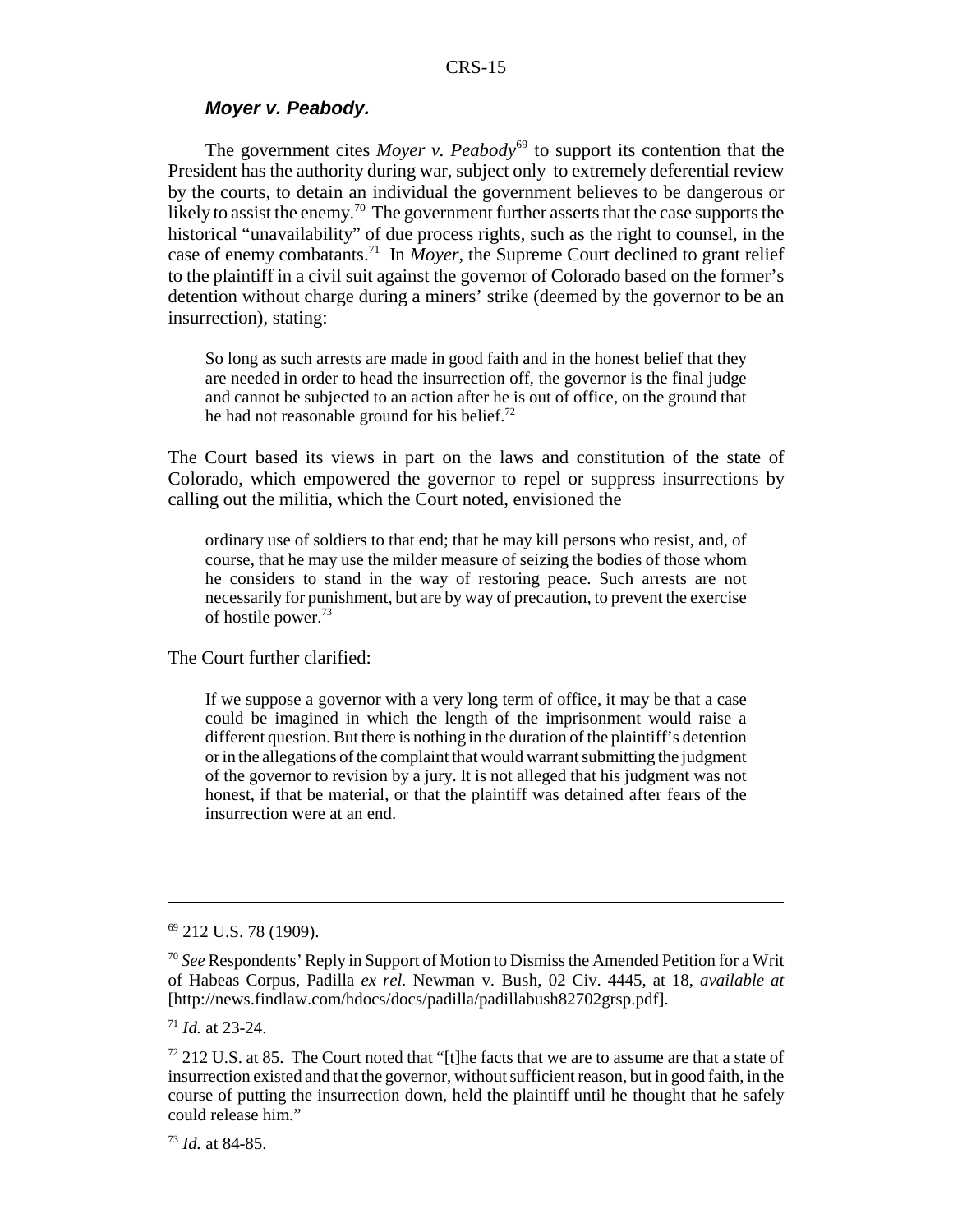Based on the context of the case, the holding may be limited to actual battles and situations of martial law where troops are authorized to use deadly force as necessary.<sup>74</sup> While the Court notes that "[p]ublic danger warrants the substitution of executive process for judicial process,"<sup>75</sup> it also noted that

[t]his was admitted with regard to killing men in the actual clash of arms; and we think it obvious, although it was disputed, that the same is true of temporary detention to prevent apprehended harm. As no one would deny that there was immunity for ordering a company to fire upon a mob in insurrection, and that a state law authorizing the governor to deprive citizens of life under such circumstances was consistent with the 14th Amendment, we are of opinion that the same is true of a law authorizing by implication what was done in this case.<sup>76</sup>

It may also be argued that, as a claim for civil damages rather than a direct challenge in the form of a petition for *habeas corpus*, the *Moyer* case does not stand for a general executive authority to detain individuals deemed to be dangerous, without the ordinary constitutional restrictions. As an interpretation of Colorado's constitution rather than that of the United States, the decision may not apply to Presidential action. Other courts have reached the opposite conclusion — that those wrongfully detained by order of the President may recover damages from their captors.<sup>77</sup>

# **U.S. Practice - Detention of Enemies on U.S. Territory**

The following sections give a brief treatment of the twentieth-century history of the internment of individuals who are deemed "enemies" or determined to be too dangerous to remain at liberty during a national emergency. A survey of the history reveals that persons who are considered likely to act as an enemy agent on U.S. territory traditionally have been treated as alien enemies rather than prisoners of war or "enemy combatants" by the military, even when the individuals were members of the armed forces of enemy nations, although in the latter case they might also be tried by military tribunal or court-martial. Persons acting within the territory of the United States on behalf of an enemy state who were not members of the armed forces of that

<sup>74</sup> *See* Sterling v. Constantin, 287 U.S. 378, 400-01 (1932)(limiting *Moyer* to its facts and stating that is well established that executive discretion to respond to emergencies does not mean that "every sort of action the Governor may take, no matter how unjustified by the exigency or subversive of private right and the jurisdiction of the courts, otherwise available, is conclusively supported by mere executive fiat").

<sup>75</sup> *Id* at 85 (citing Keely v. Sanders, 99 U.S. 441, 446 (1878)).

<sup>76</sup> *Id.* at 85-86.

<sup>77</sup> *See, e.g., Ex parte* Orozco, 201 F. 106 (W.D. Texas 1912) (alien held by military without charge on suspicion of organizing military expedition in violation of neutrality laws awarded damages); *ex parte* De la Fuente, 201 F. 119 (W.D. Texas 1912) (same); *see also* Hohri v. United States, 586 F.Supp. 769 (D.D.C. 1984), *aff'd per curiam* 847 F.2d 779 (Fed. Cir.1988), *cert denied* 488 U.S. 925 (1988) (Japanese-American internees and their descendants suffered damages for unconstitutional taking based on World War II internment where government was aware that military necessity to justify the internment was unfounded, although suit was barred by statute of limitations).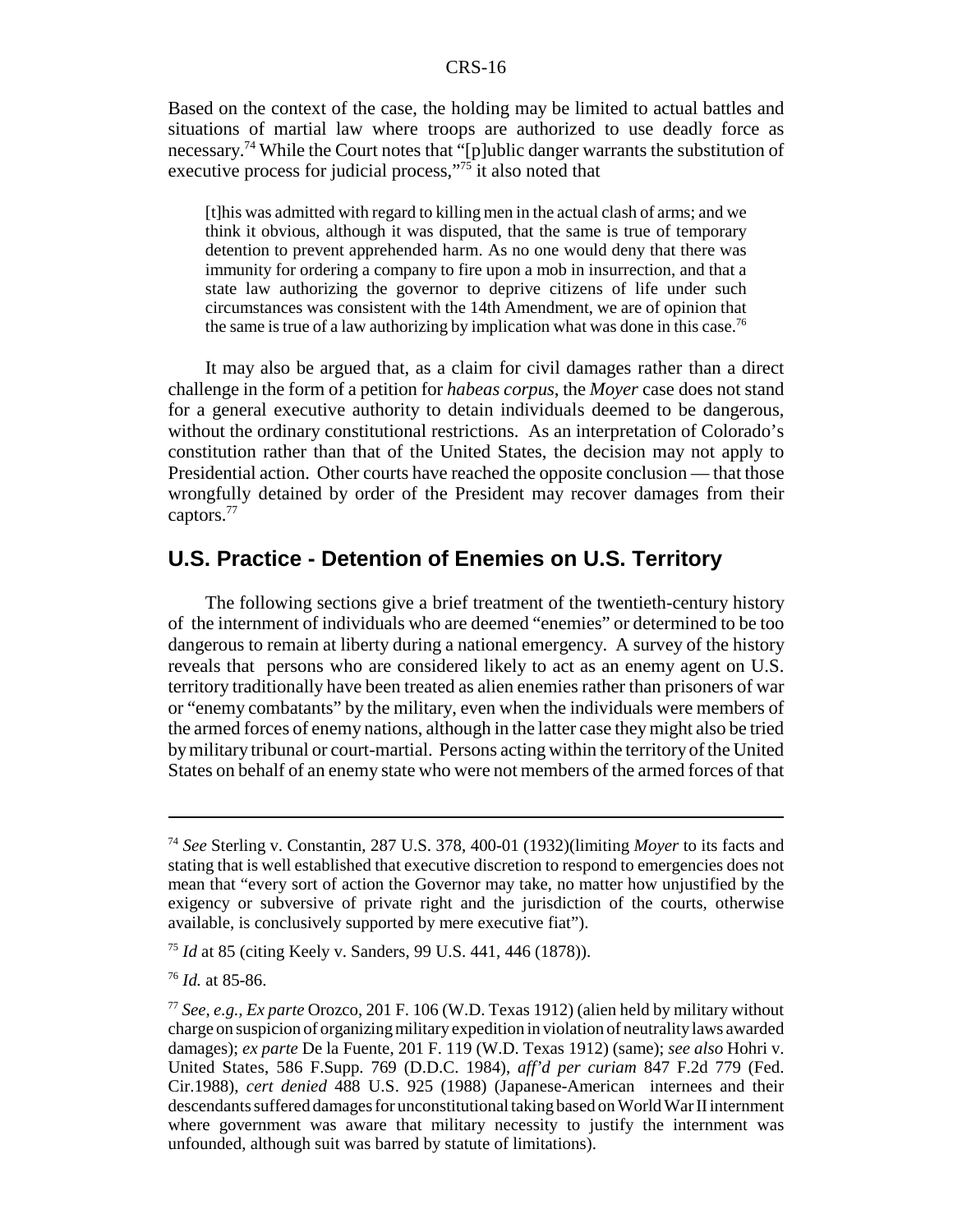state, including American citizens accused of spying or sabotage, have been tried in federal court. Individuals captured on the battlefield abroad have been handled in accordance with government regulations interpreting the law of war.<sup>78</sup>

#### **Internment of Enemy Aliens during World War I.**

The Alien Enemy Act was originally enacted in 1798 as part of the Alien and Sedition Act,<sup>79</sup> but saw greater use during World War I than in previous wars.<sup>80</sup> The statute grants the President broad authority, during a declared war or presidentially proclaimed "predatory invasion," to institute restrictions affecting alien enemies, including possible detention and deportation. On April 6, 1917, the date Congress declared war against Germany, President Wilson issued a Proclamation under the Alien Enemy Act warning alien enemies against violations of the law or hostilities against the United States. $81$  Offenders would be subject not only to the applicable penalties prescribed by the domestic laws they violated, but would also be subject to restraint, required to give security, or subject to removal from the United States under regulations promulgated by the President.<sup>82</sup>

 The government urged the courts to uphold the constitutionality of the Act as a proper exercise of Congress' power over the persons and property of alien enemies found on U.S. territory during war, a power it argued derives from the power of Congress to declare war and make rules concerning captures on land and water,<sup>83</sup> and which was also consistent with the powers residing in sovereign nations under international law. The law was vital to national security because "[a]n army of spies, incendiaries, and propagandists may be more dangerous than an army of soldiers."<sup>84</sup> The President reported to Congress a list of 21 instances of "improper activities of German officials, agents, and sympathizers in the United States" prior to the

82 40 Stat. 1651 (1917).

<sup>84</sup> *Id.* at 40.

<sup>78</sup> *See* DoD Dir. 2310.1, DoD Program for Enemy Prisoners of War (EPOW) and Other Detainees (1994); *see generally* CRS Report RL31367 (summarizing history of U.S. treatment of battlefield captives).

<sup>79</sup> Act of July 6, 1798, §1,1 Stat. 577.

<sup>80</sup> *See* Supplemental Brief for the United States in Support of the Plenary Power of Congress over Alien Enemies, and the Constitutionality of the Alien Enemy Act 20 (1918), *Ex parte* Gilroy, 257 F. 110 (S.D.N.Y. 1919), (hereinafter "Alien Enemy Brief") (observing that the cases arising under the Alien Enemy Act "contain no expression of doubt by the courts as to its constitutionality"). In *Gilroy*, the government argued that the Executive's determination that an individual is an enemy alien is final, even though it can be shown that the individual is a citizen. 257 F. at 112. The court rejected that contention, finding the petitioner was an American citizen and not subject to the Alien Enemy Act. *Id.*

<sup>81 40</sup> Stat. 1650 (1917).

<sup>83</sup> *See* Alien Enemy Brief, *supra* note 80, at 39. The government further argued that the issue of what was to be done with enemy persons as well as property was dictated by policy, to be determined by Congress rather than the courts, and did not flow as a necessary power as the result of a declaration of war. *See id.* at 50 (citing Brown v. United States, (8 Cranch) 110, 126).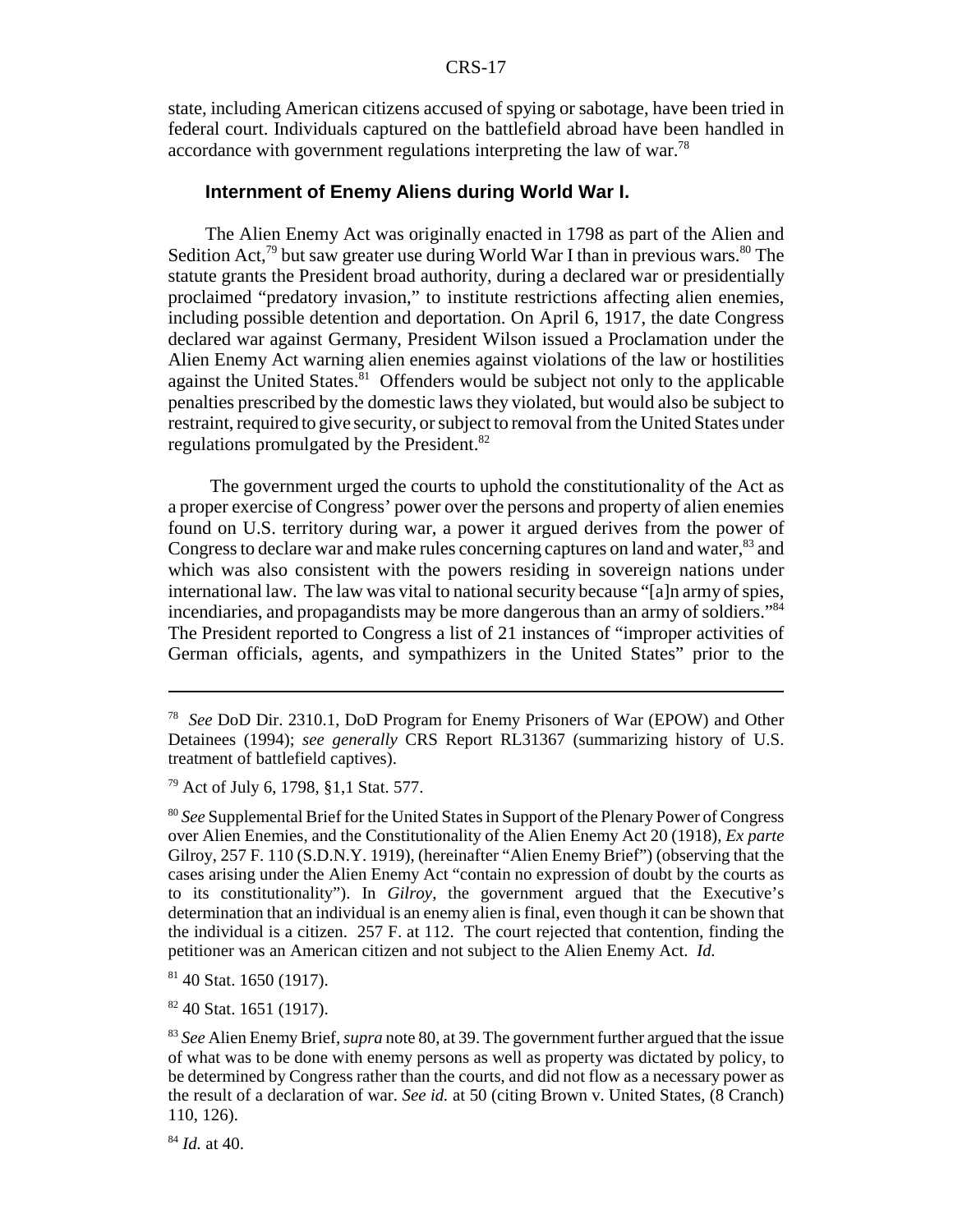declaration of war.<sup>85</sup> The government further argued that the statute did not require a hearing prior to internment, because the power and duty of the President was to act to prevent harm in the context of war, which required the ability to act based on suspicion rather than only on proven facts.<sup>86</sup>

While the Act would permit regulations affecting all persons within the statutory definition of alien enemy, $87$  it was the practice of the United States to apply restrictions only to alien enemies who were found to constitute an active danger to the state.88 Aliens affected by orders promulgated under the Act did not have recourse to the courts to object to the orders on the grounds that the determination was not made in accordance with due process of law, but could bring *habeas corpus* petitions to challenge their status as enemy aliens.<sup>89</sup>

In at least two instances, enemy spies or saboteurs entered the territory of the United States and were subsequently arrested. Pablo Waberski admitted to U.S. secret agents to being a spy sent by the Germans to "blow things up in the United States." Waberski, who was posing as a Russian national, was arrested upon crossing the border from Mexico into the United States and charged with "lurking as a spy" under article 82 of the Articles of War.<sup>90</sup> Attorney General T. W. Gregory opined in a letter to the President that the jurisdiction of the military to try Waberski by military tribunal was improper, noting that the prisoner had not entered any camp or fortification, did not appear to have been in Europe during the war, and thus could

<sup>&</sup>lt;sup>85</sup> See id. at 41. The list was excerpted from H.Rept. 65-1 (1917) and listed 21 incidents "chosen at random" to demonstrate the dangerousness of German agents and the need to intern them. The list included both civilians and military members. One incident described a group of German reservists who organized an expedition to go into Canada and carry out hostile acts. *See id.* at 71(reporting indictments had been returned against the conspirators). The report of the Attorney General for the year ending 1917 contained another list of federal court cases involving German agents, some of whom were military officers. *See id* at Appendix C. Some of the cases cited involved hostile acts, such as using explosives against ships and other targets, conducting military expeditions, and recruiting spies and insurrectionists. *See id.*

<sup>86</sup> *See id.* at 43.

<sup>87</sup> *See* 50 U.S.C. § 21 (including all natives, citizens, denizens, or subjects of the hostile nation or government over the age of 18 within the United States, excepting those who had been naturalized). The Act was broadened in 1918 to include women. Act of April 16, 1918, Pub. L. 65-131, 40 Stat. 531 (1918).

<sup>88</sup> *See* National Defense Migration, Fourth Interim Report of the House Select Committee Investigating Migration, Findings and Recommendations on Problems of Evacuation of Enemy Aliens and Others from Prohibited Military Zones, H.Rept. 77-2124, at153 n.4 (1942) (hereinafter "Defense Migration Report")(contrasting U.S. practice against history of indiscriminate internment of enemy aliens applied during World War I in the United Kingdom, France and Germany). International law now provides protection for enemy aliens, including those definitely suspected of hostile activity against the state. *See* GC, *supra* note 27, art. 5.

<sup>89</sup> *See* Minotto v. Bradley, 252 F. 600 (N.D. Ill. 1918); *Ex parte* Fronklin, 253 F. 984 (N.D. Miss. 1918).

<sup>90</sup> Now article 106, UCMJ, *codified at* 10 U.S.C. § 906.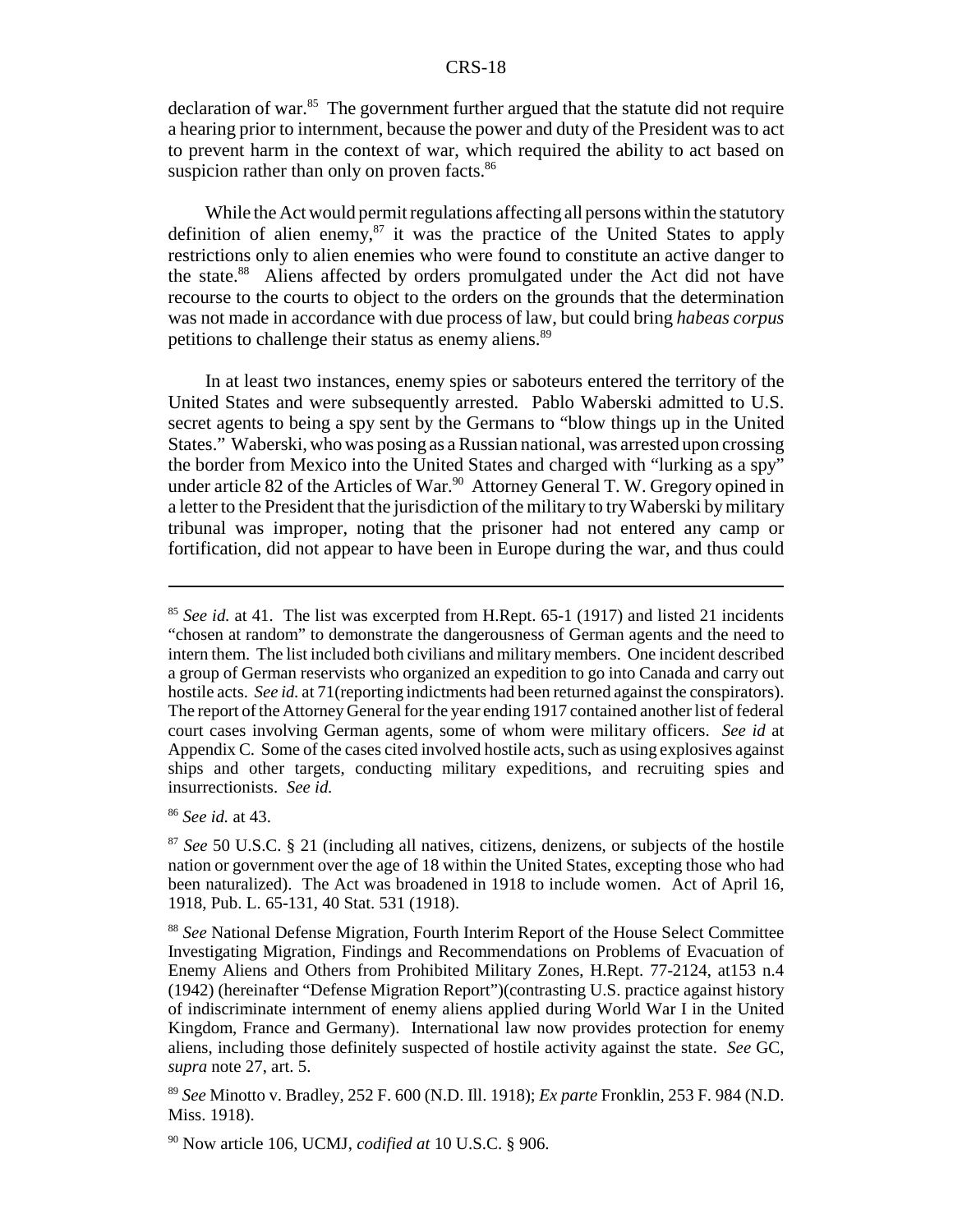not have come through the fighting lines or field of military operations.<sup>91</sup> An ensuing disagreement between the Departments of War and Justice over the respective jurisdictions of the FBI and military counterintelligence to conduct domestic surveillance was resolved by compromise. $92$ 

Waberski, an officer of the German armed forces whose real name turned out to be Lothar Witzke, was sentenced to death by a military commission. Subsequently, the new Attorney General, A. Mitchell Palmer, reversed the earlier AG opinion based on a new understanding of the facts of the case, including proof that the prisoner was a German citizen and that there were military encampments close to the area where he was arrested.<sup>93</sup> President Wilson commuted Witzke's sentence to life imprisonment at hard labor in Fort Leavenworth and later pardoned him, possibly due to lingering doubts about the propriety of the military tribunal's jurisdiction to try the accused spy,  $94$  even though Congress had defined the crime of spying and provided by statute that it was an offense triable by military commission.<sup>95</sup>

The question of military jurisdiction over accused enemy spies arose again in the case of *United States ex rel. Wessels v. McDonald*, 96 a *habeas corpus* proceeding brought by Herman Wessels to challenge his detention by military authorities while he was awaiting court-martial for spying. The accused was an officer in the German Imperial Navy who used a forged Swiss passport to enter the United States and operated as an enemy agent in New York City. He was initially detained as an alien enemy pursuant to a warrant issued in accordance with statute. He contested his detention on the basis that the port of New York was not in the theater of battle and courts in New York were open and functioning, arguing *Milligan* required that he be tried by an Article III court.<sup>97</sup> The court found that its inquiry was confined to determining whether jurisdiction by court martial was valid, which it answered affirmatively after examining relevant statutes and finding that, under international law, the act of spying was not technically a crime.<sup>98</sup> The court concluded that the constitutional safeguards available to criminal defendants did not apply, noting that whoever "joins the forces of an enemy alien surrenders th[e] right to constitutional protections." The Supreme Court did not have the opportunity to address the merits

<sup>97</sup> *Id.* at 758.

<sup>91</sup> *See* 31 Op. Att'y Gen. 356 (1918) (citing article 29 of the Hague Convention of 1917, Respecting the Laws and Customs of War on Land).

<sup>&</sup>lt;sup>92</sup> *See* National Counterintelligence Center, Counterintelligence Reader: American Revolution to World War II, a*vailable at* [http://www.fas.org/irp/ops/ci/docs/ci1/ch3e.htm].

<sup>93</sup> *See* 40 Op. Att'y Gen. 561 (1919). The opinion was not published until July 29, 1942, during the trial of the eight Nazi saboteurs.

<sup>94</sup> *See* National Counterintelligence Center, *supra* note 92.

 $95$  Article of War 82 provided that those caught lurking as spies near military facilities "or elsewhere" could be tried by military tribunal.

<sup>96 265</sup> F. 754 (E.D.N.Y.1920).

<sup>&</sup>lt;sup>98</sup> *Id.* at 762 (noting that a spy may not be tried under international law when he returns to his own lines, and that spying is a military offense only).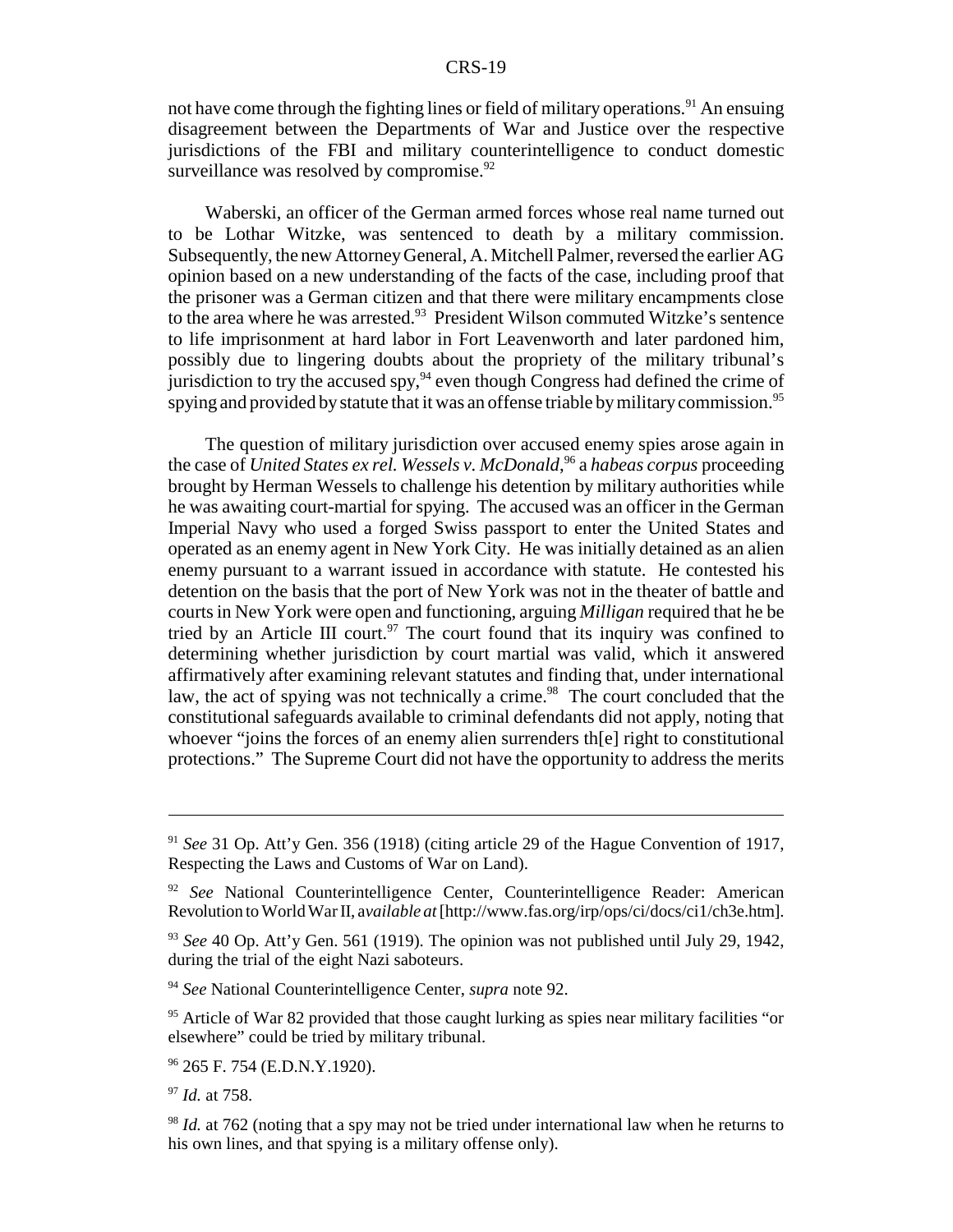of the case, having dismissed the appeal per stipulation of the parties.<sup>99</sup> However, two American citizens who were alleged to have conspired to commit espionage with Wessels were tried and acquitted of treason in federal court, $100$  and subsequently released.

In 1918, a bill was introduced in the Senate to provide for trial by court-martial of persons not in the military who were accused of espionage, sabotage, or other conduct that could hurt the war effort.<sup>101</sup> In a letter to Rep. John E. Raker explaining his opposition to the idea, Attorney General T.W. Gregory provided statistics about war-related arrests and prosecutions.<sup>102</sup> According to the letter, of 508 espionage cases that had reached a disposition, 335 had resulted in convictions, 31 persons were acquitted, and 125 cases were dismissed.103 Sedition and disloyalty charges had yielded 110 convictions and 90 dismissals or acquittals.<sup>104</sup> Acknowledging that the statistics were incomplete, the Attorney General concluded that the statistics did not show a cause for concern.<sup>105</sup> He also reiterated his position that trial of civilians for offenses committed outside of military territory by court-martial would be unconstitutional, and attributed the complaints about the inadequacies of the laws or their enforcement to:

the fact that people, under the emotional stress of the war, easily magnify rumor into fact, or treat an accusation of disloyalty as though it were equal to proof of disloyalty. No reason, however, has as yet developed which would justify punishing men for crime without trying them in accordance with the timehonored American method of arriving at the truth.<sup>106</sup>

The record does not disclose any mention of the option of deeming suspects to be unlawful combatants based on their alleged association with the enemy, detaining them without any kind of trial.

<sup>99</sup> Wessels v. McDonald, 256 U.S. 705 (1921).

<sup>100</sup> *See* United States v. Fricke, 259 F. 673 (S.D.N.Y. 1919); United States v. Robinson, 259 F. 685 (S. D. N. Y. 1919).

 $101$  S. 4364, 65<sup>th</sup> Cong. (1918). The bill would have found that:

owing to changes in the conditions of modern warfare, whereby the enemy now attempts to attack and injure the prosecution of the war by the United States, by means of civilian and other agents and supporters behind the lines spreading false statements and propaganda, injuring and destroying the things and utilities prepared or adapted for the use of the land and naval forces of the United States, ... the United States [now constitutes] a part of the zone of operations ....

<sup>102</sup> *See* 57 CONG. REC. APP. pt. 5, at 528-29 (1918).

<sup>103</sup> *See id.*

<sup>104</sup> *See id.*

<sup>105</sup> *See id*. at 528.

<sup>106</sup> *See id.*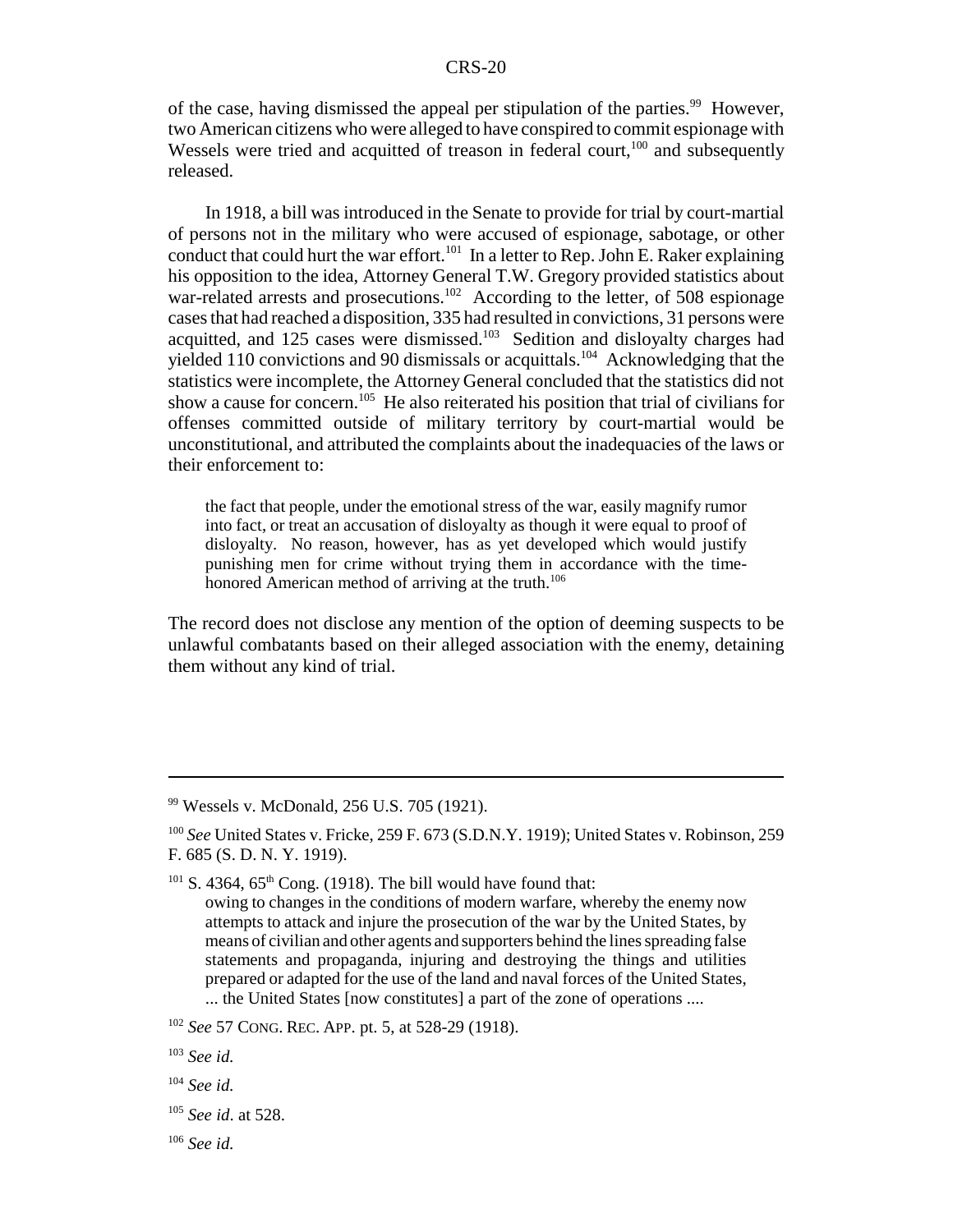#### **Internment of Enemies during World War II.**

During the Second World War, President Roosevelt made numerous proclamations under the Alien Enemy Act for the purpose of interning aliens deemed dangerous or likely to engage in espionage or sabotage.<sup>107</sup> At the outset of the war, the internments were effected under civil authority of the Attorney General, who established "prohibited areas" in which no aliens of Japanese, Italian, or German descent were permitted to enter or remain, as well as a host of other restraints on affected aliens. The President, acting under statutory authority, delegated to the Attorney General the authority to prescribe regulations for the execution of the program. Attorney General Francis Biddle created the Alien Enemy Control Unit to review the recommendations of hearing boards handling the cases of the more than 2,500 enemy aliens in the temporary custody of the Immigration and Naturalization Service (INS).<sup>108</sup>

In February of 1942, the President extended the program to cover certain  $citizens<sup>109</sup>$  as well as enemy aliens, and turned over the authority to prescribe "military areas" to the Secretary of War, who further delegated the responsibilities under the order with respect to the west coast to the Commanding General of the Western Defense Command. The new order, Executive Order 9066,<sup>110</sup> clearly amended the policy established under the earlier proclamations regarding aliens and restricted areas, but did not rely on the authority of Alien Enemy Act, as the previous proclamations had done.<sup>111</sup> Although the Department of Justice denied that the transfer of authority to the Department of War was motivated by a desire to avoid constitutional issues with regard to the restriction or detention of citizens, the House Select Committee Investigating National Defense Migration found the shift in authority significant, as it appeared to rely on the nation's war powers directly, and could find no support in the Alien Enemy Act with respect to citizens.<sup>112</sup> The

*See id.* 

<sup>110</sup> 17 Fed. Reg. 1407 (Feb. 19, 1942).

<sup>&</sup>lt;sup>107</sup> The President issued the following proclamations under the authority of 50 U.S.C. § 21: Proc. No. 2525, Dec. 7, 1941, 55 Stat. Pt. 2, 1700 (with respect to invasion by Japan); Proc. No. 2526, Dec. 8, 1941, 55 Stat. Pt. 2, 1705 (with respect to threatened invasion by Germany); Proc. No. 2527, Dec. 8, 1941, 55 Stat. Pt. 2, 1707 (with respect to threatened invasion by Italy).

<sup>108</sup> *See* Defense Migration Report, *supra* note 88, at 163.

 $109$  General De Witt's declaration of military areas indicated that five classes of civilians were to be affected:

Class 1, all persons who are suspected of espionage, sabotage, fifth column, or other subversive activity; class 2, Japanese aliens; class 3, American-born persons of Japanese lineage; class 4, German aliens; class 5, Italian aliens.

<sup>111</sup> *See* Defense Migration Report, *supra* note 88, at 162-66 (recounting history of general evacuation orders issued by Lt. Gen. John De Witt, commanding general of the western defense command).

<sup>112</sup> *See id.* at 166. Attorney General Francis Biddle later wrote that he had opposed the evacuation of Japanese-American citizens, and had let it be known that his Department (continued...)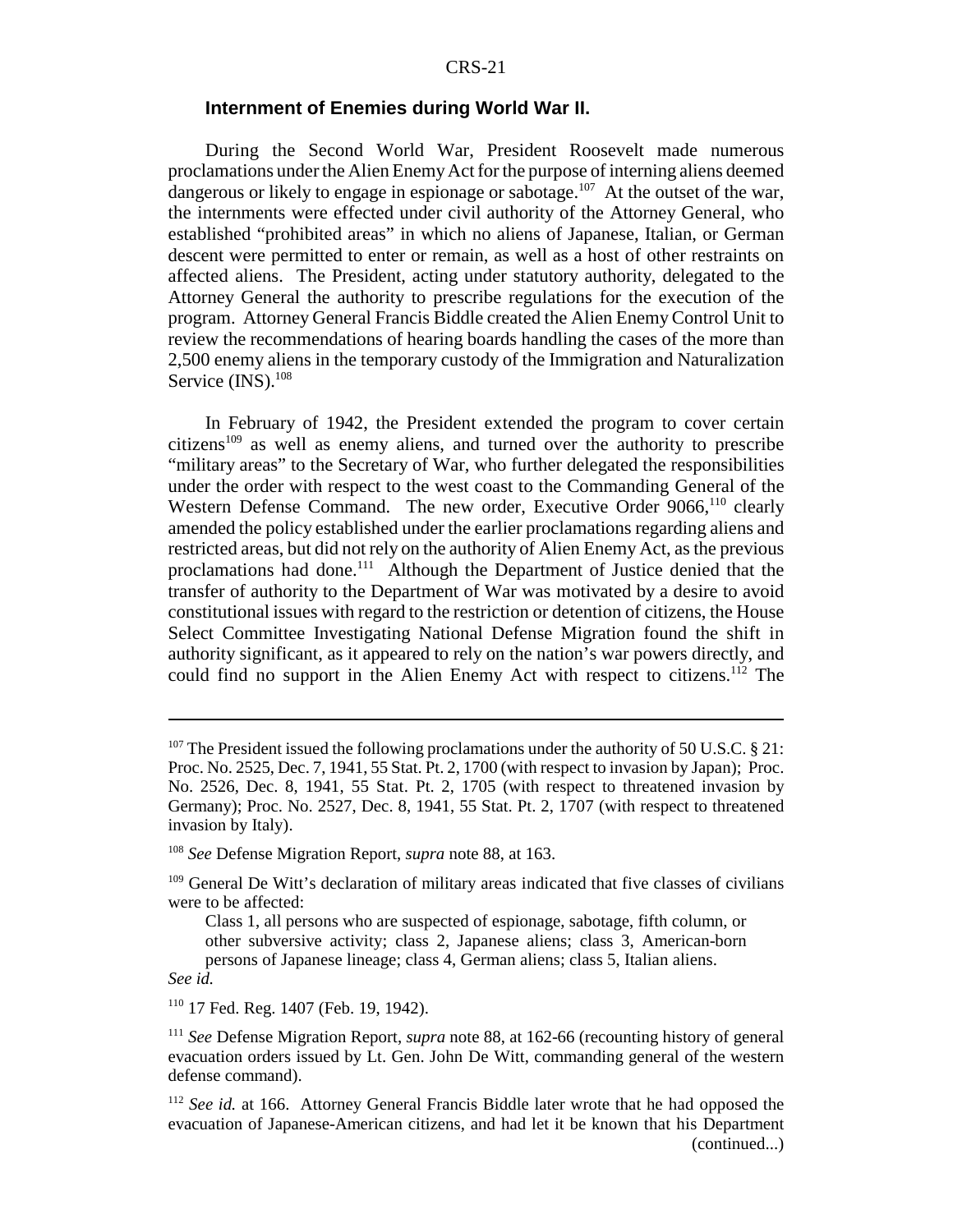summary exercise of authority under that Act to restrain aliens was thought by the Committee to be untenable in the case of U.S. citizens, and the War Department felt congressional authorization was necessary to provide authority for its enforcement.<sup>113</sup>

Congress granted the War Department's request, enacting with only minor changes the proposed legislation providing for punishment for the knowing violation of any exclusion order issued pursuant to Executive Order 9066 or similar executive order.114 A policy of mass evacuation from the West Coast of persons of Japanese descent — citizens as well as aliens — followed, which soon transformed into a system of compulsive internment at "relocation centers."115 Persons of German and Italian descent (and others) were treated more selectively, receiving prompt (though probably not full and fair) loyalty hearings<sup>116</sup> to determine whether they should be interned, paroled, or released. The disparity of treatment was explained by the theory that it would be impossible or too time-consuming to attempt to distinguish the loyal from the disloyal among persons of Japanese descent.<sup>117</sup>

In a series of cases, the Supreme Court limited but did not explicitly strike down the internment program. In the *Hirabayashi* case, the Supreme Court found the curfew imposed upon persons of Japanese ancestry to be constitutional as a valid war-time security measure, even as implemented against U.S. citizens, emphasizing the importance of congressional ratification of the Executive Order.<sup>118</sup> Hirabayashi was also indicted for violating an order excluding him from virtually the entire west coast, but the Court did not review the constitutionality of the exclusion measure because the sentences for the two charges were to run concurrently.119 Because the

 $112$  (...continued)

<sup>&</sup>quot;would have nothing to do with any interference with citizens, or recommend the suspension of the writ of habeas corpus." *See* FRANCIS BIDDLE, IN BRIEF AUTHORITY 216-17 (1962); *id.* at 219 (reporting his reaffirmation to the President of his continuing opposition to the evacuation just prior to the signing of the Order).

<sup>113</sup> *See* Defense Migration Report, *supra* note 88, at 167.

<sup>114</sup> Pub. L. 77-503, *codified at* 18 U.S.C. 1383 (1970 ed.), *repealed by* Pub. L. 94-412, Title V, § 501(e) (1976).

<sup>&</sup>lt;sup>115</sup> See PERSONAL JUSTICE DENIED, REPORT OF THE COMMISSION ON WARTIME RELOCATION AND INTERNMENT OF CIVILIANS 2 (1982).

<sup>116</sup> *See id.* at 285 (describing impediments to full and fair hearings, including a prohibition on detainees' representation by an attorney, inability to object to questions, presumption in favor of the government, and ultimate decision falling to reviewers at the Alien Enemy Control Unit).

<sup>&</sup>lt;sup>117</sup> *See id.* at 288-89 (pointing out that there appeared to have been a greater danger of sabotage and espionage committed by German agents, substantiated by the German saboteurs case noted *supra*).

<sup>118</sup> Hirabayashi v. United States, 320 U.S. 81, 89-90 (1943) (emphasizing that the Act of March 21, 1942, specifically provided for the enforcement of curfews).

<sup>&</sup>lt;sup>119</sup> *Id.* at 105 (also declining to address the government's contention that an order to report to the Civilian Control Station did not necessarily entail internment at a relocation center).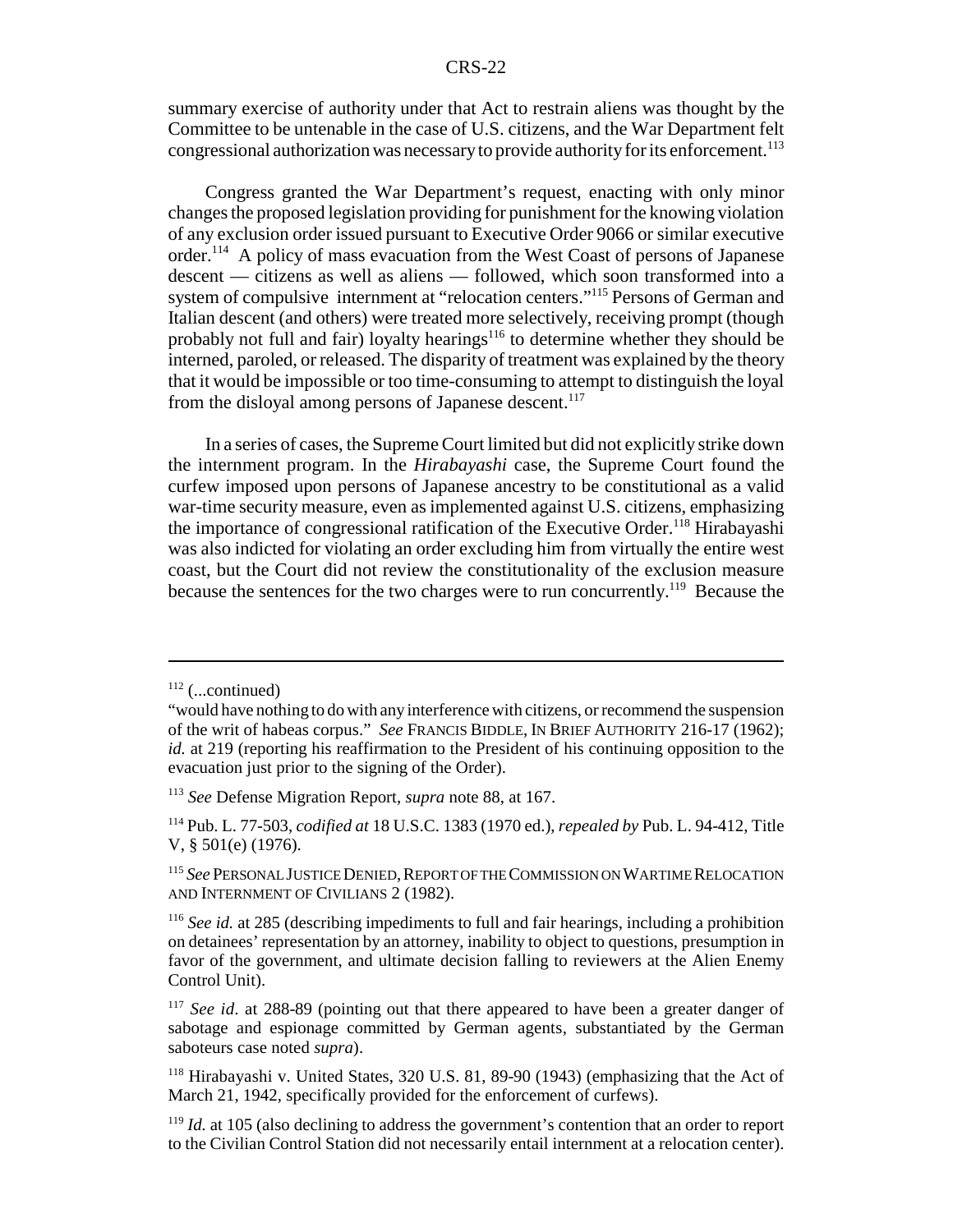restrictions affected citizens solely because of their Japanese descent, the Court framed the relevant inquiry as a question of equal protection, asking

whether in the light of all the facts and circumstances there was any substantial basis for the conclusion, in which Congress and the military commander united, that the curfew as applied was a protective measure necessary to meet the threat of sabotage and espionage which would substantially affect the war effort and which might reasonably be expected to aid a threatened enemy invasion.<sup>120</sup>

In a concurring opinion, Justice Douglas added that in effect, due process considerations did not apply to ensure that only individuals who were actually disloyal were affected by the restrictions, even if it were to turn out that only a small percentage of Japanese-Americans were actually disloyal.121 However, he noted that a more serious question would arise if a citizen did not have an opportunity at some point to demonstrate his loyalty in order to be reclassified and no longer subject to the restrictions.<sup>122</sup>

In *Korematsu*,<sup>123</sup> the Supreme Court upheld the conviction of an American citizen for remaining in his home, despite the fact that it was located on a newly declared "Military Area" and was thus off-limits to persons of Japanese descent. Fred Korematsu also challenged the detention of Japanese-Americans in internment camps, but the Court declined to consider the constitutionality of the detention itself, as Korematsu's conviction was for violating the exclusion order only. The Court, in effect, validated the treatment of citizens in a manner similar to that of enemy aliens by reading Executive Order 9066 together with the act of Congress ratifying it as sufficient authority under the combined war powers of the President and Congress, thus avoiding having to address the statutory scope of the Alien Enemy Act.

In *Ex parte Endo*, 124 however, decided the same day as *Korematsu*, the Supreme Court did not find adequate statutory underpinnings to support the internment of loyal citizens. The Court ruled that the authority to exclude persons of Japanese ancestry from declared military areas did not encompass the authority to detain concededly loyal Americans. Such authority, it found, could not be implied from the power to protect against espionage and sabotage during wartime.<sup>125</sup> The Court declined to decide the constitutional issue presented by the evacuation and internment program, instead interpreting the executive order, along with the Act of March 27, 1942 (congressional ratification of the order),<sup>126</sup> narrowly to give it the greatest

<sup>120</sup> *Id.* at 95.

 $121$  *Id.* at 106 (Douglas, J., concurring).

<sup>&</sup>lt;sup>122</sup> *Id.* at 109 (Douglas, J., concurring).

<sup>123 323</sup> U.S. 214 (1944).

<sup>&</sup>lt;sup>124</sup> 323 U.S. 283 (1944).

<sup>125 323</sup> U.S. at 302.

<sup>126</sup> *Id*. at 298 (citing *Hirabayashi* at 87-91).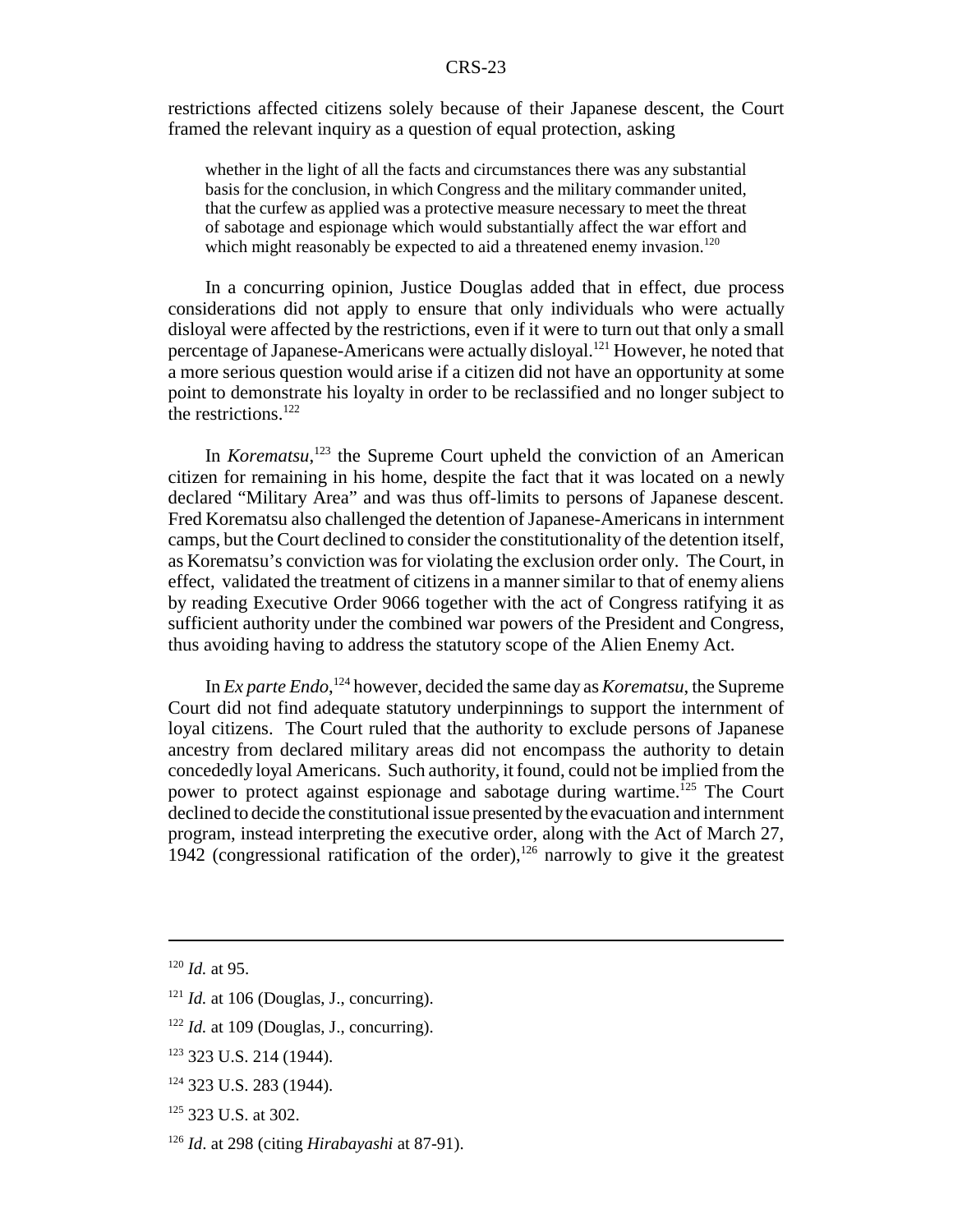chance of surviving constitutional review.<sup>127</sup> Accordingly, the Court noted that detention in Relocation Centers was not mentioned in the statute or executive order, but was developed during the implementation of the program. As such, the authority to detain citizens could only be found by implication in the Act, and must therefore be found to serve the ends Congress and the President had intended to reach. Since the detention of a loyal citizen did not further the campaign against espionage and sabotage, it could not be authorized by implication.

The Court avoided the question of whether internment of citizens would be constitutionally permissible where loyalty were at issue or where Congress explicitly authorized it, but the Court's use of the term "concededly loyal" to limit the scope of the finding may be read to suggest that there is a Fifth Amendment guarantee of due process applicable to a determination of loyalty or dangerousness. While the Fifth Amendment would not require the same process that is due in a criminal case, it would likely require at least reasonable notice of the allegations and an opportunity for the detainee to be heard.

At least one American with no ethnic ties to or association with an enemy country was subjected to an exclusion order issued pursuant to Executive Order 9066. Homer Wilcox, a native of Ohio, was excluded from his home in San Diego and removed by military force to Nevada, although the exclusion board had determined that he had no association with any enemy and was more aptly described as a "harmless crackpot."128 He was the manager of a religious publication that preached pacifism, and was indicted along with several others for fraud in connection with the publication.<sup>129</sup> The district court awarded damages in favor of Wilcox, but the circuit court reversed, finding the exclusion within the authority of the military command under Executive Order 9066 and 18 U.S.C. § 1383, and holding that

the evidence concerning plaintiff's activities and associations provided a reasonable ground for the belief by defendant ... that plaintiff had committed acts of disloyalty and was engaged in a type of subversive activity and leadership which might instigate others to carry out activities which would facilitate the commission of espionage and sabotage and encourage them to oppose measures taken for the military security of Military Areas Nos. 1 and 2, and that plaintiff's presence in the said areas from which he had been excluded would increase the likelihood of espionage and sabotage and would constitute a danger to military security of those areas.<sup>130</sup>

<sup>127</sup> *Id*. at 299.

<sup>128</sup> *See* Wilcox v. Emmons, 67 F.Supp 339 (S.D. Cal.), *rev'd sub nom* De Witt v. Wilcox, 161 F.2d 785 (9<sup>th</sup> Cir. 1947).

<sup>&</sup>lt;sup>129</sup> De Witt v. Wilcox, 161 F.2d 785 (9<sup>th</sup> Cir.), *cert. denied*, 332 U.S. 763 (1947).

<sup>130</sup> *Id* at 790.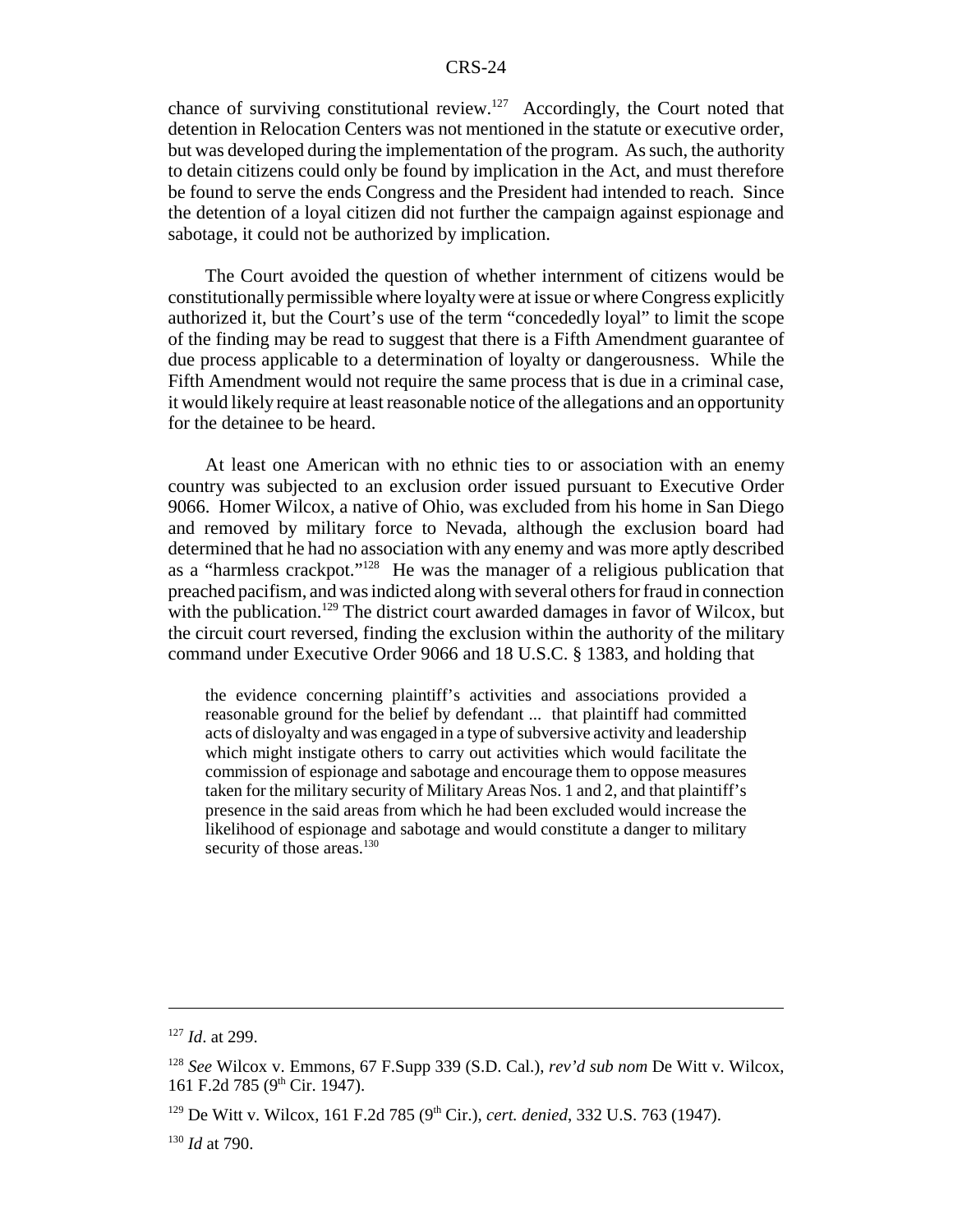The court also found that the Act of Congress penalizing violations of military orders under Executive Order 9066 did not preclude General De Witt from using military personnel to forcibly eject Wilcox from his home.<sup>131</sup>

The Japanese internment program has since been widely discredited,<sup>132</sup> the convictions of some persons for violating the orders have been vacated, $133$  and the victims have received compensation, $134$  but the constitutionality of detention of citizens during war who are deemed dangerous has never expressly been ruled *per se* unconstitutional.<sup>135</sup> In the cases of citizens of other ethnic backgrounds who were interned or otherwise subject to restrictions under Executive Order 9066, courts played a role in determining whether the restrictions were justified, sometimes resulting in the removal of restrictions.<sup>136</sup> Because these persons were afforded a limited hearing to determine their dangerousness, a court later ruled that the Equal Protection Clause of the Constitution did not require that they receive compensation equal to that which Congress granted in 1988 to Japanese-American internees.<sup>137</sup>

It may be argued that *Hirabayashi* and the other cases validating Executive Order 9066 (up to a point) support the constitutionality of preventive detention of citizens during war, at least insofar as the determination of dangerousness of the individual interned is supported by some evidence and some semblance of due process is accorded the internee. However, it was emphasized in these cases that Congress had specifically ratified Executive Order 9066 by enacting 18 U.S.C. § 1383, providing a penalty for violation of military orders issued under the Executive Order. Thus, even though the restrictions and internments occurred in the midst of a declared war, a presidential order coupled with specific legislation appear to have been required to validate the measures. The internment of Japanese-American

<sup>131</sup> *Id.* at 788.

<sup>132</sup> *See generally* PERSONAL JUSTICE DENIED, *supra* note 115.

<sup>133</sup> Korematsu v. United States, 584 F. Supp. 1406 (N.D. Cal. 1984); Hirabayashi v. United States, 828 F.2d 591 (9th Cir. 1987); Yasui v. United States, 772 F.2d 1496 (9th Cir. 1985).

<sup>&</sup>lt;sup>134</sup> Through the Civil Liberties Act of 1988, Congress provided \$20,000 to each surviving individual who had been confined in the camps. P.L. 100-383, 102 Stat. 903 (1988), *codified at* 50 U.S.C. App. §§ 1989b *et seq*.

<sup>135</sup> *But see* Hohri v. United States, 586 F.Supp. 769 (D.D.C. 1984), *aff'd per curiam* 847 F.2d 779 (Fed. Cir.1988), *cert denied* 488 U.S. 925 (1988) (unconstitutional taking of property interests of internees was found where government officials were aware of allegations that there was no military necessity sufficient to justify internment).

<sup>&</sup>lt;sup>136</sup> *See, e.g.* De Witt v. Wilcox, 161 F.2d 785 (9<sup>th</sup> Cir. 1947) (reversing award of damages to U.S. citizen who had been ordered excluded from the west coast and who was forcibly removed to Las Vegas by the military); Schueller v. Drum, 51 F.Supp. 383 (E.D. Pa. (1943)(exclusion order pertaining to naturalized citizen vacated where the facts were not found that "would justify the abridgement of petitioner's constitutional rights"); Scherzberg v. Maderia, 57 F.Supp. 42 (E.D. Pa. 1944)(despite deference to the Congress and the President with regard to wartime actions, whether the facts of a specific case provided rational basis for individual order remained justiciable, and in the present case, "civil law [was] ample to cope with every emergency arising under the war effort").

<sup>137</sup> *See* Jacobs v. Barr, 959 F.2d 313 (D.C. Cir. 1992).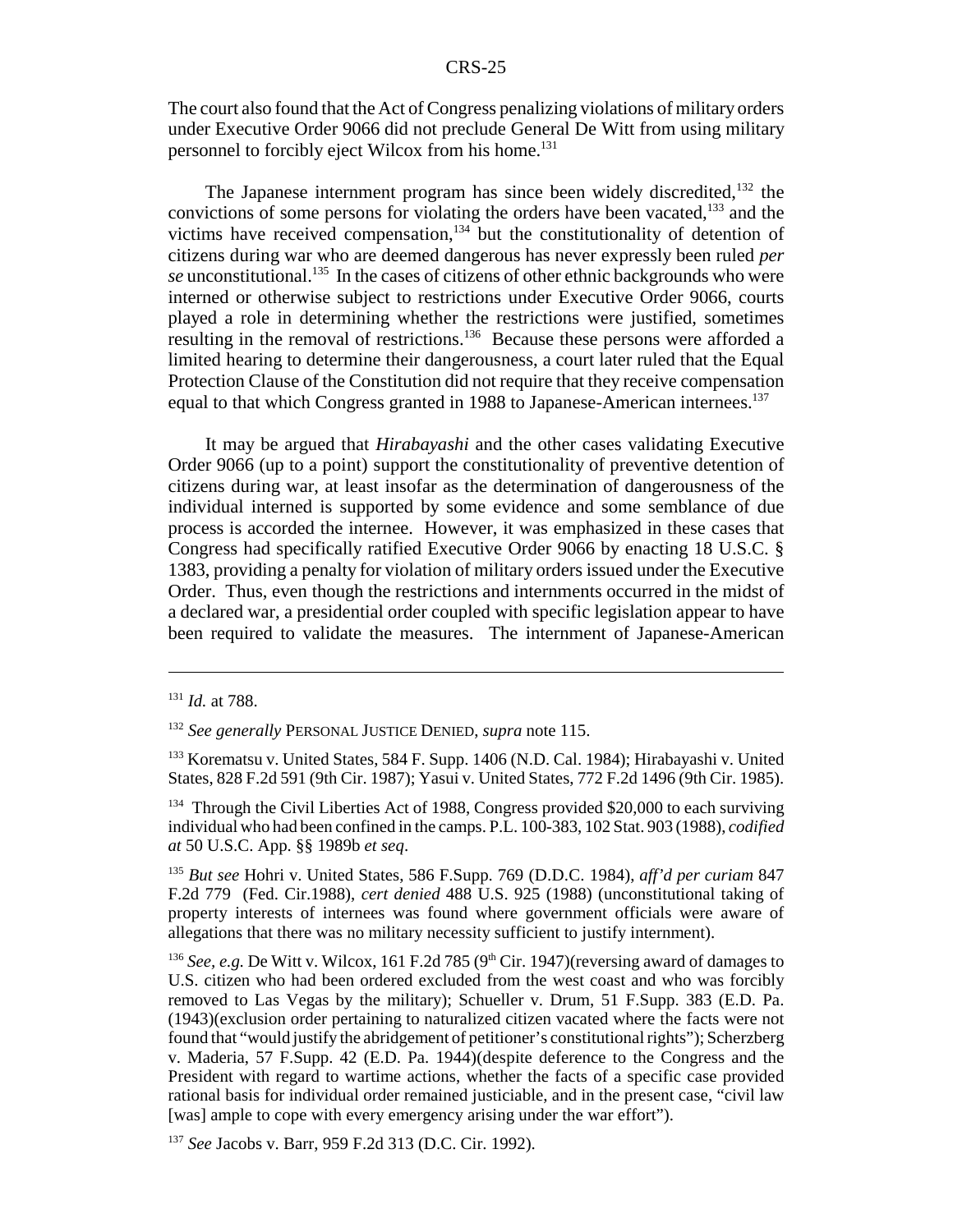citizens without individualized determination of dangerousness was found not to be authorized by the Executive Order and ratifying legislation (the Court thereby avoiding the constitutional issue), although the President had issued a separate Executive Order to set up the War Relocation Authority<sup>138</sup> and Congress had given its tacit support for the internments by appropriating funds for the effort.<sup>139</sup>

The only persons who were treated as enemy combatants pursuant to Proclamation No.  $2561^{140}$  were members of the German military who had been captured after landing on U.S. beaches from German submarines.<sup> $141$ </sup> Collaborators and persons who harbored such saboteurs were tried in federal courts for treason or violations of other statutes.<sup>142</sup> Hans Haupt, the father of one of the saboteurs, was sentenced to death for treason, but this sentence was overturned on the ground that procedures used during the trial violated the defendant's rights.143 On retrial, Haupt was sentenced to life imprisonment, but his sentence was later commuted on the condition that he leave the country. Another person charged with treason for his part in the saboteurs' conspiracy, Helmut Leiner, was acquitted of treason but then interned as an enemy alien.<sup>144</sup> Anthony Cramer, an American citizen convicted of treason for assisting one of the saboteurs to carry out financial transactions, had his conviction overturned by the Supreme Court on the grounds that the overt acts on which the charge was based were insufficient to prove treason.<sup>145</sup> Emil Krepper, a pastor living in New Jersey, came under suspicion because his name was found printed in secret ink on the saboteur's handkerchief, although he never met with any of the saboteurs. He was indicted for violating TWEA and receiving a salary from the German government without reporting his activity as a foreign agent.<sup>146</sup>

<sup>143</sup> United States v. Haupt, 136 F.2d 661 (7<sup>th</sup> Cir. 1943).

 $138$  Exec. Order No. 9102 (1942) (purporting to implement Exec. Order No. 9066).

<sup>139</sup> *See Ex parte* Endo, 323 U.S. 283 (1944).

<sup>&</sup>lt;sup>140</sup> Proclamation No. 2561, of July 2, 1942, 7 Fed. Reg. 5101, 56 Stat. 1964. Like Exec. Order No. 9066 issued earlier that same year, Proc. 2561 retained terminology from the Alien Enemy Act but did not explicitly rely on it for authority. However, during oral argument before the Supreme Court, the Attorney General placed some emphasis on the fact that the Proclamation was consistent with the Alien Enemy Act as well as the Articles of War, and was thus authorized by Congress. *See* LANDMARK BRIEFS,*supra* note 39, at 594- 95.

<sup>141</sup> There were ten in all. Eight saboteurs were tried by military commission in 1942. *See Ex parte* Quirin, 317 U.S. 1 (1942). Two other saboteurs landed by submarine in 1945 and were convicted by military commission. *See* Colepaugh v. Looney, 235 F.2d 429 (10th Cir. 1956). *See* Military Tribunals: The *Quirin* Precedent, CRS Report RL31340.

<sup>142</sup> CRS Report RL31340 at 15.

<sup>144</sup> *Leiner is Interned After Acquittal Ordered by Court in Treason Case*, NY TIMES, Dec. 1, 1942, at 1. He was subsequently indicted for violating the Trading with the Enemy Act (TWEA). *Leiner Reindicted for Aiding Treason*, NY TIMES, Dec. 5, 1942, at 17.

<sup>&</sup>lt;sup>145</sup> Cramer v. United States, 325 U.S. 1 (1945). He was later found guilty of violating the TWEA and censorship laws.

<sup>146</sup> *See Krepper Guilty as Spy*, NY TIMES, Mar. 15, 1945, at 25.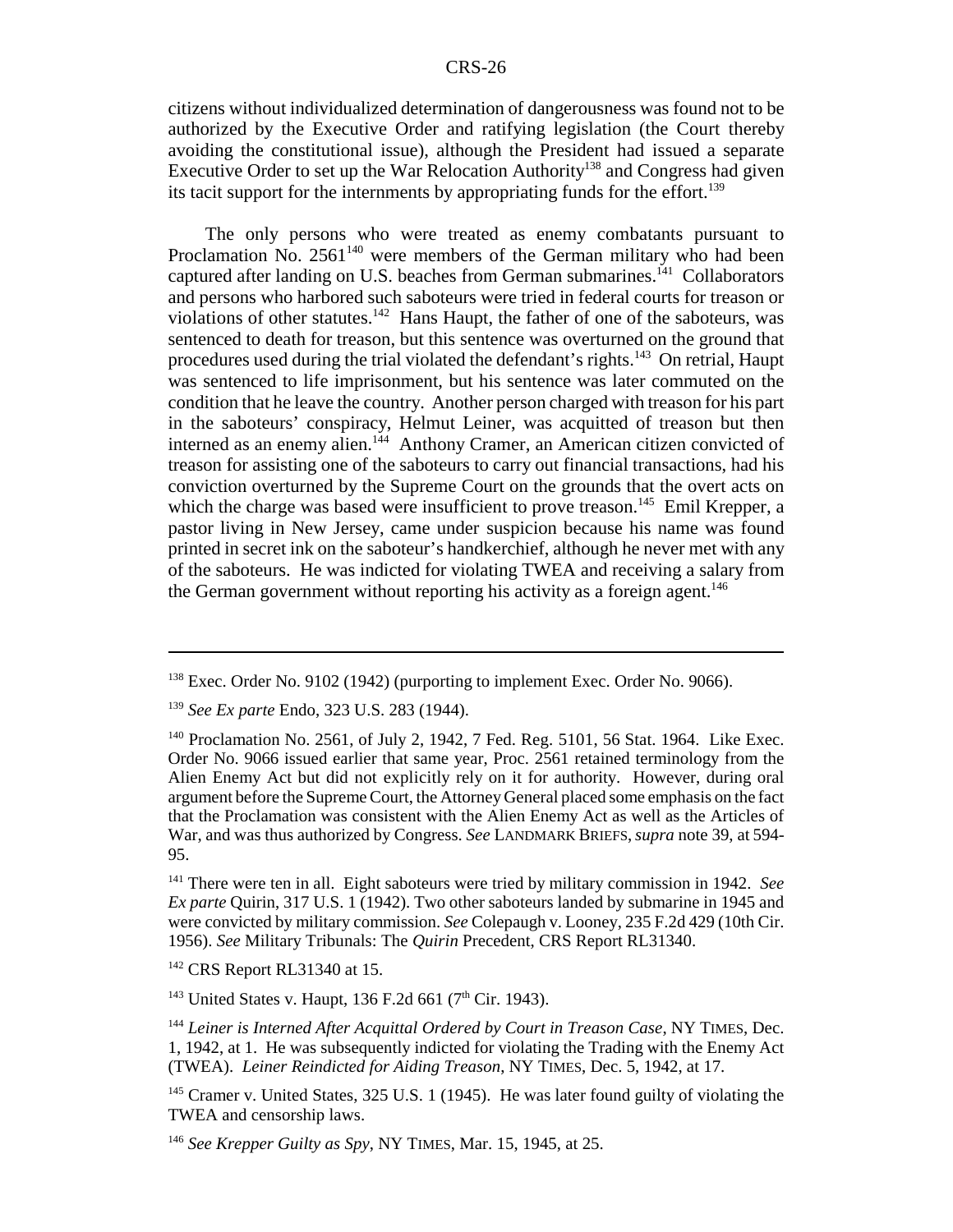These cases involving collaborators with the *Quirin* eight, as well as other unrelated cases of sabotage or collaboration with the enemy during World War II, did not result in any military determinations that those accused were enemy combatants. It is thus not clear what kind of association with Germany or with other enemy saboteurs, short of actual membership in the German armed forces, would have enabled the military to detain them as enemy combatants under the law of war.<sup>147</sup>

#### **The Cold War.**

 After the close of World War II, the Congress turned its attention to the threat of communism. Recognizing that the Communist Party presented a different kind of threat from that of a strictly military attack, members of Congress sought to address the internal threat with innovative legislation.<sup>148</sup> Introduced in the wake of the North Korean attack on South Korea, the Internal Security Act (ISA) of  $1950^{149}$  was the culmination of many legislative efforts to provide means to fight what was viewed as a foreign conspiracy to infiltrate the United States and overthrow the government by means of a combination of propaganda, espionage, sabotage, and terrorist acts.<sup>150</sup> The Attorney General presented to the Congress a draft bill that would strengthen the espionage statutes, amend the Foreign Agents Registration Act, and provide authority for U.S. intelligence agencies to intercept communications.<sup>151</sup> According to the Attorney General, the legislation was necessary because

[t]he swift and more devastating weapons of modern warfare coupled with the treacherous operations of those who would weaken our country internally, preliminary to and in conjunction with external attack, have made it imperative that we strengthen and maintain an alert and effective peacetime vigilance.<sup>152</sup>

S. 4037 combined the proposed legislation with other bills related to national security, including measures to exclude and expel subversive aliens, to detain or supervise aliens awaiting deportation, and to deny members of communist organizations the right to travel on a U.S. passport. The bill also contained a

As our case is new, we must think anew and act anew.

<sup>150</sup> *See* id. §2(1) (finding)

<sup>151</sup> *See* 95 CONG. REC. 440-43 (1949) (Sen. McCarran introducing S. 595).

<sup>147</sup> *See also* discussion regarding proposed War Security Act, *supra* note 44, and accompanying text.

 $148$  During the initial debate of the Internal Security Act (ISA), it was urged:

*See* 96 Cong. Rec. 14,296, 14,297 (1950)(remarks of Senator Wiley, quoting Abraham Lincoln).

<sup>149 64</sup> Stat. 987 (1950).

There exists a world Communist movement which, in its origins, its development, and its present practice is a world-wide revolutionary movement whose purpose it is, by treachery, deceit, infiltration into other groups (governmental or otherwise), espionage, sabotage, terrorism, and any other means deemed necessary to establish a Communist totalitarian dictatorship ....

<sup>152</sup> Letter from Attorney General Tom C. Clark to Sen. McCarran, *reprinted at* 95 CONG. REC. 441, 442 (1949).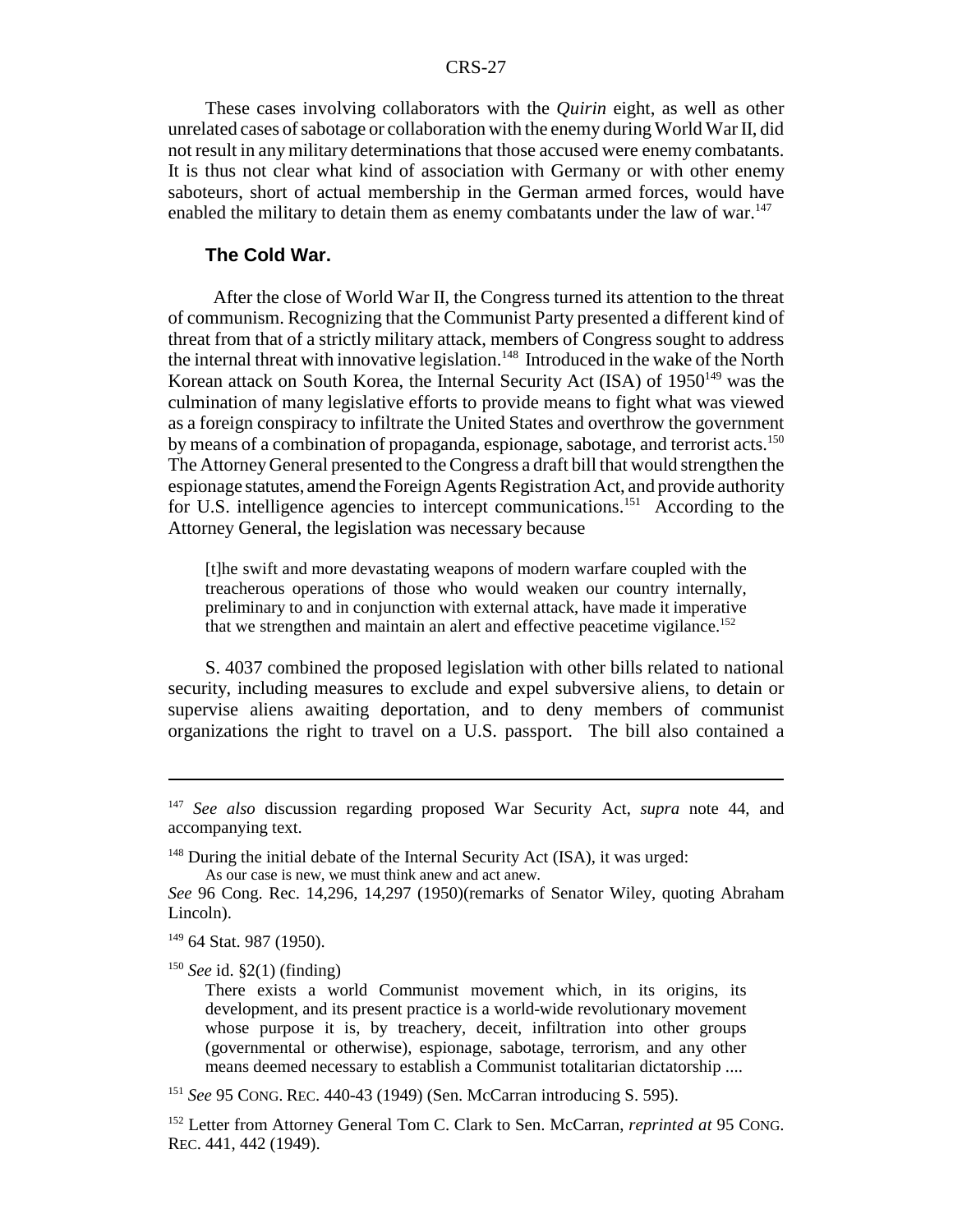requirement for Communist-controlled organizations and Communist-front organizations153 to register as such. President Truman and opponents of the so-called McCarran Act thought the registration requirements and other provisions likely to be either unconstitutional or ineffective, and expressed concern about possible farreaching civil liberties implications.<sup>154</sup>

Opponents of the McCarran Act sought to substitute a new bill designed to address the security concerns in what they viewed as a more tailored manner. Senator Kilgore introduced the Emergency Detention  $Act^{155}$  (Kilgore bill) to authorize the President to declare a national emergency under certain conditions, during which the Attorney General could enact regulations for the preventive incarceration of persons suspected of subversive ties. At the time of the debate, 18 U.S.C. § 1383 was still on the books and would have ostensibly supported the declaration of military areas and the enforcement of certain restrictions against aliens or citizens deemed dangerous. Proponents of the Kilgore bill argued that the proposed legislation would create a program for internment of enemies that would contain sufficient procedural safeguards to render it invulnerable to court invalidation based on *Ex parte Endo*. 156

The final version of the ISA contained both the McCarran Act and the Emergency Detention Act. President Truman vetoed the bill, voicing his continued opposition to the McCarran Act. The President did not take a firm position with regard to the Emergency Detention Act, stating that

it may be that legislation of this type should be on the statute books. But the provisions in [the ISA] would very probably prove ineffective to achieve the objective sought, since they would not suspend the writ of habeas corpus, and under our legal system to detain a man not charged with a crime would raise serious constitutional questions unless the writ of habeas corpus were suspended.<sup>157</sup>

<sup>153</sup> *See* S.Rept. 81-2369, Protecting the Internal Security of the United States 4 (1950) (defining Communist-controlled organizations based on "their domination by a foreign government or the world Communist movement").

<sup>154</sup> *See* S.Rept. 81-2369 (minority views of Sen. Kilgore).

<sup>&</sup>lt;sup>155</sup> 64 Stat. 1019 (1950) (authorizing the President to declare an "Internal Security Emergency," in the event of war, invasion, or insurrection in aid of a foreign enemy, which would authorize the Attorney General to "apprehend and by order detain each person ... [where] there is reasonable ground to believe that such person may engage in acts of espionage or sabotage.").

<sup>156</sup> *See* 96 CONG.REC. 14,414, 14,418 (remarks of Sen. Douglas, a co-sponsor of the Kilgore bill, discussing legal precedent for proposed internment and identifying procedural safeguards incorporated in the proposed bill).

<sup>&</sup>lt;sup>157</sup> See Internal Security Act, 1950 — Veto Message from the President of the United States, 96 CONG. REC. 15,629, 15,630 (1950). (Section 116 of the Emergency Detention Act explicitly preserved the right to habeas corpus).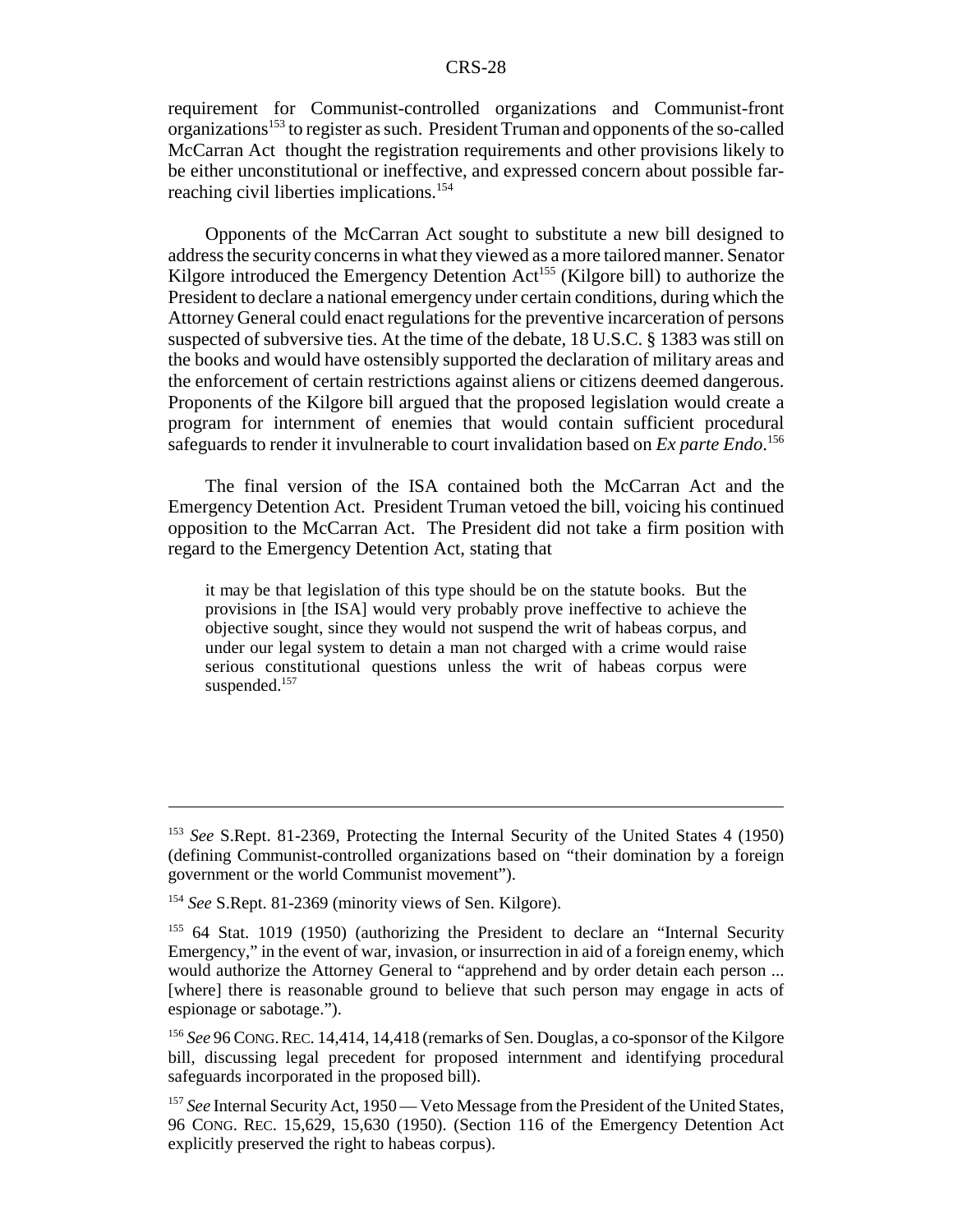The President recommended further study on the matter of preventive detention for national security purposes. Congress passed the ISA over the President's veto.<sup>158</sup>

The Emergency Detention Act, Title II of the ISA, authorized the President to declare an "Internal Security Emergency" in the event of an invasion of the territory of the United States or its possessions, a declaration of war by Congress, or insurrection within the United States in aid of a foreign enemy, where the President deemed implementation of the measures "essential to the preservation, protection and defense of the Constitution."159 The Act authorized the maintenance of the internment and prisoner-of-war camps used during World War II for use during subsequent crises, and authorized the Attorney General, during national emergencies under the Act, to issue warrants for the apprehension of "those persons as to whom there is a reasonable ground to believe that such persons probably will engage in, or conspire to engage in acts of sabotage or espionage." Detainees were to be taken before a preliminary hearing officer within 48 hours of their arrest, where each detainee would be informed of the grounds for his detention and of his rights, which included the right to counsel, the privilege against self-incrimination, the right to introduce evidence and cross-examine witnesses.<sup>160</sup> The Attorney General was required to present evidence to the detainee and to the hearing officer or board "to the fullest extent possible consistent with national security."161 Evidence that could be used to determine whether a person could be detained as dangerous included evidence that a person received training from or had ever committed or conspired to commit espionage or sabotage on behalf of an entity of a foreign Communist party or the Communist Party of the United States, or any other group that seeks the overthrow of the government of the United States by force.<sup>162</sup>

No internal emergencies were declared pursuant to the Emergency Detention Act, despite the United States' involvement in active hostilities against Communist forces in Korea and Vietnam and the continued suspicion regarding the existence of revolutionary and subversive elements within the United States.<sup>163</sup> Nevertheless, the continued existence of the Act aroused concern among many citizens, who believed

<sup>&</sup>lt;sup>158</sup> *See* 96 CONG. REC. 15,633, 15,726 81<sup>st</sup> Cong. 2<sup>nd</sup> Sess. (1950).

<sup>&</sup>lt;sup>159</sup> ISA title II, § 102, 64 Stat. 1021.

<sup>160</sup> *Id.*§ 104, 64 Stat. 1022.

<sup>161</sup> *Id.*§ 104(f), 64 Stat. 1023 (excluding evidence of any officers or agents of the government, the revelation of which would be dangerous to the security and safety of the United States).

<sup>162</sup> *Id.* § 109(h).

<sup>163</sup> *See* H.Rept. 1351, at 1, (1968) entitled "Guerrilla Warfare Advocates in the United States," in which the House Committee on Un-American Activities stated its belief that "there can be no doubt about the fact that there are mixed Communist and black nationalist elements which are planning and organizing guerrilla-type operations against the United States." The Committee concluded that "[a]cts of overt violence by the guerrillas would mean that they had declared a 'state of war' within the country and, therefore, would forfeit their rights as in wartime. The McCarran Act provides for various detention centers to be operated throughout the country and these might be utilized for the temporary imprisonment of warring guerrillas." *Id* at 59.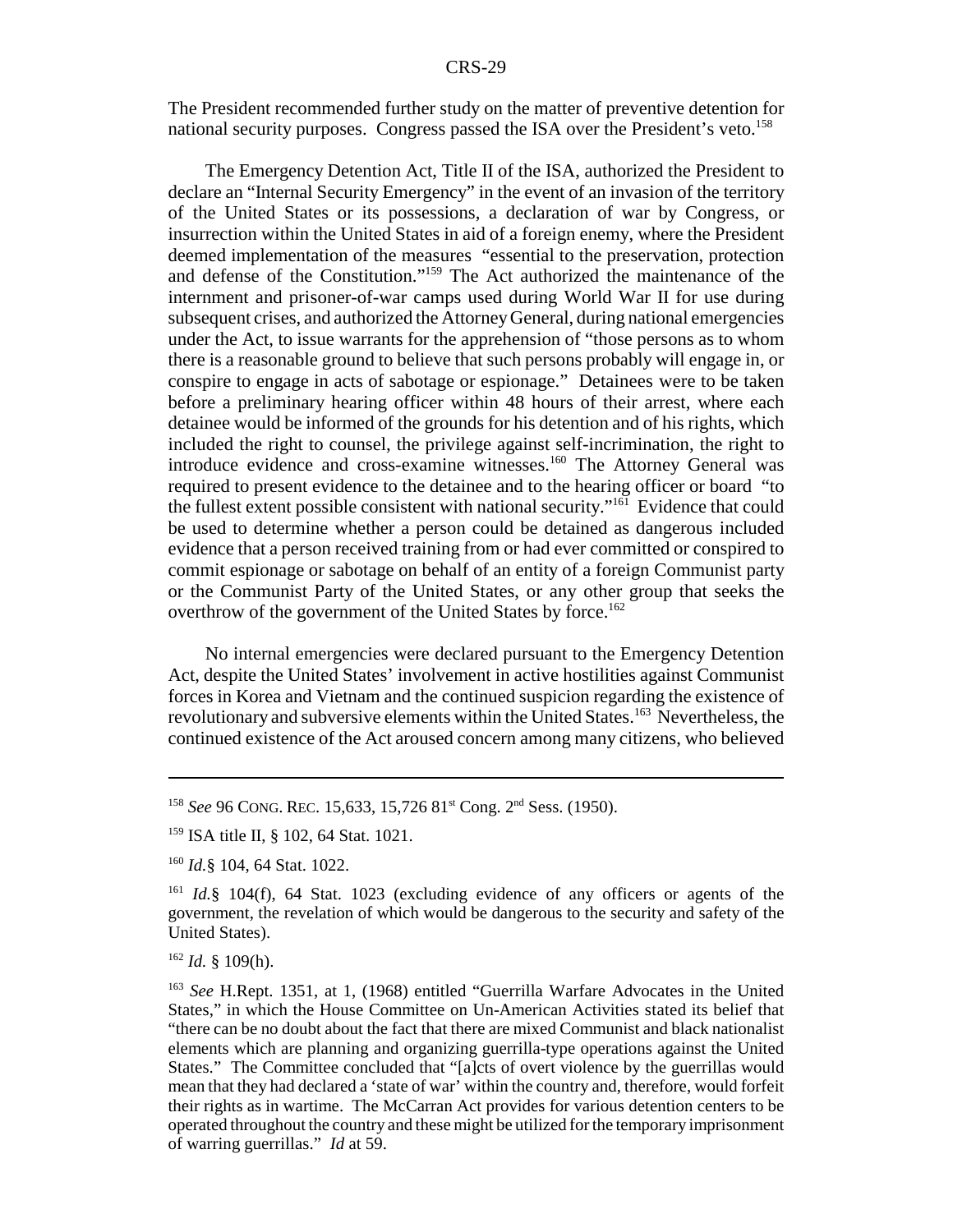the Act could be used as an "instrumentality for apprehending and detaining citizens who hold unpopular beliefs and views."<sup>164</sup> Several bills were introduced to amend or repeal the Act.<sup>165</sup> The Justice Department supported the repeal of the Act, opining that the potential advantage offered by the statute in times of emergency was outweighed by the benefits that repealing the detention statute would have by allaying the fears and suspicions (however unfounded they might have been) of concerned citizens.166

Congress decided to repeal the Emergency Detention Act *in toto* in 1971, and enacted in its place a prohibition on the detention of American citizens except pursuant to an act of Congress.167 The new language was intended to prevent a return to the pre-1950 state of affairs, in which "citizens [might be] subject to arbitrary executive authority" without prior congressional action.<sup>168</sup> Executive Order 9066 was formally rescinded in 1976.<sup>169</sup> Congress repealed 18 U.S.C. § 1383 later that year.<sup>170</sup>

It may be argued that Congress, in passing the Emergency Detention Act in 1950, was legislating based on its constitutional war powers, to provide for the preventive detention during national security emergencies of those who might be expected to act as enemy agents, though not technically within the definition of "alien enemies." It does not, therefore, appear that Congress contemplated that the President already had the constitutional power to declare such individuals to be enemy combatants, subject to detention under the law of war, except under very narrow circumstances. The much earlier legislative history accompanying the passage of the Alien Enemy Act may also be interpreted to suggest that the internment of

<sup>166</sup> *Id.* at 1437.

167 Pub. L. 92-128 (1971), *codified at* 18 U.S.C. § 4001(a).

<sup>168</sup> *See* H.Rept. 92-116, at 5 (1971) *reprinted in* 1971 U.S.C.C.A.N. 1435, 1438 (concluding that the legislation "will assure that no detention camps can be established without at least the acquiescence of the Congress").

<sup>164</sup> *See* H.Rept. 92-116, at 2, *reprinted in* 1971 U.S.C.C.A.N. 1435, 1436.

<sup>165</sup> *Id; see also* H.Rept. 91-1599, at 1-2 (Emergency Detention Act of 1950 Amendments, report accompanying H.R. 19163) (describing public concern based on misconception that the Act authorized the detention of individuals based on race). According to the Justice Department, the rumors that a system of concentration camps existed was likely instigated by a pamphlet distributed by a group named Citizens Committee for Constitutional Liberties, which had been found to be a Communist-front organization that aimed to nullify the ISA. *Id.* at 9. H.R. 19163 would have amended the Emergency Detention Act to clarify persons to whom it could apply and to include procedural safeguards.

<sup>&</sup>lt;sup>169</sup> Proc. 4417, 41 Fed. Reg. 7741 (Feb. 20, 1976) (proclaiming retroactively the termination of Executive Order 9066 as of the date of cessation of hostilities of World War II, December 31, 1946).

<sup>170</sup> *See* National Emergencies Act § 501(e), P.L. 94-412, 90 Stat. 1255 (Sep. 14, 1976). According to the legislative history, Congress repealed the penalty for violating military orders with respect to military areas proclaimed pursuant to any executive order because the measure had been intended only for wartime, and noted the repeal was consistent with the earlier repeal of the Emergency Detention Act. *See* H.Rept. 94-238, at 9-10 (1976).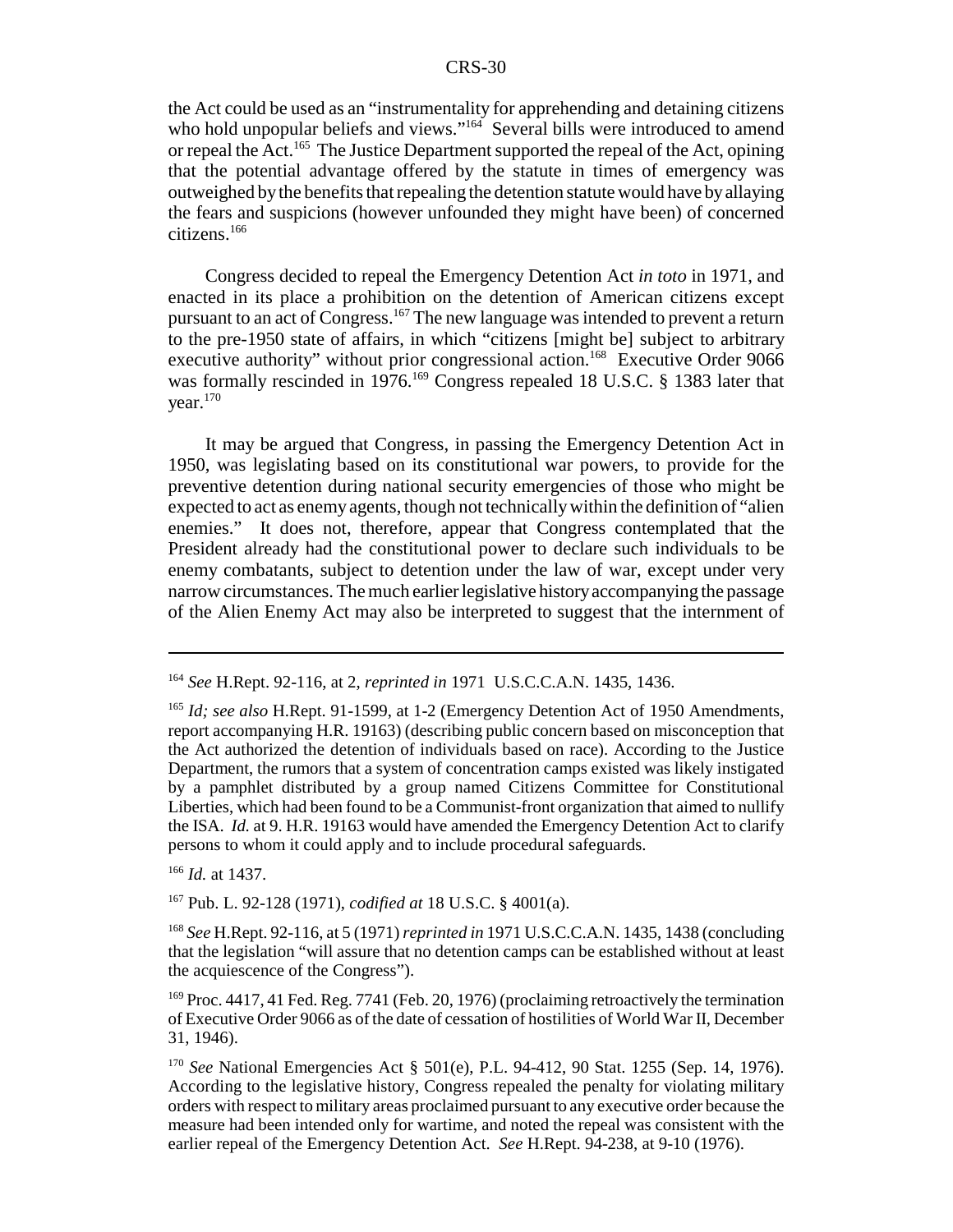enemy spies and saboteurs in war was not ordinarily a military power that could be exercised by the President alone, or at least, not a power with which Congress could not constitutionally interfere.<sup>171</sup>

The repeal of the Emergency Detention Act and the enactment of 18 U.S.C.  $\S$  4001(a) may be interpreted to preclude the detention of American citizens as enemy agents or traitors unless convicted of a crime. If the law of war traditionally supports the detention of such persons as enemy combatants or unlawful combatants, it may be questioned why such an approach has not been utilized during past conflicts, during which the internal security risk of hostile action by "fifth columnists," spies, and saboteurs was frequently perceived to equal the danger of military clashes on the battlefield.

# **Current "Enemy Combatant" Cases**

Two U.S. citizens are known to be held in the United States as enemy combatants. It has been reported that one Canadian citizen is being held in U.S. military custody in the United States after his arrest by the Canadian Security Intelligence Service.172 It is unclear whether the man, Mohamed Mansour Jabarah, is considered an "enemy combatant," but he is reportedly being held for interrogation and has not been charged with any offense. A Qatari national who was lawfully present in the United States has also been declared an "enemy combatant" and turned over to military custody. The man, Ali Saleh Kahlah Al-Marri, was originally detained as a material witness on December 12, 2001, in connection with the investigation into the attacks of September 11, 2001. He was later charged with credit card fraud and scheduled to stand trial beginning July 21, 2003. However, on June 23, 2003, President Bush designated him an "enemy combatant" and directed that he be transferred to the Naval Consolidated Brig in Charleston, South Carolina, where he is currently being held. His attorneys filed a petition for *habeas corpus* on

<sup>171</sup> *See* Alien Enemy Brief, *supra* note 79, at 14-15.

In this country, [the power to intern enemies] is not lodged wholly in the Executive; it is in Congress. Perhaps, if war was declared, the President might then, as Commander in Chief, exercise a military power over these people; but it would be best to settle these regulations by civil process.(Quoting remarks of Mr. Sewall from 2 Annals of Congress 1790,  $5<sup>th</sup>$  Congress (1798). Others may have believed the President had the authority to intern all enemies once war was declared:

<sup>[</sup>The discretionary power to take enemy aliens into custody] could not be looked as a dangerous or exorbitant power, since the President would have the power, the moment war was declared, to apprehend the whole of these people as enemies, and make them prisoners of war. ... This bill ought rather to be considered as an amelioration or modification of those powers which the President already possesses as Commander in Chief, and which the martial law would prove more rigorous than those proposed by this new regulation. *See id.* at 15-16 (quoting remarks of Mr. Otis in Congress, 2 Annals of Congress 1790- 91, 5<sup>th</sup> Congress (1798).

<sup>172</sup> *See* Allan Thompson, *Canadian Held at U.S. Military Base*, TORONTO STAR, 8/3/02, at A09, *available online at* 2002 WL 24326723.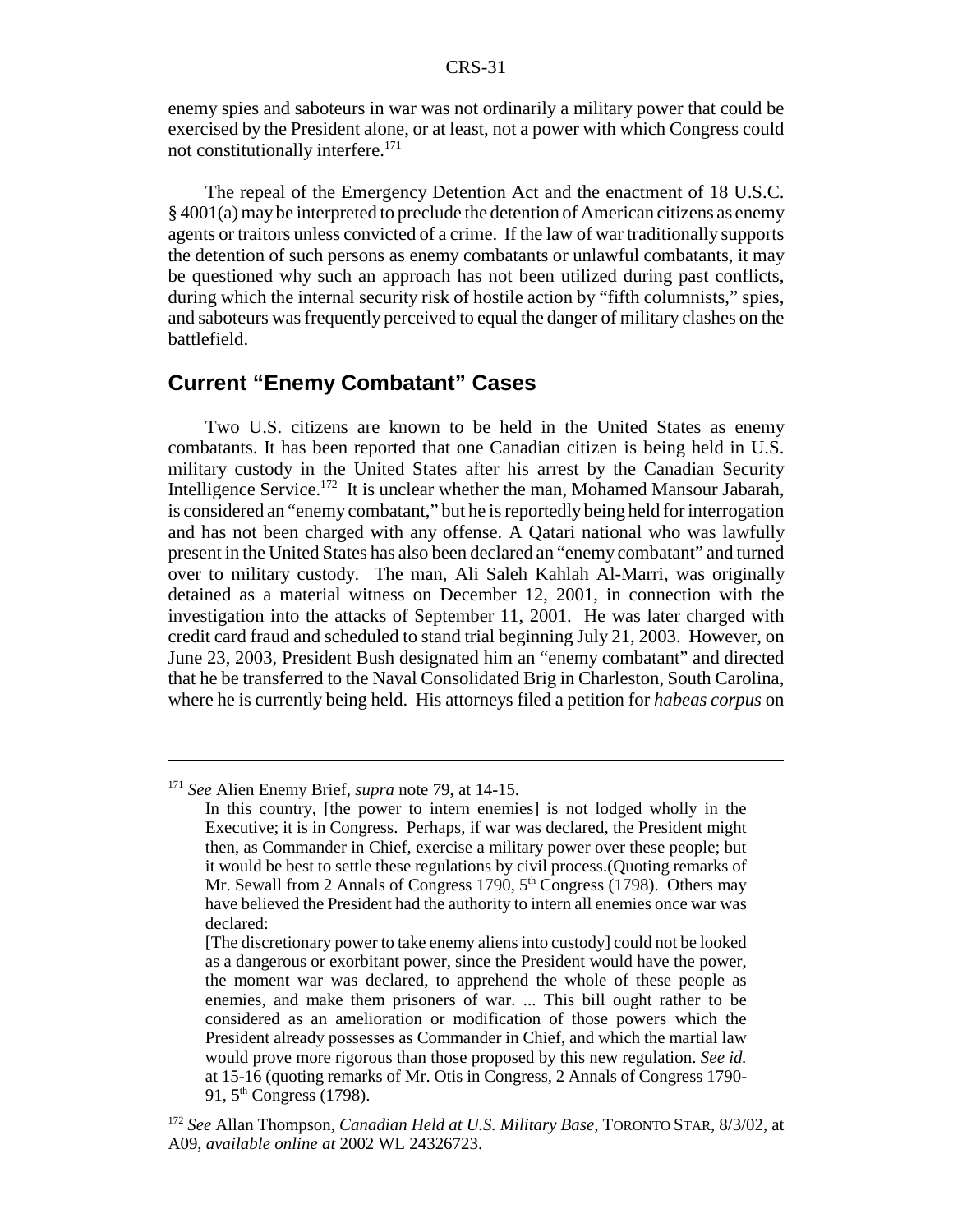his behalf in the District Court for the Central District of Illinois, which dismissed the petition for improper venue. $173$ 

#### **The Case of Yaser Esam Hamdi.**

 Hamdi's case may be likened to *Territo* in that he was captured on a field of battle and was not charged with committing any offense. In *Territo,* the court cited the 1929 Geneva Convention Relative to the Treatment of Prisoners of War as the legal authority for the detention of the petitioner as a prisoner of war, and the petitioner did not dispute that he had served as a member of the Italian armed forces, with which the United States was then at war. The sole question before the court was whether a U.S. citizen could lawfully be treated as a prisoner of war under U.S. law and the law of war. Territo did not contest his capture as a war prisoner or claim that his rights under the 1929 Geneva Convention had been violated.

 Hamdi, however, reportedly claims that he is not a member of Al Qaeda or the Taliban and was present in Afghanistan only to provide humanitarian assistance.<sup>174</sup> The Fourth Circuit has agreed that "[i]t has long been established that if Hamdi is indeed an 'enemy combatant' who was captured during hostilities in Afghanistan, the government's present detention of him is a lawful one."175 In its latest decision, the Fourth Circuit ordered the district judge to dismiss the petition, holding essentially that a determination by the military that an individual is an enemy combatant is conclusive, so long as it is supported by some evidence.<sup>176</sup>

In the first interlocutory appeal, the Fourth Circuit vacated a district court order that the prisoner be provided immediate, unmonitored access to an attorney, urging the district court to show deference to the government in its examination of the issue, but expressly declining to embrace the "sweeping proposition" that "with no meaningful judicial review, any American citizen alleged to be an enemy combatant could be detained indefinitely without charges or counsel on the government's sayso."177

On remand, the district court ordered the government to provide additional information to support its conclusion that Hamdi is an enemy combatant.<sup>178</sup> The court found the petitioner to be entitled to due process of law under the Fifth

<sup>&</sup>lt;sup>173</sup> Al-Marri v. Bush, 274 F.Supp.2d 1003 (C.D. Ill. 2003), *aff'd* F.3d (7<sup>th</sup> Cir. 2004).

<sup>174</sup> *See* Hamdi v. Rumsfeld, 296 F.3d 278, 281-83 (4th Cir. 2002)("Hamdi II").

<sup>175</sup> *Id.* at 283.

<sup>176</sup> *See* Hamdi v. Rumsfeld, 316 F.3d 450 ("Hamdi III"), *reh'g en banc denied,* 337 F.3d 335  $(4<sup>th</sup> Cir. 2003)$ (where individual is designated as an enemy combatant and it is undisputed that he was captured in a combat zone, no further judicial inquiry is warranted after the government "has set forth factual assertions which would establish a legally valid basis for the petitioner's detention").

<sup>177</sup> *See Hamdi II,* 296 F.3d at 283.

<sup>178</sup> *See* Hamdi v. Rumsfeld, 243 F.Supp.2d 527, 532 (E.D. Va. 2002).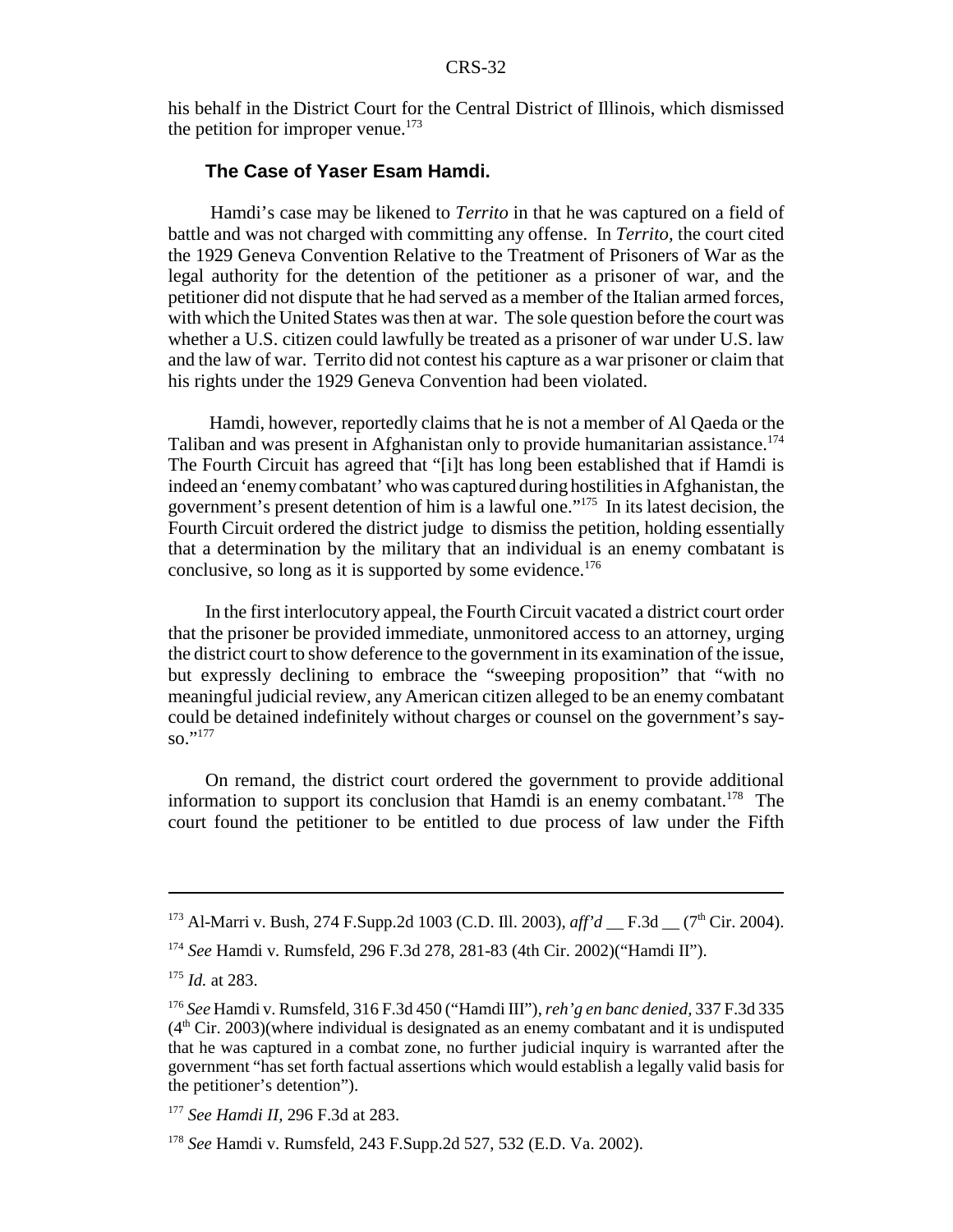Amendment,  $179$  and expressed the intent to inquire into the authority of the person making the determination of Hamdi's status, whether the screening criteria used to determine such status meet due process requirements, the national security aims served by his continued detention, and whether the relevant military regulations and international law require a different procedure.<sup>180</sup> The government appealed the order to the Fourth Circuit, arguing that the proof already submitted to the court, which consisted of a declaration by Michael Mobbs, a special advisor to the Under Secretary of Defense for Policy, is sufficient as a matter of law to establish the legality of the detention.<sup>181</sup> The Fourth Circuit agreed, holding that the government has presented sufficient evidence to satisfy the *habeas corpus* requirements to justify retaining Hamdi in military custody.182 The court declared that since the Hamdi petition conceded that Hamdi had been seized in Afghanistan during a time of military hostilities, there are no disputed facts that would necessitate the evidentiary hearing ordered by the district court, which could also involve a significant interference with the war effort.<sup>183</sup> The court also disposed of the legal arguments put forth on Hamdi's behalf, finding that 18 U.S.C. § 4001(a) does not apply and that the Geneva Conventions are non-self-executing treaties and therefore do not give individuals a right of action. The court vacated the production order issued by the district court and ordered the petition to be dismissed.

In sum, the Fourth Circuit has validated the Executive authority to detain persons captured by the military on the battlefield during hostilities authorized by Congress, regardless of their U.S. citizenship. Under *Hamdi II*, the federal courts are not empowered to hear the prisoner on the question of whether his designation as an "enemy combatant" by the military was factually supported or whether the determination was made in such a manner as to comply with the Constitution, DoD regulations regarding the capture and detention of persons in war, or international law. However, the court stressed that Hamdi's capture and detention by American allied forces "in a foreign theater of operations during active hostilities" and determination by the United States military that he was allied with enemy forces set his case apart from that of Jose Padilla, discussed *infra*.

<sup>179</sup> *Id.* at 8.

<sup>&</sup>lt;sup>180</sup> *Id*. The court refers to the DoD Joint Service Regulation, Enemy Prisoners of War, Retained Personnel, Civilian Internees and Other Detainees (1997), and the GPW, which provide for a hearing to determine the status of those captured during hostilities. *See* CRS Report RL31367.

<sup>&</sup>lt;sup>181</sup> See Government's Motion for Interlocutory Appeal and Stay, Aug. 19, 2002.

<sup>182</sup> *See* Hamdi v. Rumsfeld, 316 F.3d 450 ("Hamdi III"), *reh'g en banc denied* 337 F.3d 335 (4th Cir. 2003), *cert. granted* (U.S. Jan. 9, 2004) (No. 03-6696).

<sup>183</sup> *Id.* at 461.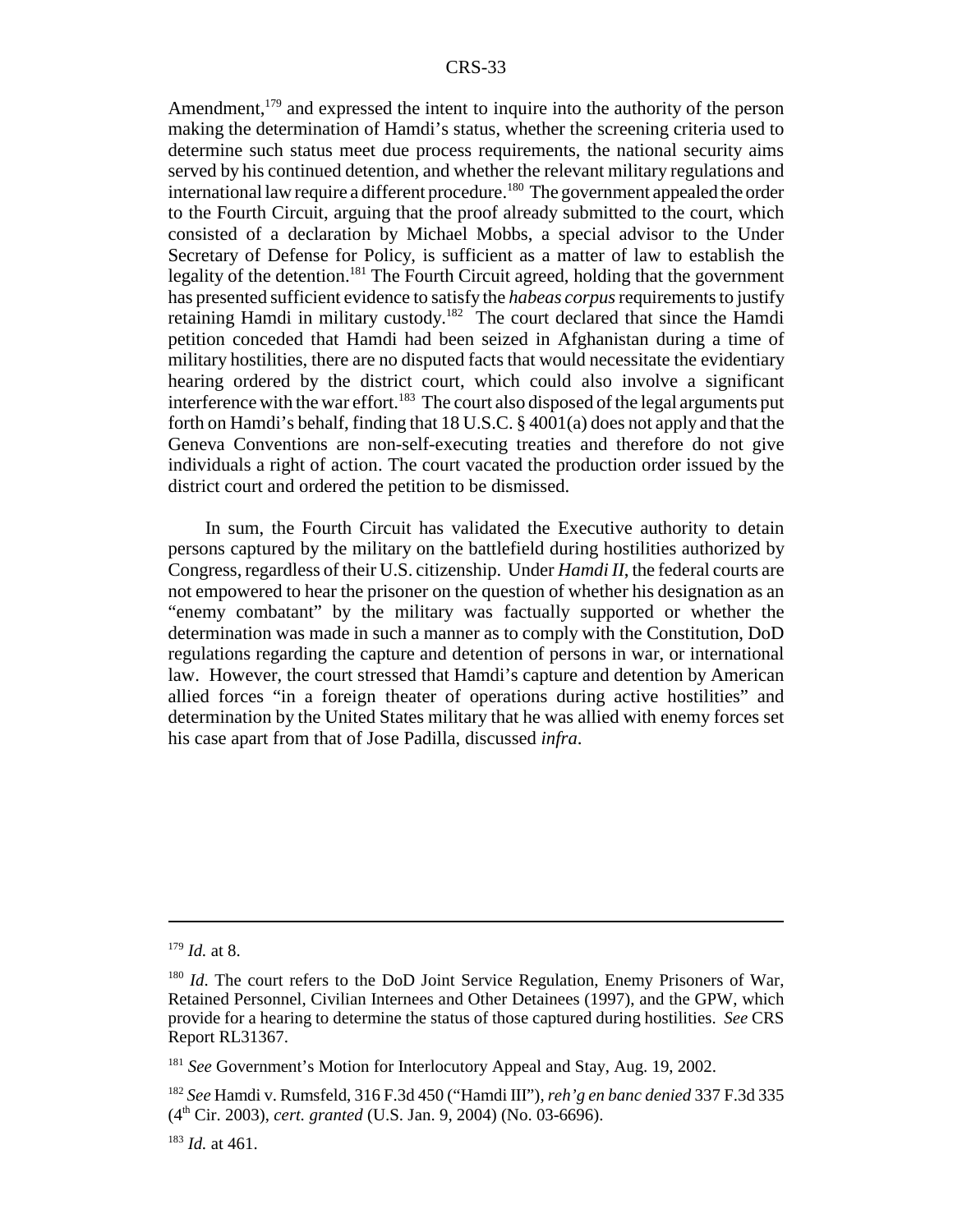#### **The Case of Jose Padilla.**

The government argues that the case of Jose Padilla, who was arrested in Chicago and alleged to be involved in a plot to detonate a "dirty bomb," is very similar to the facts behind *Ex parte Quirin*. A federal judge agreed, noting that the facts alleged by the government would, if true, validate the government's authority to detain him under military custody.184 However, the petitioner argued that *Quirin* is inapposite, given that the eight saboteurs in 1942 were charged and tried by military commission, and were given access to an attorney. The Court of Appeals for the Second Circuit agreed with the petitioner, reversing the district court's finding.<sup>185</sup> It may also be argued that the case bears closer resemblance to the Civil War case *Ex parte Milligan*186 than to either the *Quirin* or *Territo* cases.

The government argues that *Milligan* is inapposite to the petition of Padilla on the grounds that Padilla, like petitioners in *Quirin*, is "a belligerent associated with the enemy who sought to enter the United States during wartime in an effort to aid the enemy's commission of hostile acts, and who therefore is subject to the laws of war."<sup>187</sup> (This, presumably, is to be contrasted with the case of Milligan, who was a civilian and had never traveled outside the state of Indiana.)

The government does not allege that Padilla entered the country illegally or landed as part of a military offensive. In *Quirin*, the petitioners were members of the German armed forces and admitted to having entered the country surreptitiously by way of German naval submarine. The government's argument appears to presume that there is no relevant difference between the landing of the German saboteurs and Padilla's entry into the United States by means of a commercial flight, neither under disguise nor using false identification.<sup>188</sup> Under this theory, the relevant factor would appear to be whether the petitioner had ever left the country and traveled to "enemy territory," regardless of how he re-entered the country.

<sup>184</sup> Padilla *ex rel.* Newman v. Bush, 233 F.Supp.2d 564, 569 (S.D.N.Y. 2002)(holding that "the President is authorized under the Constitution and by law to direct the military to detain enemy combatants in the circumstances present here...").

<sup>185</sup> *See* Padilla *ex rel.* Newman v. Bush, 352 F.3d 695, 717 (2d Cir. 2003)(finding that both *Milligan* and *Ex parte Quirin* support its conclusion that specific congressional authorization is necessary to support detention of persons in the United States).

<sup>186 71</sup> U.S. (4 Wall.) 2 (1866).

<sup>&</sup>lt;sup>187</sup> *See* Respondents' Reply in Support of Motion to Dismiss the Amended Petition for a Writ of Habeas Corpus, Padilla *ex rel.* Newman v. Bush, 02 Civ. 4445, at 31, n8.

<sup>&</sup>lt;sup>188</sup> The government appears to interpret *Quirin* to establish a legal standard for designating persons as enemy combatants. *See* Gonzales, *supra* note ?, at 8.

Th[e legal] standard [for determining enemy combatant status] was articulated by the Supreme Court in *Quirin*, where the Court made clear that, at a minimum, .citizens who associate themselves with the military arm of the enemy government, and with its aid, guidance, and direction enter this country bent on hostile acts are enemy belligerents within the meaning of . . . the law of war,. and thus may be detained. The important factor, therefore, is that the person has become a member or associated himself with hostile enemy forces, thereby attaining the status of enemy combatant.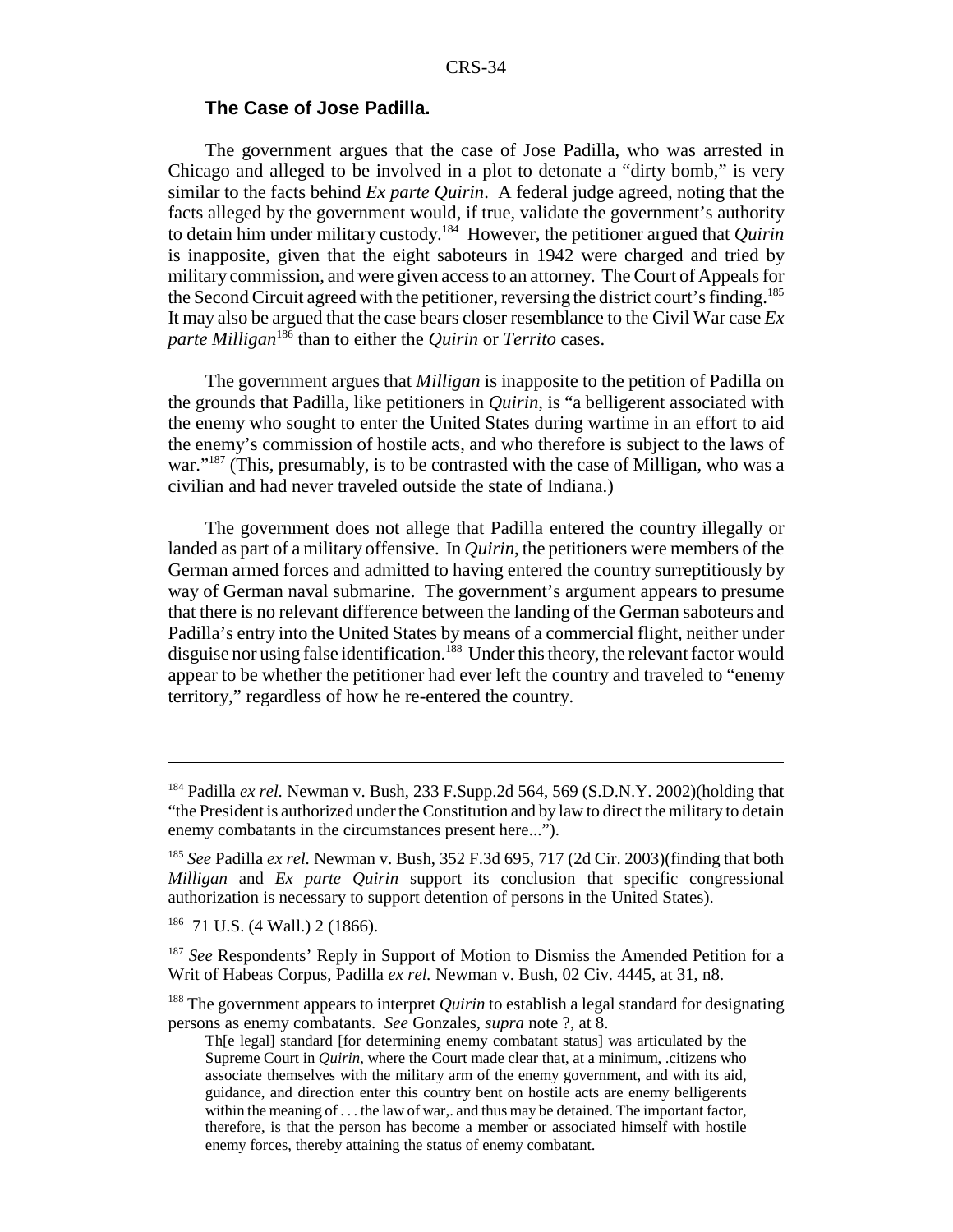However, it may be argued that under *Quirin*, the surreptitious nature of the petitioners' arrival onto the territory of the United States through coastal defenses, by means of enemy vessels that would have been lawful targets had the Navy or Coast Guard identified them as such, was a major determinant of the petitioners' status as enemy combatants.<sup>189</sup> Had they entered the country openly and lawfully, they might not have lost their right to be treated as prisoners of war. Padilla's arrival by apparently lawful means arguably has no bearing on whether he is subject to military jurisdiction.

The government disputes Padilla's claim that the laws of war do not apply to Al Qaeda and thus could never apply to him. The government finds support for the opposite claim in *The Prize Cases*. 190 Because the President has, by Executive Order, recognized a state of war against Al Qaeda, the government argues the laws of war must apply, and anyone associated with Al Qaeda may therefore properly be deemed to be "enemy belligerents." However, it is not clear that Al Qaeda is a belligerent under the law of war, because such status would ordinarily imply belligerent rights that the Administration has been unwilling to concede.

The government argues that *Milligan* is inapposite; "whereas Milligan was not engaged in legal acts of hostility against the government, ... the President determined that Padilla engaged in hostile and war-like acts."191 However, the quoted language from *Ex parte Quirin* may be somewhat misleading, inasmuch as Milligan was indeed alleged to have engaged in hostile and warlike acts, but these were not *legal* acts of hostility because Milligan was not a lawful combatant. Thus, whether *Milligan* applies may depend on the emphasis placed on the *legality* of the acts of hostility of which Milligan was accused, rather than whether Milligan was engaged in acts of hostility at all. The *Milligan* opinion seems to view the nature of the legality of the acts to be based on Milligan's legitimacy as a belligerent rather than the nature of the acts. It may be argued that Padilla, like Milligan, was not engaged in *legal* acts of hostility, because he is not a lawful belligerent. Milligan's

<sup>&</sup>lt;sup>189</sup> Entering the country through coastal defenses was an explicit prohibition in Proc. 2561, and evidence of such an entry was found to be dispositive of both the crime and its amenability to military jurisdiction, regardless of the intent of the accused. *See* Colepaugh v. Looney, 235 F.2d 429, 432 (10th Cir. 1956). There is currently no published proclamation to the effect that persons who travel from overseas may be treated as unlawful enemy combatants. While President Bush issued a military order providing for the detention of persons who are associated with Al Qaeda or other terrorist organizations, it does not apply to citizens. *See* Military Order, November 13, 2001 Detention, Treatment, and Trial of Certain Non-Citizens in the War Against Terrorism, 66 Fed. Reg. 57,833 (Nov. 16, 2001).

<sup>&</sup>lt;sup>190</sup> See Respondents' Reply in Support of Motion to Dismiss the Amended Petition for a Writ of Habeas Corpus, Padilla *ex rel.* Newman v. Bush, 02 Civ. 4445, at 7, citing The Prize Cases, 67 U.S. (2 Black) 635, 670 (1862) ("Whether the President in fulfilling his duties, as Commander-in-Chief, in suppressing an insurrection, has met with such armed hostile resistance, and a civil war of such alarming proportions as will compel him to accord to them the character of belligerents, is a question to be decided by him, and this Court must be governed by the decisions and acts of the political department of the Government to which this power was entrusted.").

<sup>191</sup> *Id* at 12 (citing 71 U.S. (4. Wall.) at 131).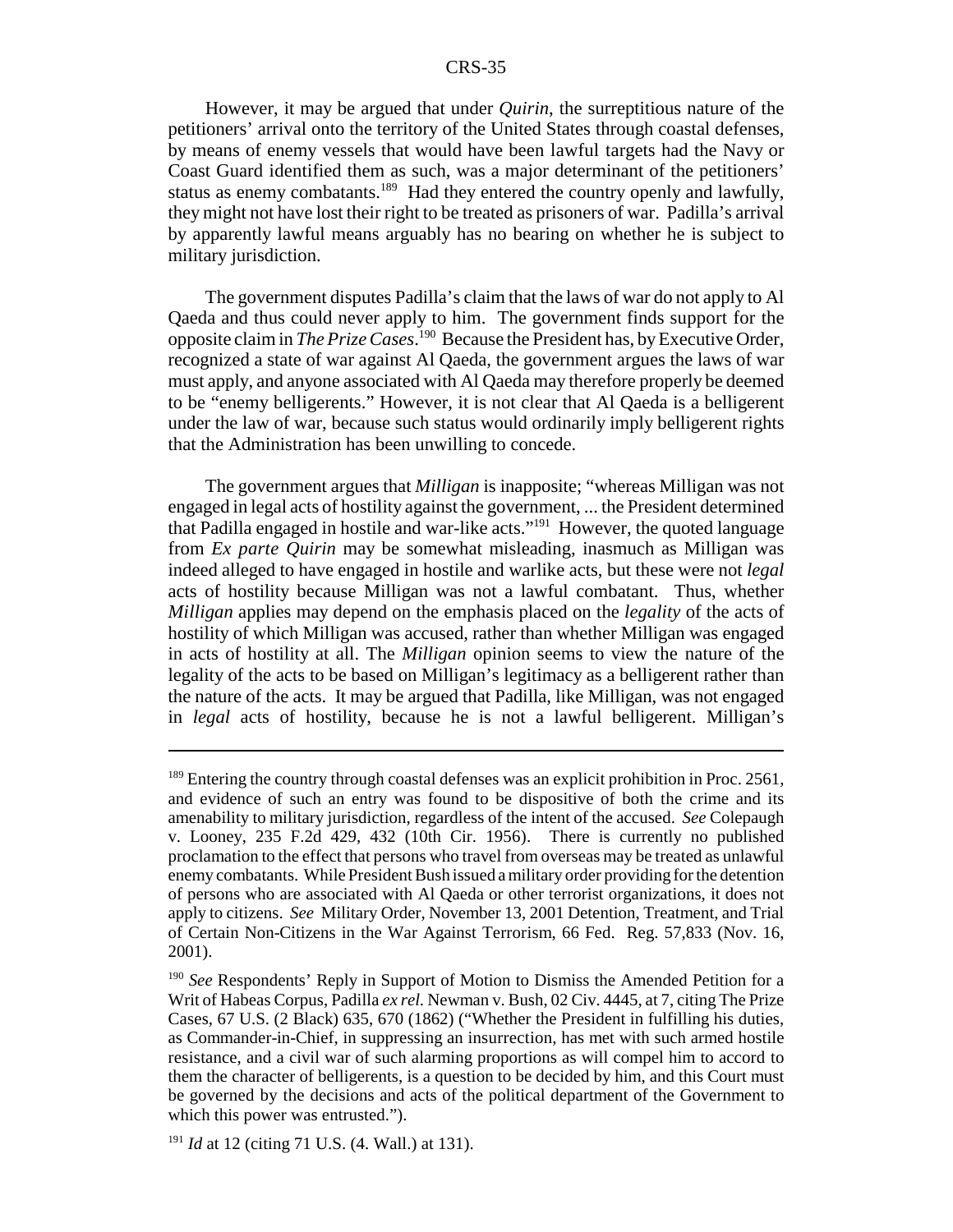membership in the Sons of Liberty did not secure his legitimacy as a belligerent, but neither did it give the government the right to detain him as a prisoner of war.<sup>192</sup>

The government further argues that *Milligan* is inapposite in this case because Milligan, "not being a part of or associated with armed forces of the enemy," could not be held as a belligerent, while Padilla, in contrast, is alleged to be associated with the armed forces of the enemy. However, it might be recalled that the government had argued that Milligan *was* allegedly associated with the Confederate Army, a recognized belligerent, and that he was in effect accused of acting as an unlawful belligerent.<sup>193</sup> Therefore, it may be argued that the important distinction in *Quirin* was the nature and status of the enemy forces with whom he was associated, rather than whether he was associated with a hostile force at all. The petitioners in *Quirin* were all actual members of the armed forces of an enemy in a declared war. What association with the enemy short of membership in its armed forces might have brought the saboteurs under military jurisdiction is unclear.

The continuing validity of *Milligan* has been questioned by some scholars, even though the *Quirin* Court declined to overrule it, while others assert that the essential meaning of the case has only to do with situations of martial law or, perhaps, civil wars. Furthermore, it has been noted that the portion of the plurality in *Milligan* asserting that Congress could not constitutionally authorize the President to use the military to detain and try civilians may be considered *dicta* with correspondingly less precedential value, inasmuch as Congress had implicitly denied such authority. At any rate, modern courts have seemed less inclined to challenge the Executive's authority in war or its interpretation of the law of war. Courts may treat the question of whether belligerents are legitimate — or whether that matters — as nonjusticiable.

<sup>&</sup>lt;sup>192</sup> *See* 71 U.S. (4 Wall.) at 131 (suggesting that only lawful belligerents may be detained in accordance with the laws and usages of war); *see also Ex parte* Quirin, 317 U.S. 1, 45 (distinguishing *Milligan* because Milligan "was not an enemy belligerent either entitled to the status of a prisoner of war or subject to the penalties imposed upon unlawful belligerents").

<sup>&</sup>lt;sup>193</sup> According to the record, evidence showed that Milligan was a member of

a powerful secret association, composed of citizens and others, [that] existed within the state, under military organization, conspiring against the draft, and plotting insurrection, the liberation of the prisoners of war at various depots, the seizure of the state and national arsenals, armed cooperation with the enemy, and war against the national government.

*See id.* at 141 (concurring opinion, in which four Justices took the position that under the circumstances, Congress could have constitutionally authorized military tribunals to try civilians, but had "by the strongest implication" prohibited them).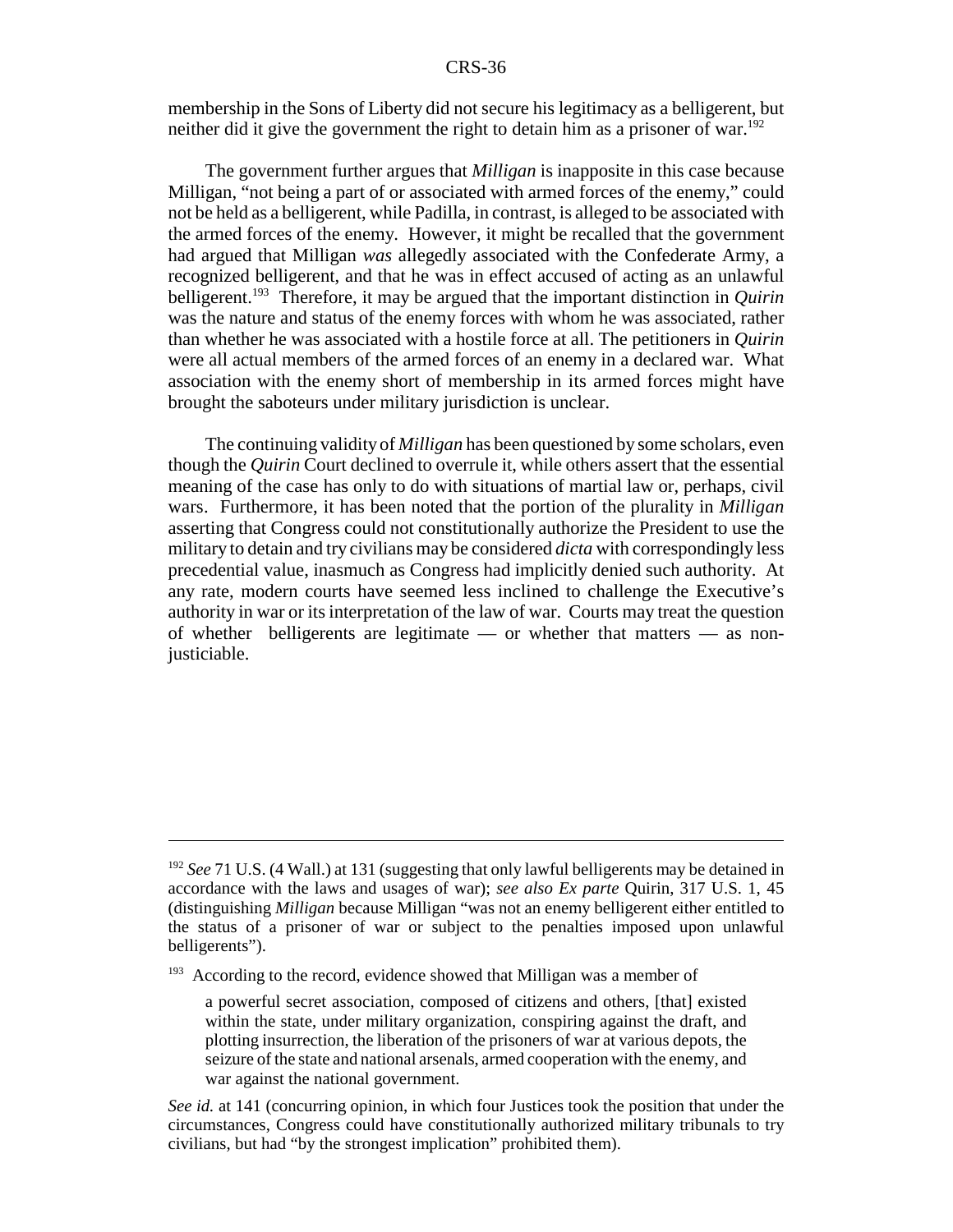# **Constitutional Authority to Detain "Enemy Combatants"**

The law of war permits belligerents to seize the bodies and property of enemy aliens.<sup>194</sup> The Administration has taken the view that the authority to detain "enemy" combatants" belongs to the President alone, and that any interference in that authority by Congress would thus be unconstitutional.<sup>195</sup> However, the Constitution explicitly gives to Congress the power to make rules concerning captures on land and water,<sup>196</sup> which has long supported Congress' authority to regulate the capture and disposition of prizes of war as well as confiscation of property belonging to enemy aliens.197

 Both sides point to the *Steel Seizure Case198* to provide a framework for the courts to decide the extent of the President's authority. In that Korean War-era case, the Supreme Court declared unconstitutional a presidential order seizing control of steel mills that had ceased production due to a labor dispute, an action justified by President Truman on the basis of wartime exigencies, despite the absence of legislative authority. Justice Jackson set forth the following oft-cited formula to determine whether Presidential authority is constitutional:

1. When the President acts pursuant to an express or implied authorization of Congress, his authority is at its maximum, for it includes all that he possesses in his own right plus all that Congress can delegate. . . . A seizure executed by the President pursuant to an Act of Congress would be supported by the strongest of presumptions and the widest latitude of judicial interpretation, and the burden of persuasion would rest heavily upon any who might attack it.

2. When the President acts in absence of either a congressional grant or denial of authority, he can only rely upon his own independent powers, but there is a zone of twilight in which he and Congress may have concurrent authority, or in which its distribution is uncertain. Therefore, congressional inertia, indifference or quiescence may sometimes, at least as a practical matter, enable, if not invite, measures on independent presidential responsibility. In this area, any actual test

<sup>194</sup> *See* Brown v. United States, 12 U.S. (8 Cranch) 110, 121 (1814).

<sup>195</sup> *See* O*versight of the Department of Justice: Hearing Before the Senate Judiciary Committee*, 107<sup>th</sup> Cong. (2002) (testimony of Attorney General John Ashcroft). The government invites the courts to construe 18 U.S.C. § 4001(a) to avoid finding that it involved a congressional effort to interfere with the basic executive power to detain enemy combatants, as such a construction would render the statute unconstitutional. *See* Reply Brief for Respondents-Appellants, Hamdi v. Rumsfeld (02-7338); Respondents' Reply in Support of Motion to Dismiss the Amended Petition for a Writ of Habeas Corpus at fn. 5, Padilla *ex rel.* Newman v. Bush, 02 Civ. 4445 (citing Public Citizen, 491 U.S. 440, 482 (Kennedy, J., concurring) (Congress cannot "encroach[] upon a power that the text of the Constitution commits in explicit terms to the President"); INS v. Chadha, 462 U.S. 919 (1983); Barenblatt v. United States, 360 U.S. 109, 111-112 (1959); United States v. Klein, 80 U.S. (13 Wall.) 128, 148 (1871)).

<sup>196</sup> U.S.CONST. Art. I, § 8, cl. 11.

<sup>197</sup> *See* Brown v. United States, 12 U.S. (8 Cranch) 110 (1814); The Siren, 80 U.S. (13 Wall.) 389 (1871).

<sup>&</sup>lt;sup>198</sup> Youngstown Sheet and Tube Co. v. Sawyer, 343 U.S. 579 (1952).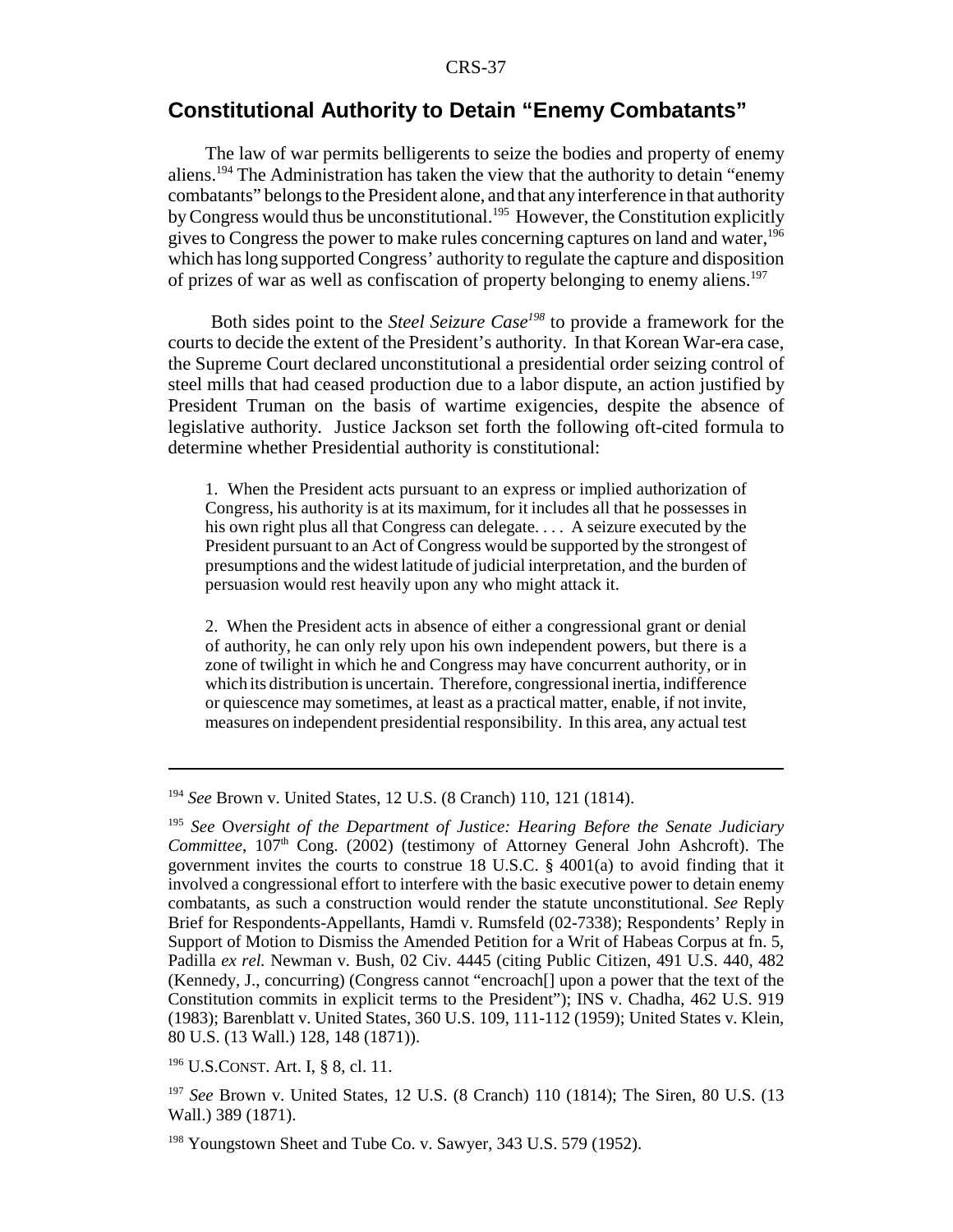of power is likely to depend on the imperatives of events and contemporary imponderables rather than on abstract theories of law.

3. When the President takes measures incompatible with the expressed or implied will of Congress, his power is at its lowest ebb, for then he can rely only upon his own constitutional powers minus any constitutional powers of Congress over the matter. Courts can sustain exclusive Presidential control in such a case only by disabling the Congress from acting upon the subject. Presidential claim to a power at once so conclusive and preclusive must be scrutinized with caution, for what is at stake is the equilibrium established by our constitutional system.<sup>199</sup>

The parties disagree as to where in this formula the present actions fall. Padilla and Hamdi, and their supporters generally argue that such constitutional authority, if it exists, is dependant upon specific authorization by Congress, which they argue is missing (or even explicitly denied) in the present circumstances, placing the controversy into the second or third category above. The government, on the other hand, sees the issue as one that falls squarely into the first category, asserting that Congressional authority for the detentions clearly exists, although such authority is not strictly necessary. Congressional authority, the government argues, may be found in the Authorization to Use Force<sup>200</sup> and a provision of title 10, U.S.C., authorizing payment for expenses related to detention of prisoners of war. Accordingly, the following sections examine the constitutional authority to take prisoners in war and, if congressional authority is required, whether Congress has provided it.

#### **The Authorization to Use Force.**

The government argues, and two federal courts have agreed, that the identification and detention of enemy combatants is encompassed within Congress' express authorization to the President "to use force against those 'nations, organizations, or persons he determines' were responsible for the September 11, 2001 terrorist attacks."201 Some argue, however, that since Congress only authorized force and did not formally declare war, that the absence of language explicitly addressing the detention of either alien enemies or American citizens cannot be read to imply such authority, at least with respect to persons captured away from the battlefield.202

(continued...)

<sup>&</sup>lt;sup>199</sup> *Id.* at 637-38 (Jackson, J., concurring) (footnotes and citations omitted).

<sup>200</sup> P.L. 107-40, 115 Stat. 224 (2001).

<sup>201</sup> *Hamdi II*, 296 F.3d at 283 (citing AUF). The *Padilla* court, however, distinguished the facts of that case as not involving the detention of an enemy combatant on the battlefield. *Padilla*, 352 F.3d at 711.

<sup>202</sup> The Fourth and Second Circuits agree that *Hamdi* and *Padilla* are inapposite cases. *See Hamdi IV*, 337 F.3d at 344; *Padilla*, 352 F.3d at 711. The Second Circuit noted that

While it may be possible to infer a power of detention from the Joint Resolution in the battlefield context where detentions are necessary to carry out the war, there is no reason to suspect from the language of the Joint Resolution that Congress believed it would be authorizing the detention of an American citizen already held in a federal correctional institution and not "arrayed against our troops" in the field of battle.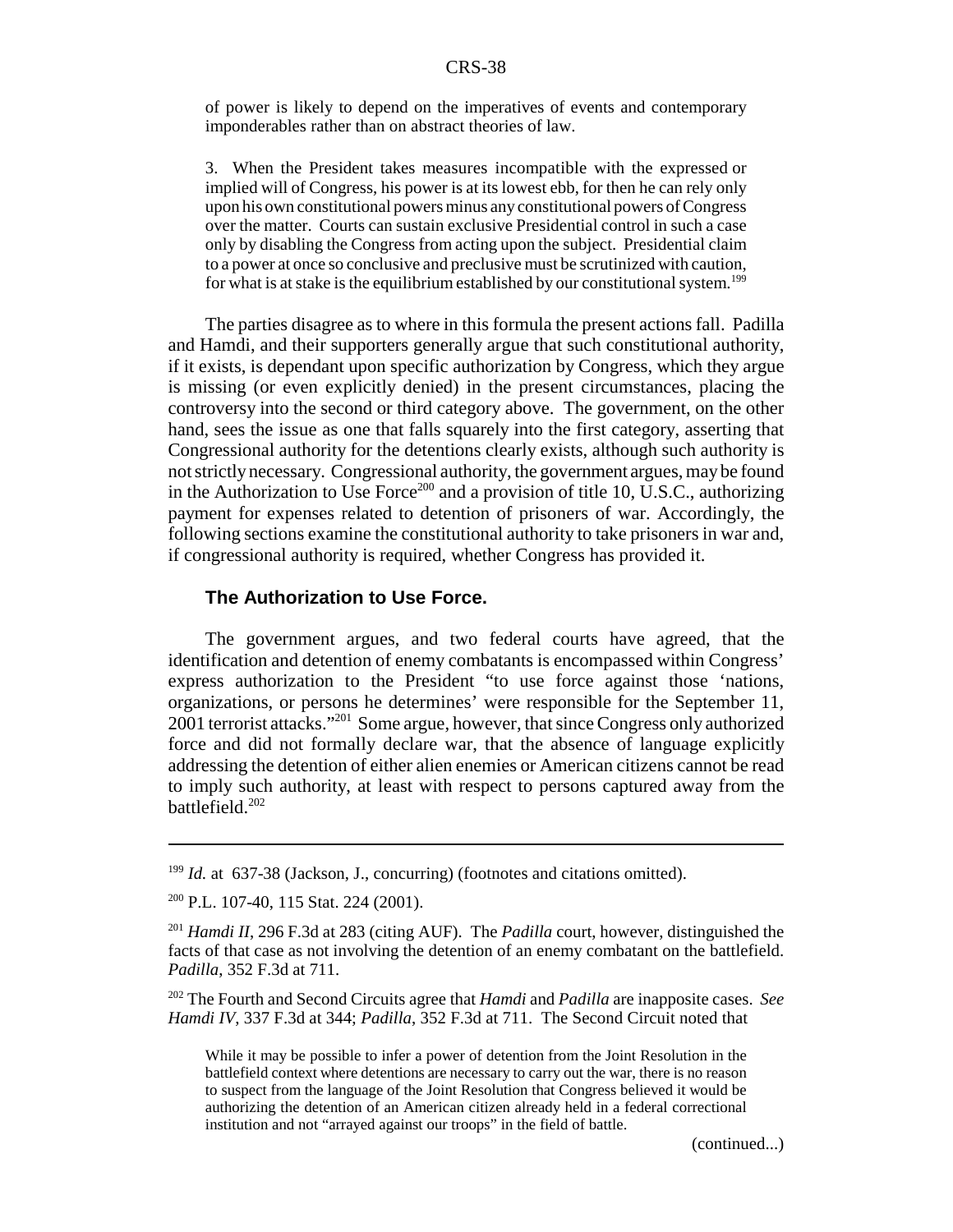The government asserts that the lack of a formal declaration of war is not relevant to the existence of a war and unnecessary to invoke the law of war. While a declaration is unnecessary for the existence of an armed conflict according to the international law of war, it may be argued that a formal declaration *is* necessary to determine what law applies domestically, whether to aliens or citizens.<sup>203</sup> For example, the Alien Enemy Act and the Trading with the Enemy Act (TWEA),  $^{204}$  both of which regulate the domestic conduct of persons during a war, expressly require a declared war and are not triggered by the authorization to use force.<sup>205</sup> The Emergency Detention Act, in effect from 1950 to 1971, had similar requirements prior to the invocation of its measures.

At least one statutory provision in the Uniform Code of Military Justice (UCMJ) that might authorize the military to detain certain civilians "in time of war" has been interpreted to mean only a war declared by Congress.<sup>206</sup> There is also military jurisdiction to try any person "caught lurking as a spy" during time of war.<sup>207</sup> including citizens,<sup>208</sup> or anyone suspected of aiding or abetting the enemy.<sup>209</sup> It has not been decided whether the phrase "in time of war" or reference to "the enemy" in the these articles of the UCMJ also require a declaration of war by Congress; however, the same reasoning applied in  $\overrightarrow{A}$ *verette*<sup>210</sup> and followed in *Robb* could be found to apply here, at least with respect to persons who may not claim combatant status:

A recognition [that the conflict in Vietnam qualifies as a war in the ordinary sense of the word] should not serve as a shortcut for a formal declaration of war, at least in the sensitive area of subjecting civilians to military jurisdiction

On the other hand, the Manual for Courts Martial (MCM) defines "time of war" to include declared war as well as "a factual determination by the President that the

204 50 U.S. App. § 1 *et seq.*

<sup>205</sup> *See generally* Declarations of War and Authorizations for the Use of Military Force: Background and Legal Implications, CRS Report RL31133 (identifying statutes effective only during declared wars or during hostilities).

<sup>206</sup> *See* Robb v. United States, 456 F.2d 768 (Ct. Cl. 1972) (finding Vietnam conflict, while considered a war as that term is ordinarily used, was not a war for the purposes of 10 U.S.C. § 802(a)(10), applying to trial by court-martial of persons accompanying the armed forces in the field).

 $207$  10 U.S.C. § 906.

208 United States *ex rel*. Wessels v. McDonald, 265 F. 754 (E.D.N.Y.), *appeal dismissed*, 256 U.S. 705 (1920).

 $209$  10 U.S.C. § 904.

 $210$  United States v. Averette, 41 C.M.R. 363 (1970).

 $202$  (...continued)

*Id*. at 723.

<sup>203</sup> *See Padilla*, 352 F.3d at 713 (stating that separation-of-powers concerns are "heightened when the Commander-in-Chief's powers are exercised in the domestic sphere")(citing *Youngstown*, 343 U.S. at 645(Jackson, J., concuring).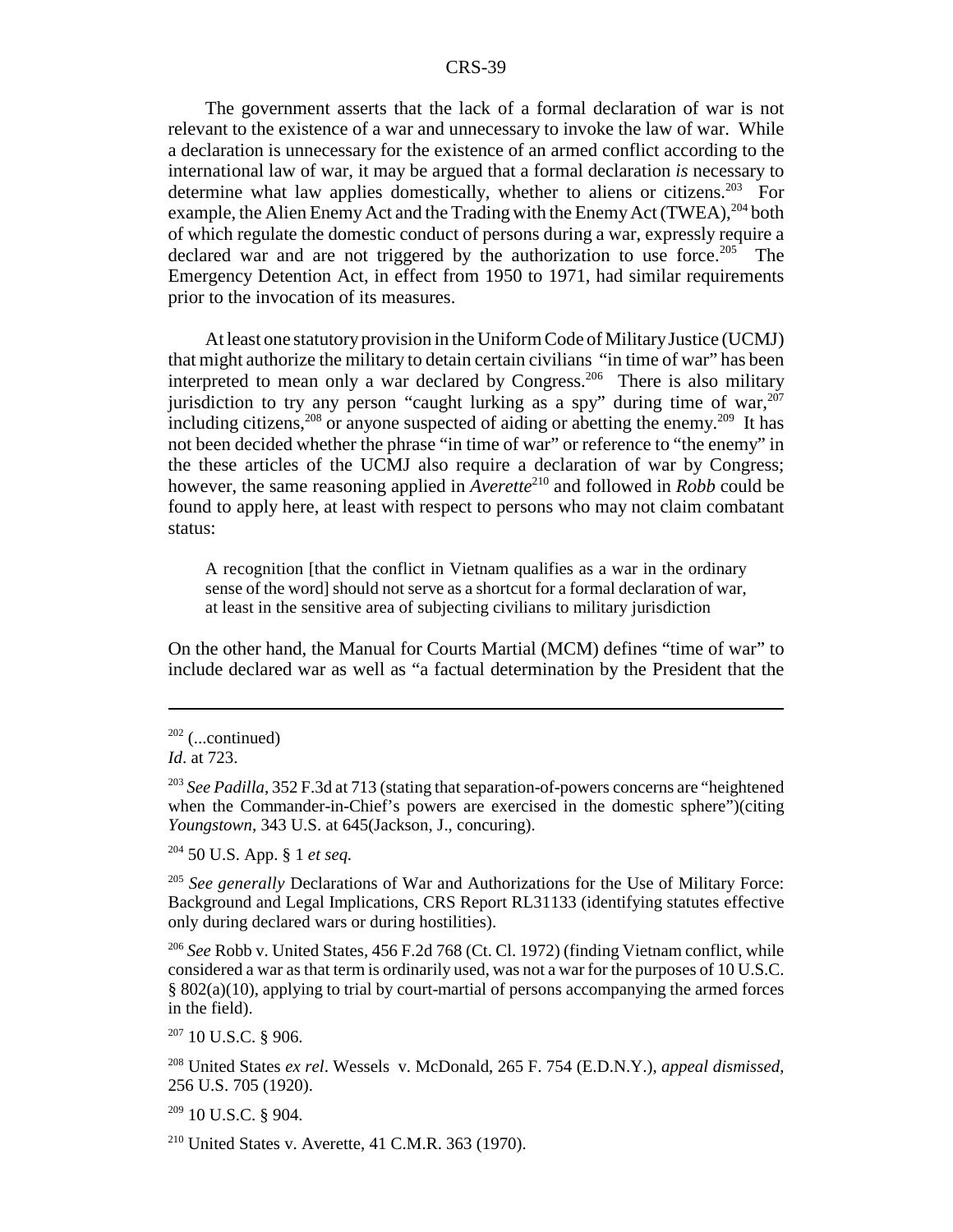existence of hostilities warrants a finding that a 'time of war'" exists for the punitive portions of the MCM.<sup>211</sup> Likewise, with respect to conduct on the part of military members, the MCM does not restrict references to "enemy" to mean an enemy government or its armed forces.212 For example, the offense of "misbehavior before the enemy" does not require a declaration of war. $^{213}$  It should be noted that these offenses are associated with conduct on the battlefield.

The government notes that its military practice has long been to detain enemy combatants in conflicts where war was not formally declared and Congress did not expressly authorize the capture of enemies. However, we are not aware of any modern court ruling as to whether and under what circumstances citizens may be held as "enemy combatants," where no formal declaration of war has been enacted. It may be argued that any authorization to employ ground troops against an enemy army necessarily encompasses the authority to capture battlefield enemies, because it is an essential aspect of fighting a battle. International law does not permit the intentional killing of civilians or soldiers who are *hors de combat,* preferring capture as the method of neutralizing enemies on the battlefield.<sup>214</sup> However, the war powers involving conduct off the battlefield, such as those authorizing the detention of alien enemies or regulating commerce with the enemy, are not necessarily a vital aspect of the use of the military, and have traditionally been subject to legislation and not implied by circumstance. For example, the Supreme Court held that the President has no implied authority to promulgate regulations permitting the capture of enemy property during hostilities short of a declared war, even where Congress had authorized a "limited" war.<sup>215</sup>

It may be argued that, because the internment of enemy aliens as potential spies and saboteurs pursuant to the Alien Enemy  $Act^{216}$  requires a declaration of war or a presidential proclamation, it would seem reasonable to infer that the express permission of Congress is necessary for other forms of military detention of nonmilitary persons within the United States, especially those who are U.S. citizens.<sup>217</sup> To conclude otherwise would appear to require an assumption that Congress intended in this instance to authorize the President to detain American citizens under fewer restrictions than apply in the case of enemy aliens during a declared war.<sup>218</sup>

<sup>211</sup> Rule 103(19), Rules for Courts-Martial. *See also* United States v. Monday, 36 C.M.R. 711 (1966) (finding the term "enemy" as used in Article 99, UCMJ, includes not only organized armed forces of the enemy in time of war but any hostile party which forcibly seeks to defeat U.S. forces).

<sup>212</sup> *See supra* note 1.

<sup>213</sup> Art. 99, UCMJ; *see* United States v. Monday, 36 C.M.R. 711 (1966).

<sup>&</sup>lt;sup>214</sup> See generally Department of the Army, FM 27-10, The Law of Land Warfare (1956).

<sup>215</sup> *See* Brown v. United States, 12 U.S. (8 Cranch) 110 (1814).

<sup>216</sup> *See* discussion about Alien Enemy Act, *supra* note 79 *et seq*., and accompanying text.

<sup>217</sup> *See supra* discussion of Emergency Detention Act, which contained similar requirements.

<sup>&</sup>lt;sup>218</sup> The *Padilla* court noted that the AUF expressly provides that it is "intended to constitute" specific statutory authorization within the meaning of ... the War Powers Resolution." (continued...)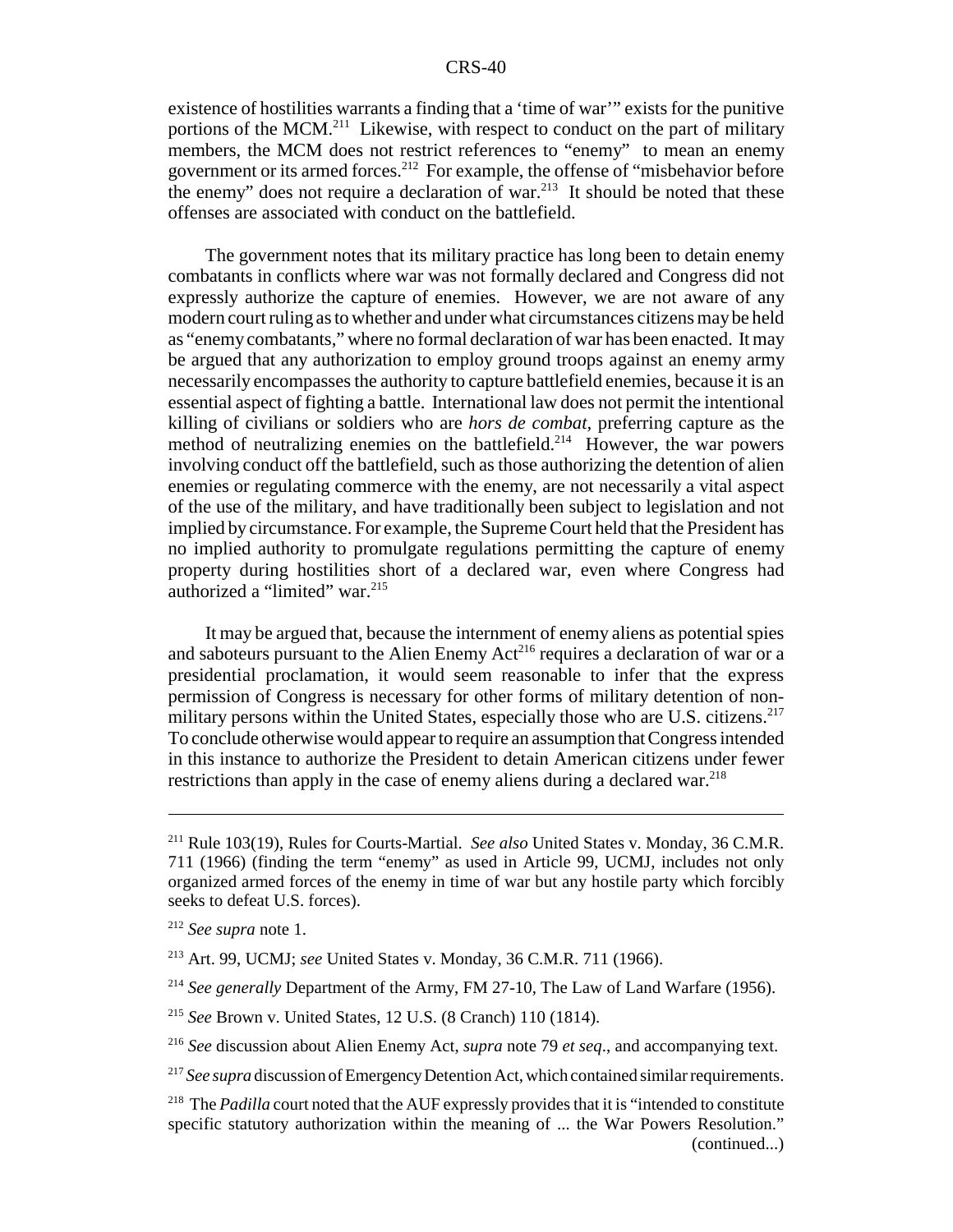However, it might also be argued that the United States is a battlefield in the war against terrorism in more than just a metaphorical sense. The AUF appears to authorize the use of force anywhere in the world, including the territory of the United States, against any persons determined by the President to have "planned, authorized, committed, or aided the terrorist attacks" or "harbored such organizations or persons." Under this view, the United States is under actual and continuing enemy attack, and Congress delegated to the President the authority to declare those persons he determined to be subject to the AUF to be wartime enemies. The U.S. military would be authorized to use force to kill or capture persons it identifies as "enemy combatants," even within the United States.<sup>219</sup> However, those seeking a less expansive interpretation of the AUF might argue that it must be read, if possible, to conform to international law and the Constitution. Under this view, for example, it might be questioned whether those sources of law provide adequate basis for a war against alleged members of a criminal organization and those who harbor them.<sup>220</sup>

#### **Title 10, U.S.C.**

The government argues that even if Congress did not explicitly authorize the detention of enemy combatants in its resolution authorizing force, "Congress has otherwise made clear its acceptance and assumption that the President's Commander-in-Chief powers in a time of war encompasses the detention of enemy belligerents."<sup>221</sup> This authority, it argues, is to be found in 10 U.S.C. § 956(5), which authorizes the use of appropriated funds for "expenses incident to the maintenance,

#### *Id.*

 $218$  (...continued)

Padilla at 724. The court viewed it as

<sup>...</sup>unlikely — indeed, inconceivable — that Congress would expressly provide in the Joint Resolution an authorization required by the War Powers Resolution [50 U.S.C. § 1544(b)] but, at the same time, leave unstated and to inference something so significant and unprecedented as authorization to detain American citizens under[18 U.S.C. § 4001(a)].

<sup>&</sup>lt;sup>219</sup> The missile attack of alleged Al Qaeda operatives in Yemen in November, 2002, by an unmanned aerial vehicle belonging to the Central Intelligence Agency appears to be based on this concept of the war against terrorism. *See* Dworkin, *supra* note 1. According to one DoD official:

<sup>[</sup>T]he President has defined our current campaign against Al-Qaeda and similar terrorists of global reach as a "war." This accurately portrays the state of armed conflict that exists and the resulting military actions to combat the continuing threat of terrorist acts against the United States and our friends and allies.

<sup>[</sup>T]he United States is involved in an armed conflict with al-Qaeda and other global terrorists and those who harbor and support such terrorists. As such, the law of armed conflict with regards to targeting and "hors de combat" applies in this conflict as it would in any other.

*See id.* (excerpts from interview with Charles Allen, Deputy General Counsel for International Affairs at the Department of Defense).

<sup>220</sup> *See id.;* Paust, *supra* note 58, at 8; Mark A. Drumbl, *Victimhood in Our Neighborhood: Terrorist Crime, Taliban Guilt, and the Asymmetries of the International Legal Order*, 81 N.C. L.REV. 1, 23-24 (2002)(arguing U.S. policy on terrorism is blurring law enforcement, military intervention, and the killing of suspected enemies).

<sup>&</sup>lt;sup>221</sup> See Respondents' Reply in Support of Motion to Dismiss the Amended Petition for a Writ of Habeas Corpus at 26, Padilla *ex rel.* Newman v. Bush (02 Civ. 4445).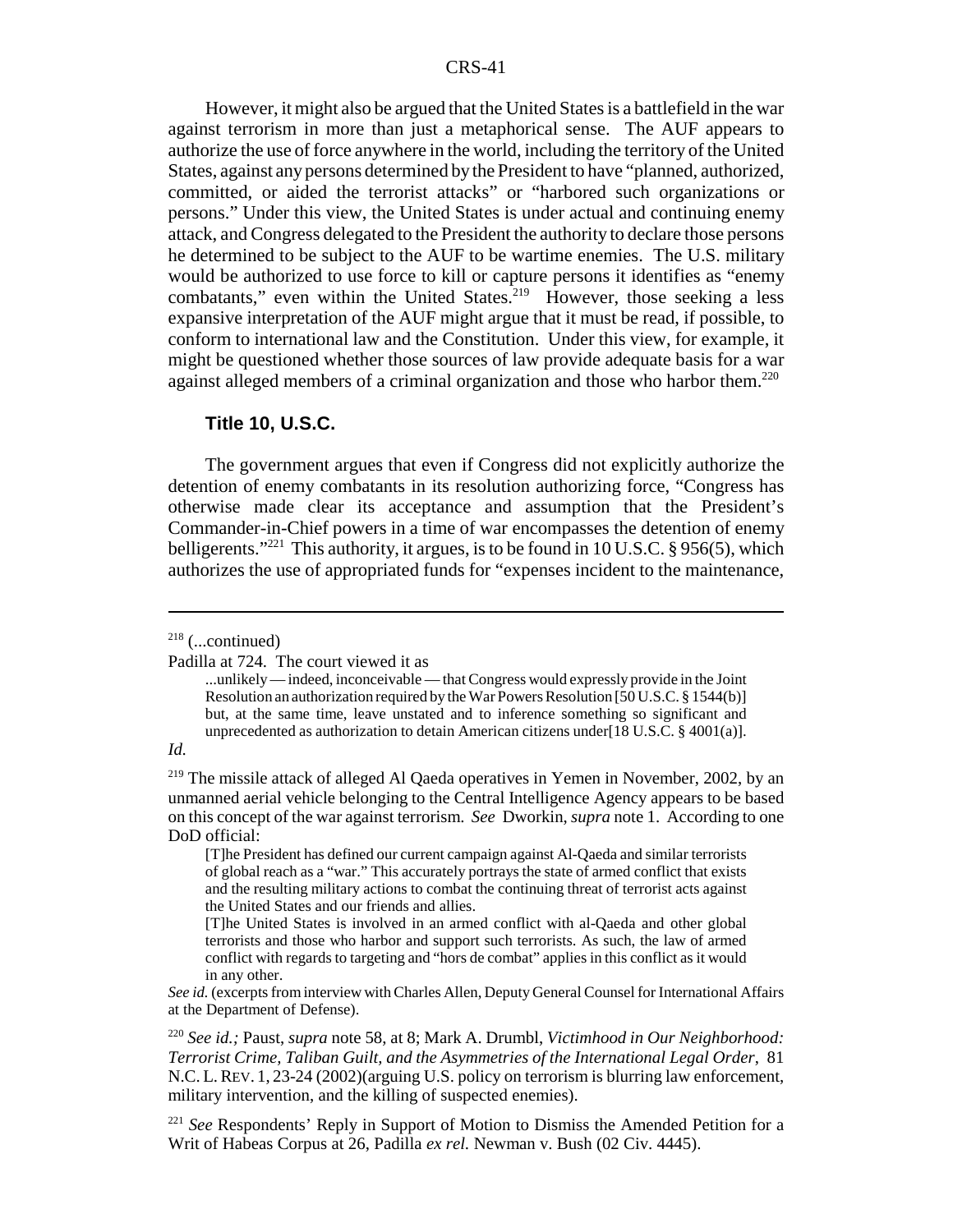pay, and allowance of prisoners of war" as well as "other persons in the custody of the Army, Navy, or Air Force whose status is determined by the Secretary concerned to be similar to prisoners of war." The Administration interprets the phrase "similar to prisoners of war" to include "enemy combatants" who are not treated as prisoners of war. The *Hamdi* court agreed with this position,<sup>222</sup> however, the *Padilla* court rejected it based on its interpretation of *Ex parte Endo* requiring that language authorizing funds must "clearly" and "unmistakably" authorize the detention of American citizens.<sup>223</sup>

It is not clear from the legislative history of 10 U.S.C. § 956(5) that Congress accepted the notion that there is a category of wartime detainees separate from prisoners of war and interned alien enemies. The language was first codified into title 10, U.S.C. in 1984, but has long been included in appropriations bills for the Department of Defense. It first appeared in the Third Supplemental National Defense Appropriation Act of 1942,  $^{224}$  when the Army requested an addition to the defense appropriations bill to provide the authority for the Secretary of War to

utilize any appropriation available for the Military Establishment under such regulation as the Secretary of War may prescribe for all expenses incident to the maintenance, pay and allowances of prisoners of war, other persons in Army custody whose status is determined by the Secretary of War to be similar to prisoners of war, and persons detained in Army custody, pursuant to Presidential proclamation.225

It was explained that the expenses were in connection with keeping and maintaining prisoners of war and others in military custody not provided for by any appropriation; the example given was the construction of stockade authorized to be built in Honolulu and water supply for prisoners on Oahu.<sup>226</sup> The following colloquy took place during Senate debate on the bill:

Mr. DANAHER. Mr. President, will the Senator from Tennessee permit me to invite his attention to page 9 of the bill before he starts on a new title? Mr. McKELLAR. Certainly.

Mr. DANAHER. In lines 2 and 3 on page 9, we find that the committee has amended the bill to provide 'for all expenses incident to the maintenance, pay, and allowances of prisoners of war," and notably, "other persons in Army custody whose status is determined by the Secretary of War to be similar to prisoners of war." That is new language, apparently, and I should like to have the Senator explain what other class of persons there may be in Army custody whose status is similar to that of prisoners of war.

<sup>222</sup> *Hamdi III*, 316 F.3d at 467-68.

<sup>223 352</sup> F.3d at 723 (citing 323 U.S. at 303 n.24).

<sup>224</sup> P.L. 77-353, title III § 103, 55 Stat. 810, 813 (1941).

<sup>225</sup> *Third Supplemental National Defense Appropriation Act of 1942: Hearing on H.R. 6159 before the Subcomm. of the Senate Comm. on Appropriations*,  $77<sup>th</sup>$  Cong., at 78-79 (1941).

<sup>226</sup> *See id.*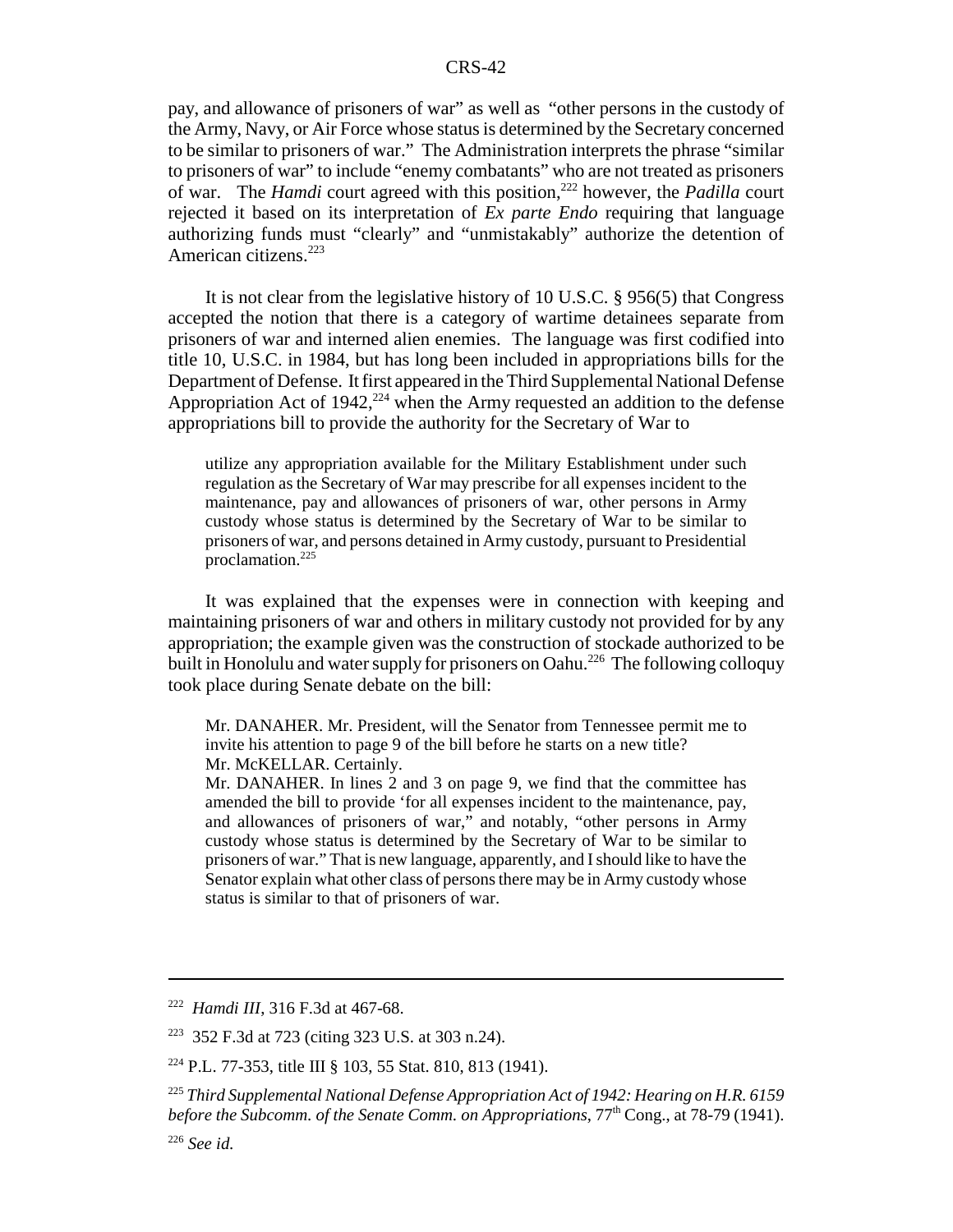Mr. McKELLAR. Enemies who are found in this country are taken up by the Army, and they have to be provided for. It was testified that at times it was very necessary to arrest civilians and to provide for their care.

Mr. DANAHER. I have not the slightest doubt that it is necessary, Is there existing law under which they are at present being taken up by the Army?

Mr. McKELLAR. The Army did not want to take a chance about it.

Mr, DANAHER. Is there an existing law under which such persons are today being taken up by the Army and being held as prisoners?

Mr. McKELLAR. The advice to the Committee was that there is not, and in order to make it absolutely sure the committee thought there should be such a provision, and this provision was inserted. I am quite sure the Senator will, under the circumstances, agree that it should be included in the bill.

Mr. DANAHER. I have not the slightest question that it is absolutely necessary that certain classes of persons be taken up, not allowed to roam at large to our detriment. There is no question as to that. All I wish to know is where authority to do that is found in the law. Is their status defined? Under what circumstances may they be taken up? If there be no such authority anywhere, then I think we should very promptly and properly direct our attention to such a field. We certainly are not going to authorize it merely by providing in an appropriation bill for an allotment of money to be paid after they are taken up.

Mr. McKELLAR. The Senator misunderstands me. The appropriation is not to pay for their being taken up, but it is to maintain them and to keep them safely after they are taken up by whatever authority, that this appropriation is recommended.

Mr. DANAHER. The Senator feels he is quite correct in saying that up to now there is no authorization provided by statute for their being taken up by the Army?

Mr. McKELLAR There is no authorization for taking care of them and feeding them and imprisoning them, and no place to imprison them, as I understand. Mr. DANAHER. I thank the Senator.<sup>227</sup>

Prior to the amendment coming up for a vote, Senator Danaher took the occasion to look up which sections of law provided authority for the Army to detain persons, and concluded the authority was to be found in the Alien Enemy Act, 50 U.S.C. § 21, which he read into the Record in its entirety and explained:

I understand that since the first of the week the President has in fact issued proclamations under the authority of the section just quoted, and that so much of this section as applies to prisoners of war and those whom the Secretary of War may deem to be similar in status to prisoners of war, is comprehended within the terms of the proclamations that are applicable outside the immediate territorial limits of the United States. In view of the fact that that important section does implement both the statute and the proclamations issued pursuant thereto, I feel that it is important that the Record should show what the situation is. $228$ 

The amendment was agreed to. Similar language has appeared in subsequent defense appropriations until 1983, when it was added to title 10 as a note to section

<sup>&</sup>lt;sup>227</sup> 87 CONG. REC. 9707-08 (1941).

 $22887$  CONG. REC. 9724-25 (1941). The proclamations to which he was referring are those listed *supra* at note 107.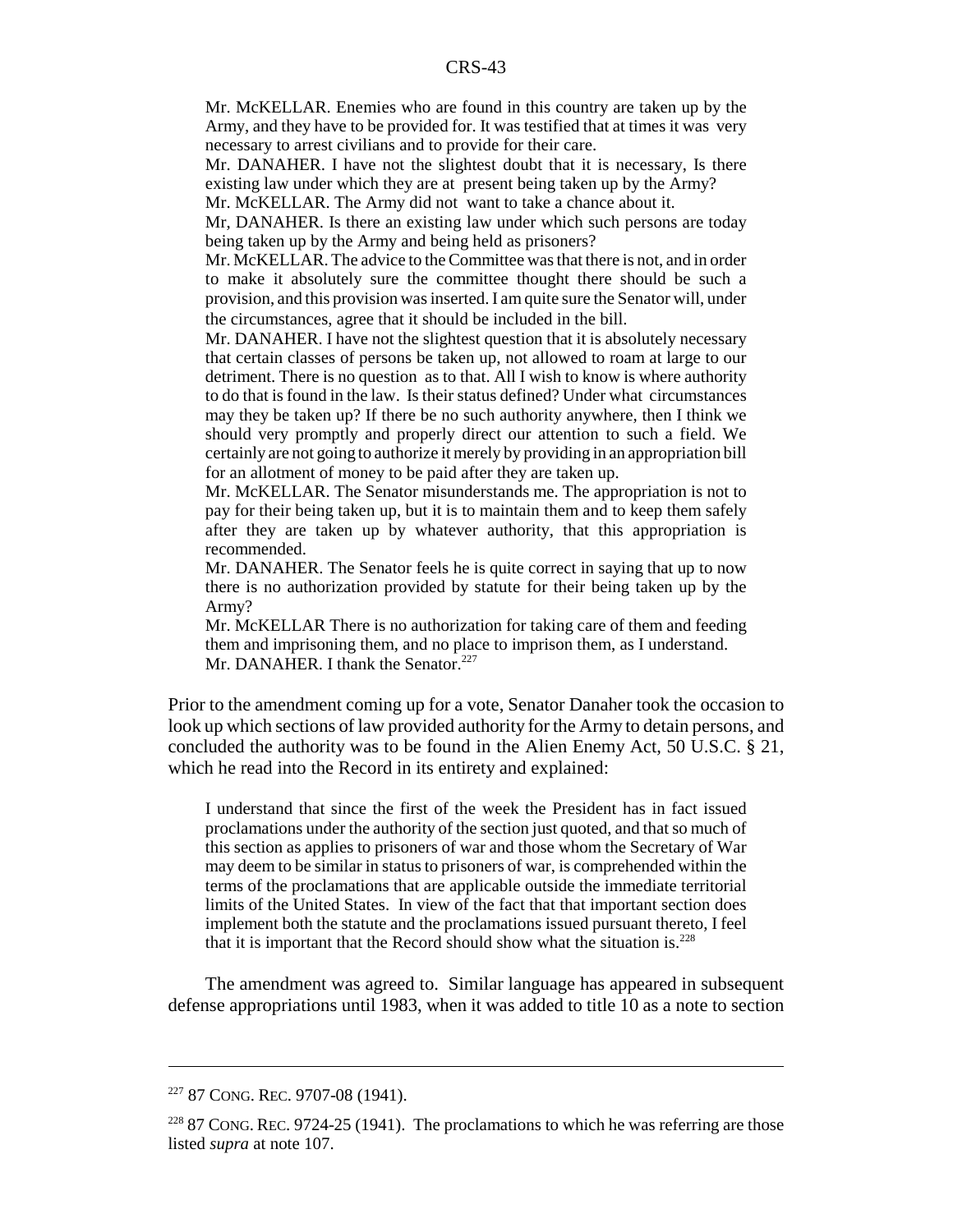138,<sup>229</sup> and then codified in 1984 in its present form.<sup>230</sup> The Senate debate did not question the President's authority to detain prisoners of war, despite the absence of express statutory authority, but only questioned the meaning of "other persons similar to prisoners of war." The legislative history could be interpreted to demonstrate that the language was meant only to pay for the exercise of authority found elsewhere, in particular the provisions of 50 U.S.C. § 21. It is unlikely that 10 U.S.C. §956(5) would be interpreted as amending 50 U.S.C. § 21 with respect to the requirement for a declared war or Presidential proclamation. As an appropriations measure, it probably could not be interpreted to authorize by implication what Congress has not provided for elsewhere, nor is it likely that the language would be interpreted to repeal by implication express language contradicting the interpretation.

Legislation regarding prisoners of war and enemy aliens subsequent to the Defense Authorization Act arguably supports the understanding that, at least on the territory of the United States, Congress did not contemplate that any persons would be interned in any status other than that of prisoner of war or enemy alien. In 1945, at the request of the Attorney General Biddle, Congress enacted a provision making it a criminal offense to procure or aid in the escape of persons interned as prisoners of war or alien enemies.<sup>231</sup> The provision was recommended to fill a gap in the law, which provided for the punishment of persons who procure or aid the escape of prisoners properly in the custody of the Attorney General or confined in any penal or correctional institution.<sup>232</sup>

### **18 U.S.C. 4001(a).**

The petitioners in both *Hamdi* and *Padilla* assert that Congress expressly has forbidden the detention of U.S. citizens without statutory authority, and that no statutory support for the detention of U.S. citizens as "enemy combatants" can be found. They cite 18 U.S.C. § 4001(a), which provides:

No citizen shall be imprisoned or otherwise detained by the United States except pursuant to an Act of Congress.

This language originated with the repeal of the Emergency Detention  $Act^{233}$  in 1971. The legislative history demonstrates that Congress intended to prevent recurrence of internments in detention camps such as those that had occurred during the Second

<sup>229</sup> Pub. L. 98-212, Title VII, § 706, 97 Stat. 1437 (1983).

<sup>230</sup> Pub. L. 98-525, Title XIV, §§ 1403(a)(1) & 1404, 98 Stat. 2621 (1984).

<sup>231</sup> Pub. L. 79-47, *codified at* 18 U.S.C. § 757.

<sup>232</sup> *See* H.Rept. 79-59, at 1-2 (1945).

 $233$  64 Stat. 1019 (1950)(authorizing the President to declare an "Internal Security Emergency," in the event of war, invasion, or insurrection in aid of a foreign enemy, which would authorize the Attorney General to "apprehend and by order detain each person ... [where] there is reasonable ground to believe that such person may engage in acts of espionage or sabotage.").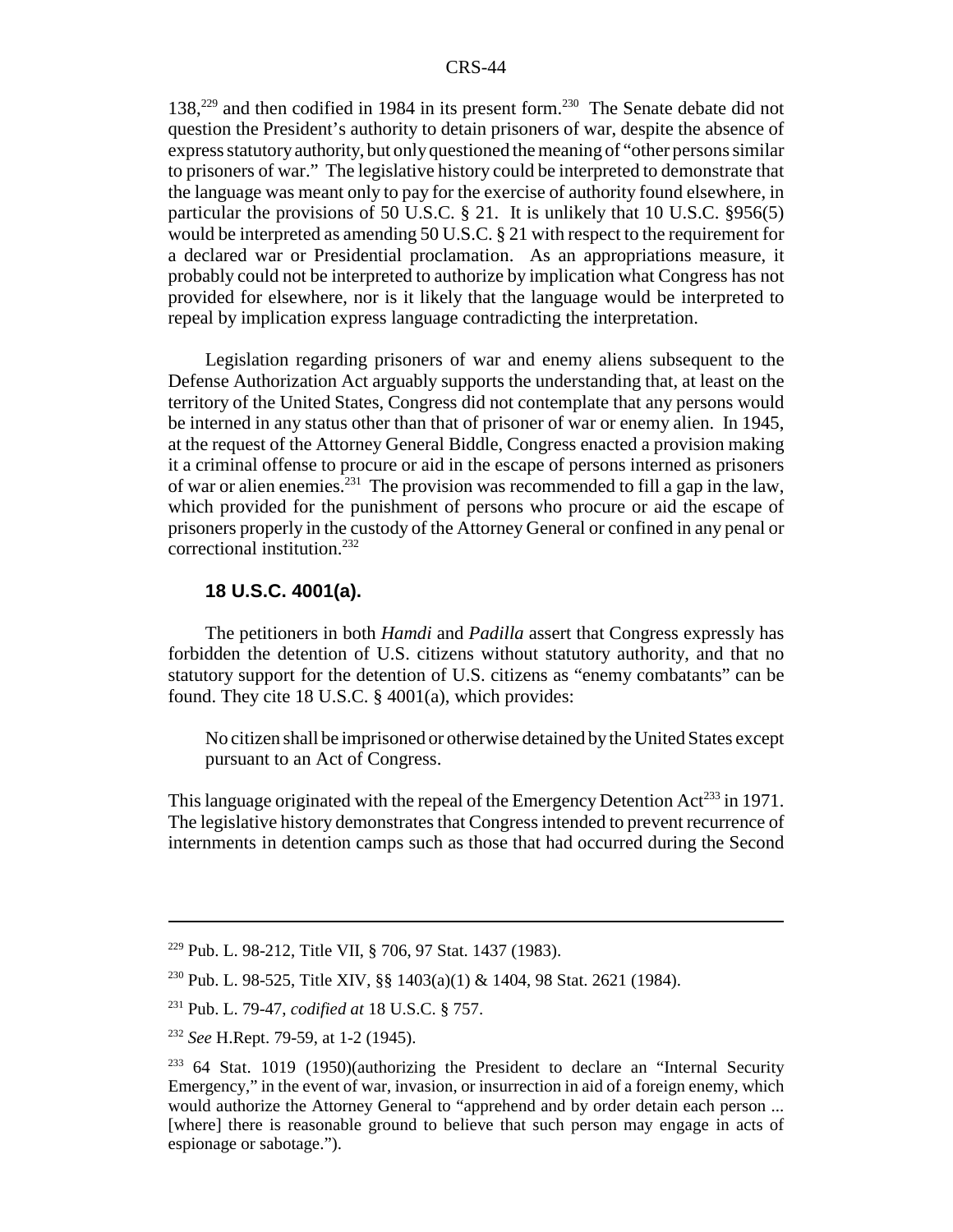World War with respect to Japanese-Americans.<sup>234</sup> The language "imprisoned or otherwise detained" in 18 U.S.C. § 4001(a) would appear broad enough to include detention pursuant to the law of war, $^{235}$  and has been construed literally by the Supreme Court to proscribe "detention *of any kind* by the United States absent a congressional grant of authority to detain."236

Attorney General Ashcroft has argued that 18 U.S.C. § 4001(a) does not apply to enemy combatants detained by the President under his authority as Commander-in-Chief.<sup>237</sup> The Attorney General has expressed doubt that Congress has the constitutional authority to interfere with the President's authority to detain enemy combatants.<sup>238</sup> The Department of Justice notes that 18 U.S.C. § 4001(b) refers to federal penal and correctional institutions, except for military or naval institutions, and thus concludes that  $\S$  4001(a) likewise refers only to federal penitentiaries.<sup>239</sup> Further, the Attorney General points to statements made by Abner Mikva and others during floor debate on the act repealing the Emergency Detention Act, to the effect that the legislation would not affect any inherent authority the President might have to detain citizens for national security reasons.<sup>240</sup>

The district court judge in the *Padilla* case declined to employ the suggested canons of statutory interpretation or to address the constitutionality of 18 U.S.C. § 4001(a), finding the language unambiguous on its face.<sup>241</sup> The judge found that § 4001(a) clearly applies to the present case, but that Padilla's detention conforms to § 4001(a) because it is carried out pursuant to an act of Congress.<sup>242</sup> The Second Circuit reversed that ruling, and rejected the arguments based on statutory

<sup>238</sup> *See id.*

<sup>239</sup> The 2d Circuit rejected this reasoning.

<sup>240</sup> *See* Cong. Rec. 31,555, (1971) (statement of Rep. Mikva):

If there is any inherent power of the President of the United States, either as the Chief Executive or as Commander in Chief, under the Constitution of the United States, to authorize the detention of any citizen of the United States, nothing in the House bill that is currently before this Committee interferes with that power, because obviously no act of Congress can derogate the constitutional power of a President.

241 Padilla *ex rel.* Newman v. Bush, 233 F.Supp.2d 564, 597 (S.D.N.Y. 2002)(noting the doctrine of constitutional avoidance has no application in the absence of ambiguity).

<sup>242</sup> *Id.* at 74 (citing P.L. 107-40, § 2(a) as authorizing action against not only those connected to those who are directly responsible for the September 11, 2001 attacks, but also those who engage in future acts of terrorism).

<sup>234</sup> Pub. L. 92-128, *codified at* 18 U.S.C. § 4001(a) (2001).

 $^{235}$  The legislative history suggests that the main purpose of the act was to prevent detention, without due process of law, of citizens during internal security emergencies. *See* H.Rept. 92-116 (1971) *reprinted in* 1971 U.S.C.C.A.N. 1435-1439.

<sup>236</sup> Howe v. Smith, 452 U.S. 473, 479 n.3 (1981).

<sup>237</sup> *See* O*versight of the Department of Justice: Hearing Before the Senate Judiciary Committee*, 107<sup>th</sup> Cong. (2002) (testimony of Attorney General John Ashcroft).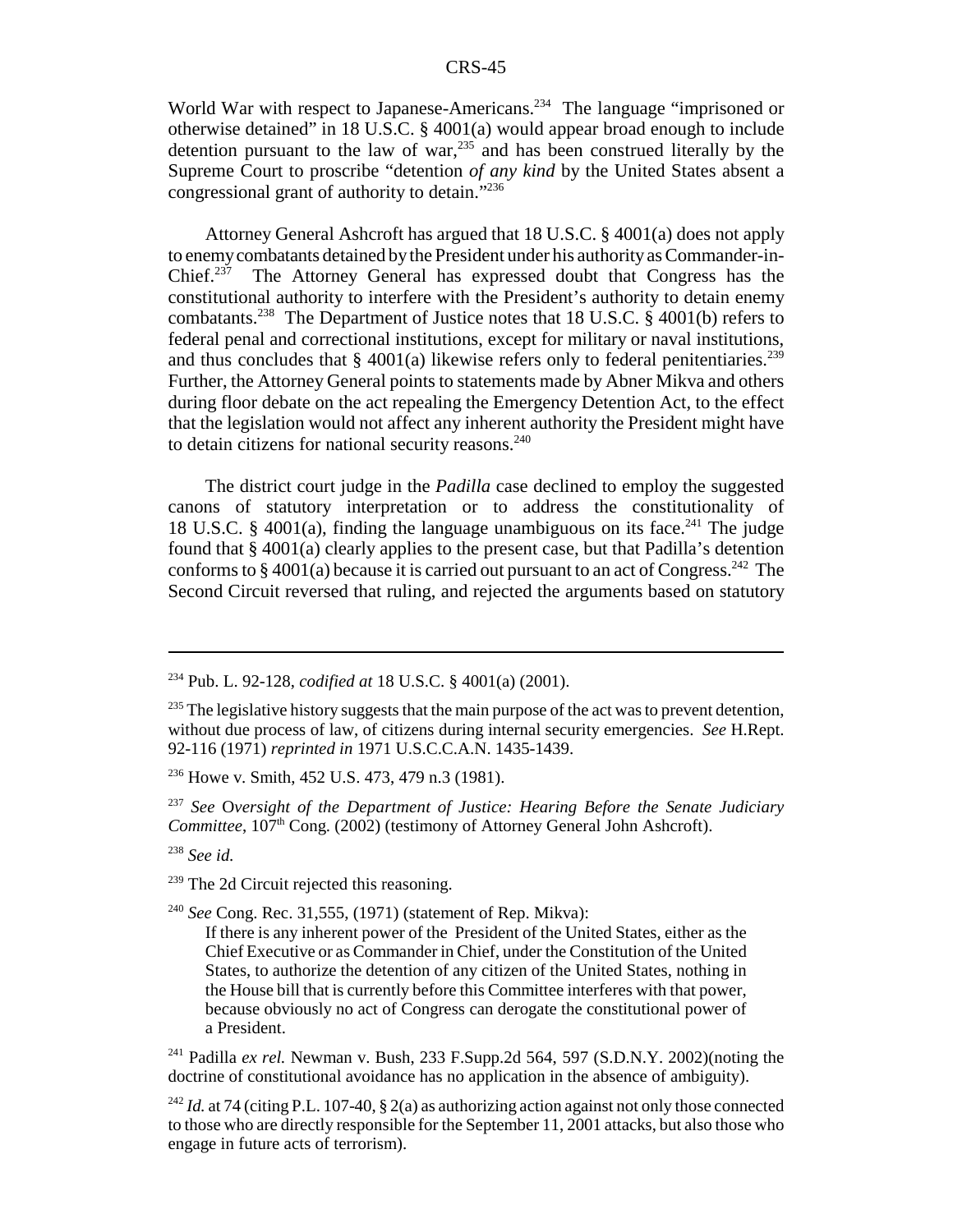placement as inapplicable and unnecessary to interpret  $\S$  4001(a).<sup>243</sup> The Fourth Circuit found that § 4001(a) was not intended to apply to enemy combatants, since there was no evidence in the legislative record that Congress had intended to "overturn the long-standing rule that an armed and hostile American citizen captured on the battlefield during wartime may be treated like the enemy combatant that he is."<sup>244</sup>

### **The Detention of Enemy Combatants Act**

The Detention of Enemy Combatants Act, H.R. 1029, would assert congressional authority to limit the detention of U.S. persons as enemy combatants to defined circumstances and address some of the due process concerns that have been raised with respect to the designation of enemy combatants. H.R. 1029 would authorize the President to detain U.S. citizens and residents who are determined to be "enemy combatants" in accordance with procedures established by the Secretary of Defense in consultation with the Secretary of State and the Attorney General. The bill would permit detainees to have access to attorneys to challenge the basis for their detention, and would not suspend the writ of *habeas corpus*. The bill would not apply to combatants captured on a battlefield overseas or suspected criminals arrested abroad who are not U.S. citizens or residents.

#### **Section-by-section Analysis.**

**Section 2. Findings.** H.R. 1029 would find that the United States is at war with Al Qaeda as justified under international law for certain terrorist attacks. Paras. 1-6. The bill would take note of the difficulties inherent in determining who is an enemy combatant in the context of the present war, but reaffirm the need to detain enemy combatants as appropriate "to protect the safety of the public and those involved in the investigation and prosecution of terrorism, to facilitate the use of classified evidence without compromising intelligence or military efforts, to gather unimpeded vital information from the detainee, and otherwise to protect national security interests." Para. 8-9. Further, the bill would find that the Executive must be allowed broad latitude to establish regulations for determining which U.S. citizens and residents may be detained, and that courts must give broad deference to military judgment in such matters. Para. 10. It would verify that section 4001(a) of title 18, U.S. Code "proscribes detention of any kind ... absent a congressional grant of authority to detain." Para. 11. The bill would find that Congress has authorized the President to detain U.S. persons "who are members of al Qaeda, or knowingly cooperated with members of al Qaeda in the planning, authorizing, committing, aiding or abetting of one or more terrorist acts against the United States." Para. 12. The bill would find that constitutional protection does not cease during wartime, para. 13, and declare that it does not authorize the detention of U.S. persons as enemy combatants "indefinitely without charges and hold them incommunicado without a hearing and without access to counsel on the basis of a unilateral determination that the person may be connected with an organization that intends harm to the United

<sup>&</sup>lt;sup>243</sup> 352 F.3d at 723-24.

<sup>244</sup> *Hamdi III*, 316 F.3d at 468.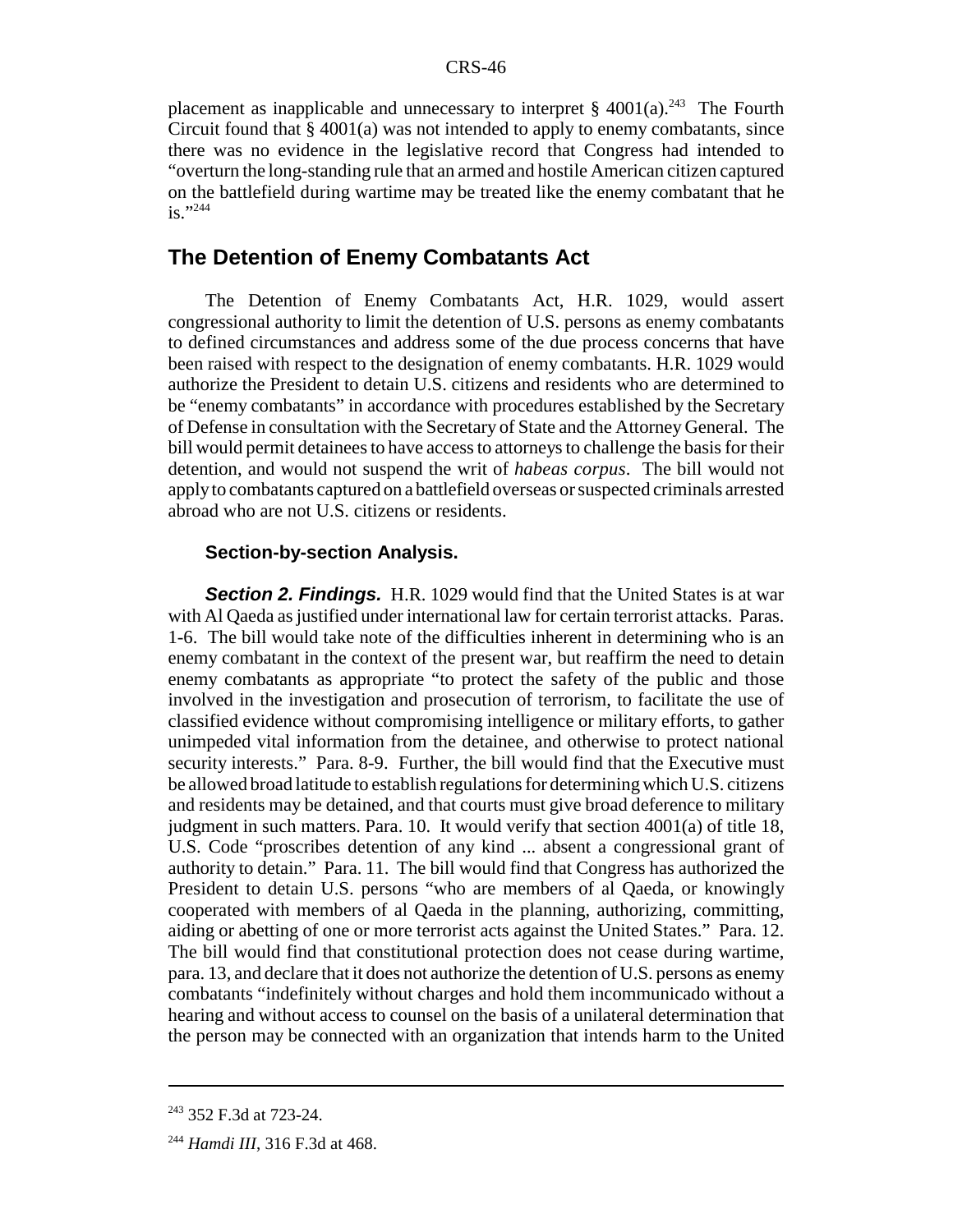States." Para. 14. It would reaffirm the right to *habeas corpus*, para. 15, and declare that Congress "has a responsibility for maintaining vigorous oversight of detention of [U.S. persons] to assure ... due process." Para. 16.

**Section 3. Detention of Enemy Combatants.** Section 3 authorizes the detention of enemy combatants, which it defines as U.S. persons or residents "who are members of Al Qaeda or knowingly cooperated with a member of al Qaeda in the planning, authorizing, committing, aiding or abetting of one or more terrorist acts against the United States," but who are not entitled to prisoner-of-war status. The authority to establish the standards, process, and criteria to be used for the "enemy combatant" designation would be delegated to the Secretary of Defense, in consultation with the Secretary of State and the Attorney General. It would not require different procedures depending on the circumstances of capture or arrest of the designee, but, assuming the Act would apply extraterritorially, presumably the military would continue using rules of engagement developed for a particular military operation to identify enemy combatants during battle, at least until it could be determined whether a captured person is a U.S. person.

*Section 4. Procedural Requirements.* The procedural rules established under section 3 would be required to establish clear standards and procedures that would preserve the Government's ability to detain U.S. persons or residents who may threaten the United States or who might be able to furnish valuable intelligence. The rules would also be required to contain procedures for the protection of classified information or information that, if released, could impede the investigation of terrorism. Lastly, the rules would also have to provide detainees with timely access to judicial review (in the U.S. District Court for the District of Columbia, according to sec. 5(b)) and access to counsel.

*Section 5. Detention.* Section 5 would limit the duration of detention under the Act to a period in which the President certifies that the war against Al Qaeda is ongoing and that there is "an investigation with a view toward prosecution, a prosecution, or a post-trial proceeding" in the case of the detainee. Because it does not expressly limit the latter requirement to proceedings before Article III courts, the condition might arguably be satisfied by trial by military commission or some other administrative tribunal.<sup>245</sup> The President would also have to certify that detention is warranted to prevent the detainee "from aiding persons attempting to commit terrorist acts against the United States." The certification would have to be renewed after 180 days, with no limit on the number of successive certifications. Subsection (c) would authorize the Secretary of Defense to designate an appropriate location for the detentions authorized under the Act, and would list minimal requirements for the condition of detention to ensure humane treatment.

 $245$  The President's Military Order authorizing the detention and possible trial by military commission of persons involved in terrorism excludes U.S. citizens from its purview. *See* Military Order, November 13, 2001 Detention, Treatment, and Trial of Certain Non-Citizens in the War Against Terrorism, 66 Fed. Reg. 57,833 (Nov. 16, 2001). The President may have the authority to issue a new order to authorize military commissions to try enemy combatants who are U.S. citizens. *See Ex parte* Quirin, 317 U.S. 1 (1942).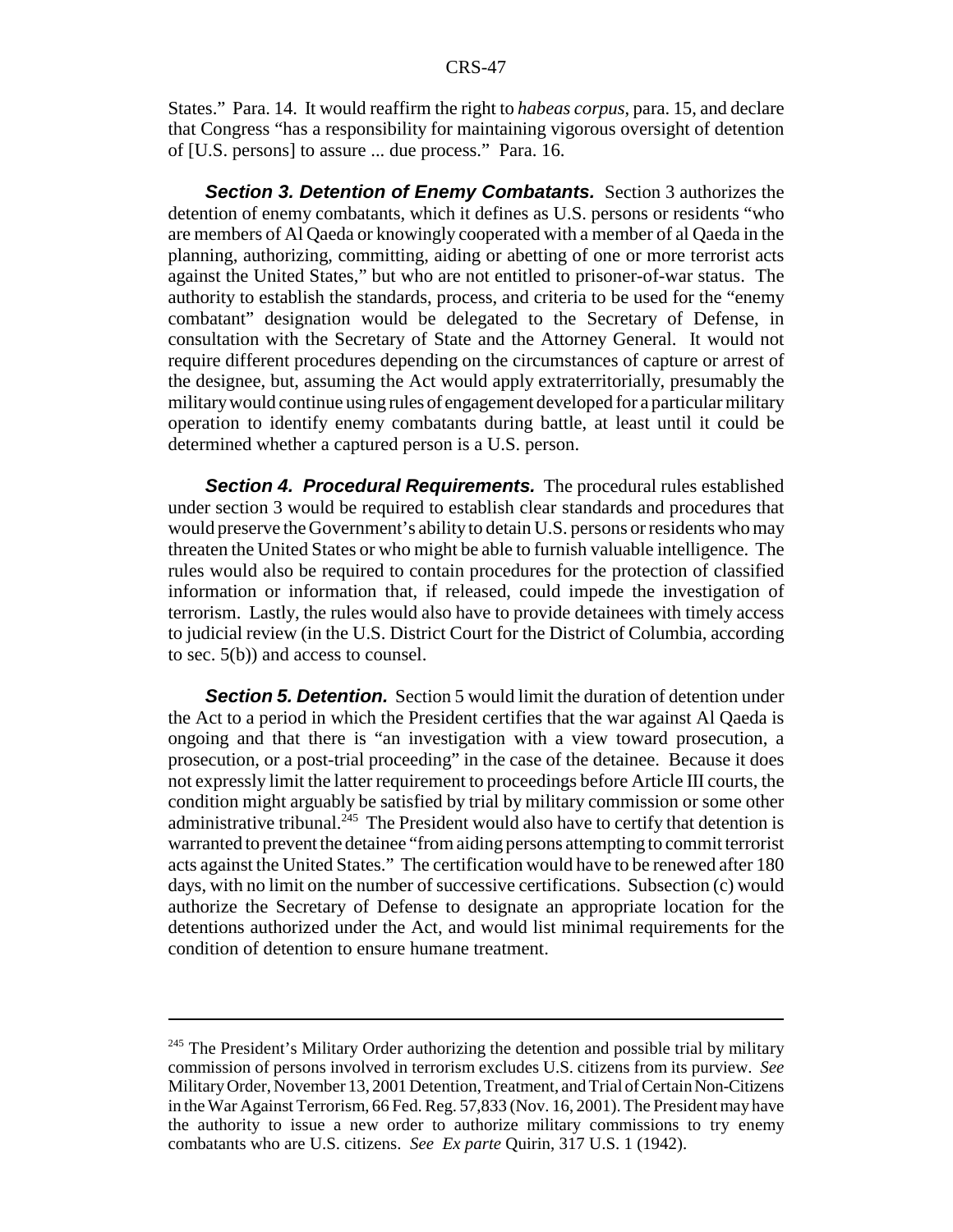**Section 6. Reports to Congress.** Section 6 would require an annual report to Congress identifying each individual "subject to, or detained pursuant to the authority of [the] Act." It is unclear who would be "subject to" the provisions of H.R. 1029 but not detained pursuant to them. Perhaps the phrase "subject to ... the Act" is meant to cover those who are detained within the regular criminal justice system or pursuant to the authority of immigration laws, but who fit the criteria to be deemed enemy combatants.

**Section 7. United States Person or Resident Defined.** Section 7 borrows the definition of "U.S. person" from section 101(i) of the Foreign Intelligence Surveillance Act of 1978 (50 U.S.C. 1801(i)), which currently covers

a citizen of the United States, an alien lawfully admitted for permanent residence (as defined in section  $1101(a)(20)$  of title 8), an unincorporated association a substantial number of members of which are citizens of the United States or aliens lawfully admitted for permanent residence, or a corporation which is incorporated in the United States, but does not include a corporation or an association which is a foreign power, as defined in subsection  $(a)(1)$ ,  $(2)$ , or  $(3)$ of this section.

"Lawfully admitted for permanent residence" is defined under 8 U.S.C. § 1101(a)(20) to mean "the status of having been lawfully accorded the privilege of residing permanently in the United States as an immigrant in accordance with the immigration laws, such status not having changed." Section 7 of H.R. 1029 also includes a separate subsection that defines "U.S. person or resident" to include "an alien lawfully admitted to the United States for permanent residence." It is unclear whether this language is intended cover a broader category of persons than the definition already referenced in subsection (1). It appears that H.R. 1029 would not reach aliens lawfully admitted to the United States on a temporary basis or who are awaiting final approval of their applications for permanent residence, nor would it reach aliens present in the United States unlawfully. This omission could be read either to imply that the President has the inherent authority under the Constitution to detain persons not covered under the definition in section 7, or unless Congress has provided such authority elsewhere, it could be read to preclude the detention of such persons as enemy combatants.

**Section 8. Termination of Authority.** Section 8 is a sunset provision terminating the above authority as of December 31, 2005. The authority would effectively terminate earlier if the armed conflict with Al Qaeda were to end prior to that date.

**Possible Legal Issues.** Petitioners on behalf of U.S. citizens held in military custody argue that 18 U.S.C. § 4001(a), which prohibits the detention of U.S. citizens except as authorized by an act of Congress, prohibits the military's detention of U.S. citizens as enemy combatants. While H.R. 1029 would appear to resolve the question of whether statutory law prohibits the detention of U.S. citizens as enemy combatants, it leaves open some legal questions pertaining to the detention of persons as enemy combatants that may arise under the Constitution and international law.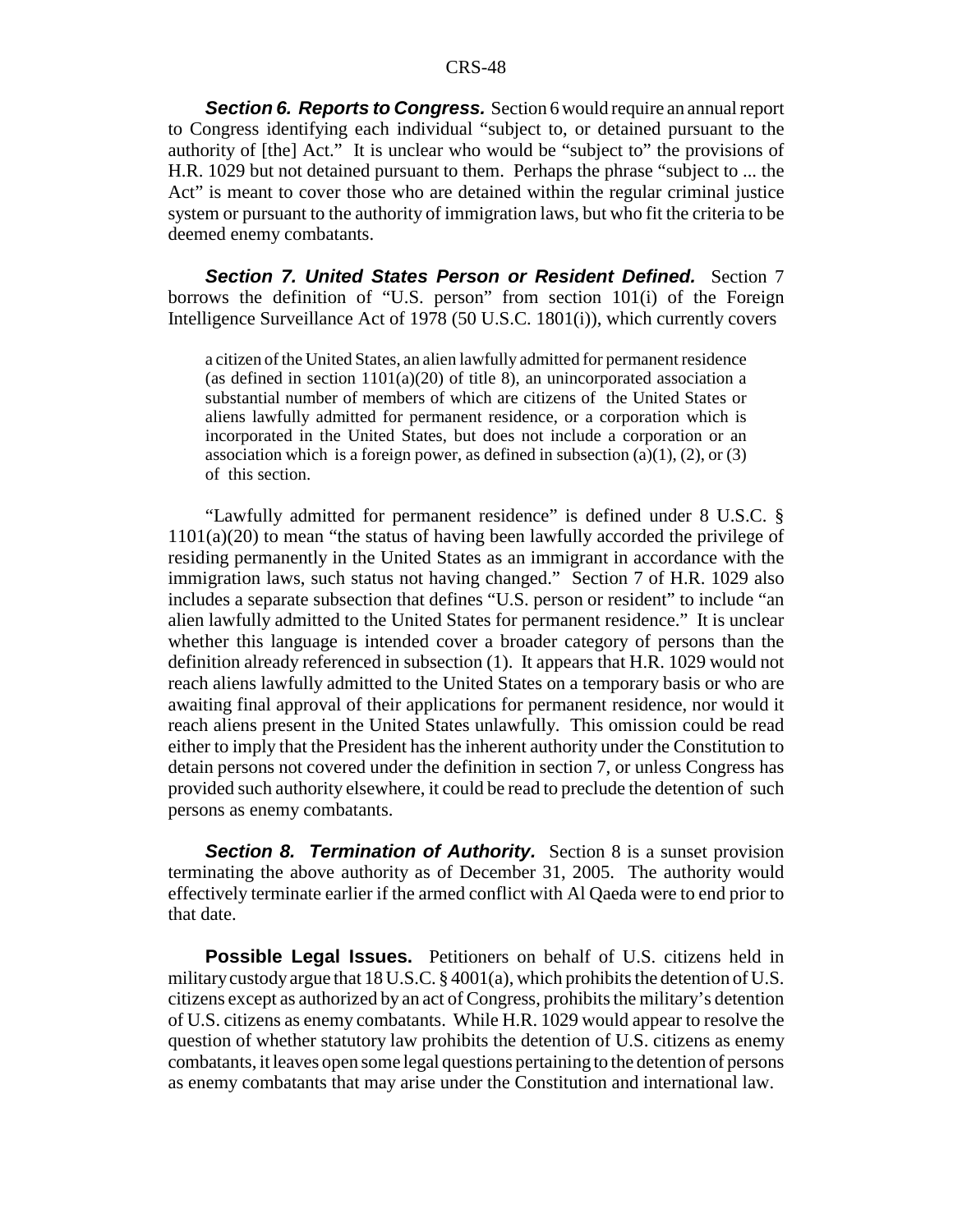*Some Constitutional Questions.* The Supreme Court has never expressly upheld the administrative detention or internment of U.S. citizens and non-alien enemies during war as a preventive measure.

*Congressional Authority.* In *Ex parte Milligan*, 246 the Supreme Court invalidated a military detention and sentence of a civilian for violations of the law of war, despite accusations that Milligan conspired and committed hostile acts against the United States.247 A plurality of the *Milligan* Court agreed that Congress was not empowered to authorize the President to assert military jurisdiction in areas not subject to martial law, but scholars disagree as to whether that portion of the opinion is binding as law or is merely *dicta*. The Administration may take the view that only the President, and not Congress, has the constitutional authority to detain enemy combatants, but it appears from the historical survey above that the contention lacks any solid legal precedent.

The *Korematsu*<sup>248</sup> decision is frequently cited as upholding the internment of Japanese-Americans during World War II, but the Supreme Court expressly limited its decision to the legality of excluding these citizens from declared military areas. *Ex parte Endo*<sup>249</sup> invalidated the detention of a U.S. citizen who was "concededly loyal" to the United States, possibly implying that the detention of *disloyal* citizens may be permissible under some circumstances, but leaving open the question of what constitutional due process is required to determine the loyalty of persons the government sought to intern. In 1950, Congress passed the Emergency Detention Act  $(EDA)$ ,<sup>250</sup> which authorized the President to declare an "Internal Security Emergency," during which the President could authorize the apprehension and detention of any person deemed reasonably likely to engage in acts of espionage or sabotage. However, this authority was never exercised, and the EDA was repealed without any court having had the opportunity to evaluate its constitutionality.<sup>251</sup> H.R. 1029 would guarantee access to counsel and the right to challenge detention by petitioning for a writ of habeas corpus, but gives the executive little other guidance as to what due process the Act requires.

*Bill of Attainder.* H.R. 1029 may be subject to criticism for possibly violating the constitutional prohibition of bills of attainder.<sup>252</sup> The Constitution prohibits Congress from enacting legislation to punish specific persons or easily identifiable groups of persons.253 Section 3 of H.R. 1029 would authorize the President to detain

250 64 Stat. 1019 (1950).

 $246$  71 U.S. (4 Wall.) 2 (1866).

<sup>247</sup> *Id.* at 131.

<sup>248 323</sup> U.S. 214 (1944).

<sup>249 323</sup> U.S. 283 (1944).

<sup>251</sup> Pub. L. 92-128, 85 Stat. 347 (1971).

<sup>252</sup> U.S. CONST. art. I, § 9, cl. 3.

<sup>253</sup> *See* United States v. Lovett, 328 U.S. 303, 315 (1946)(stating the clause prohibits all (continued...)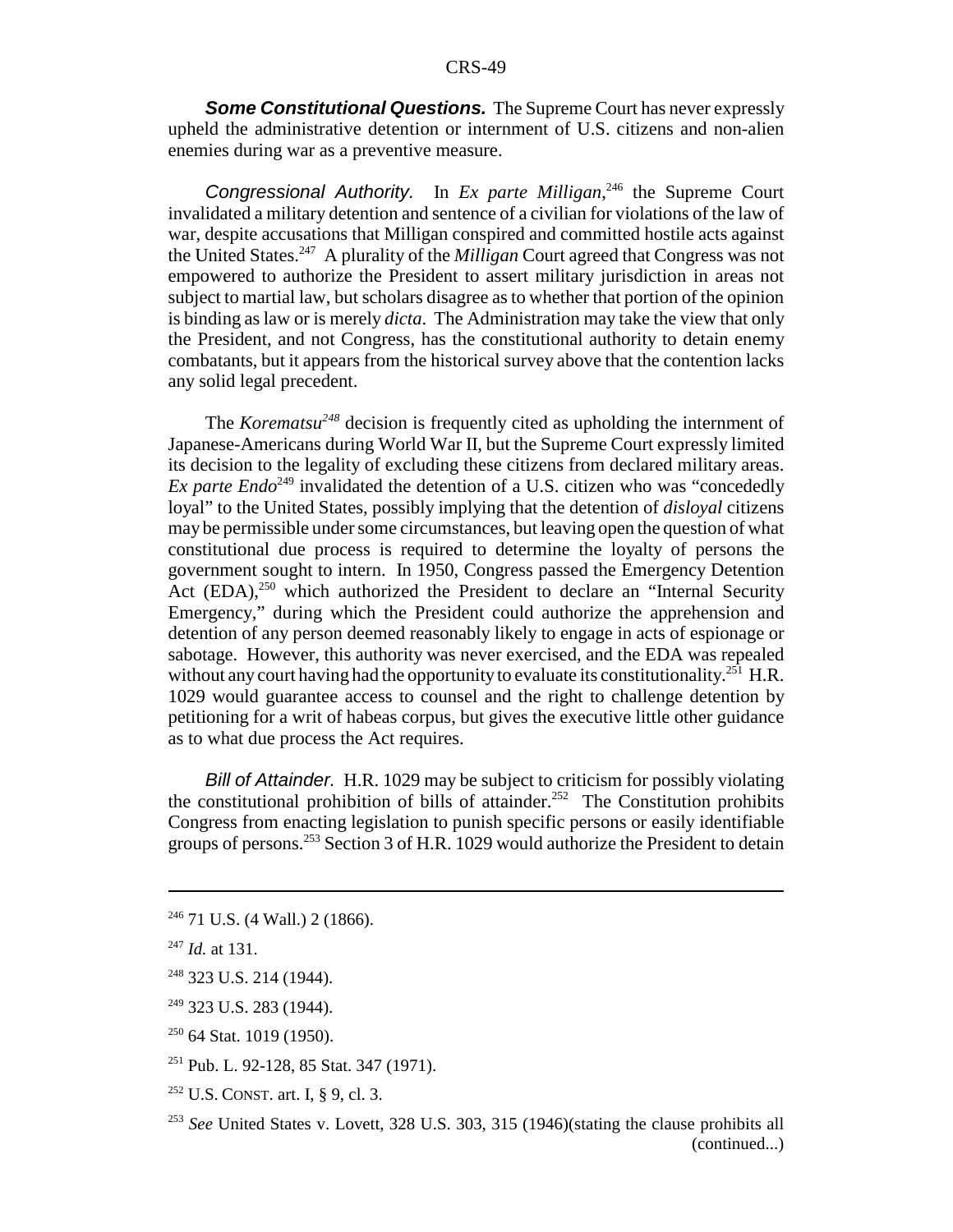persons based on their membership in Al Qaeda or knowing cooperation with a member of Al Qaeda. Although the stated purpose for the detention appears to be preventive rather than punitive, the nature of the restraint and the requirement that non-members of Al Qaeda act "knowingly" probably make it punitive for the purpose of finding a bill of attainder.<sup>254</sup> However, section 5 would require a certification that there is "an ongoing investigation with a view toward prosecution, a prosecution, or a post-trial proceeding" and that the detention is warranted to prevent the person from contributing to terrorist acts against the United States. The requirement for an individualized finding of dangerousness would likely defeat any challenges that the Act amounts to a legislative determination of guilt.<sup>255</sup>

*Ex Post Facto Law .* Similarly, H.R. 1029 could be subject to challenge as an impermissible *ex post facto* law.<sup>256</sup> Every law that makes criminal an act that was innocent at the time it was committed, or that increases the punishment to a crime already committed, is an *ex post facto* law prohibited by the Constitution.<sup>257</sup> The prohibition does not apply to laws of a non-criminal or non-punitive nature,<sup>258</sup> but cannot be evaded by clothing a punitive law in civil guise.<sup>259</sup> If a U.S. person were detained pursuant to the Detention of Enemy Combatants Act for past membership in Al Qaeda, for example, or for cooperation with terrorists that took place prior to the enactment of the Act, such detainee might challenge the Act as imposing new burdens for past conduct, in violation of the *Ex Post Facto* Clause of the Constitution. However, detention under the Act could continue only for so long as "an investigation with a view toward prosecution, a prosecution, or a post-trial proceeding" with respect to a particular detainee were ongoing, and only if the President certifies that detention is warranted to prevent further acts of terrorism, in which case detention could be permissible under ordinary penal statutes. The legality of the detention will likely depend on the extent to which the procedures put in place by the executive satisfy the constitutional requirements for a temporary deprivation of liberty.

 $253$  (...continued)

legislative acts, "no matter what their form, that apply either to named individuals or to easily ascertainable members of a group in such a way as to inflict punishment on them without a judicial trial ...").

 $254$  Relevant factors for determining the punitive nature of a law include: whether a sanction involves an affirmative disability or restraint, whether it has historically been regarded as a punishment, whether it requires a finding of scienter, whether it promotes the traditional aims of punishment, whether behavior to which it applies is already a crime, whether an alternative purpose is assignable for it, and whether it appears excessive in relation to the alternative purpose assigned. *See* Kennedy v. Mendoza-Martinez 372 U.S. 144, 168 (1963).

<sup>255</sup> *See* United States v. Brown, 381 U.S. 437, 450 (1965) (distinguishing from bills of attainder provisions that "leave to courts and juries the job of deciding what persons have committed the specified acts or possess the specified characteristics").

<sup>256</sup> U.S. CONST. art. I, § 9, cl. 3.

<sup>257</sup> *See* Calder v. Bull, 3 U.S. (3 Dall.) 386, 390 (1798).

<sup>258</sup> *Id*. at 393.

<sup>259</sup> Burgess v. Salmon, 97 U.S. 381 (1878).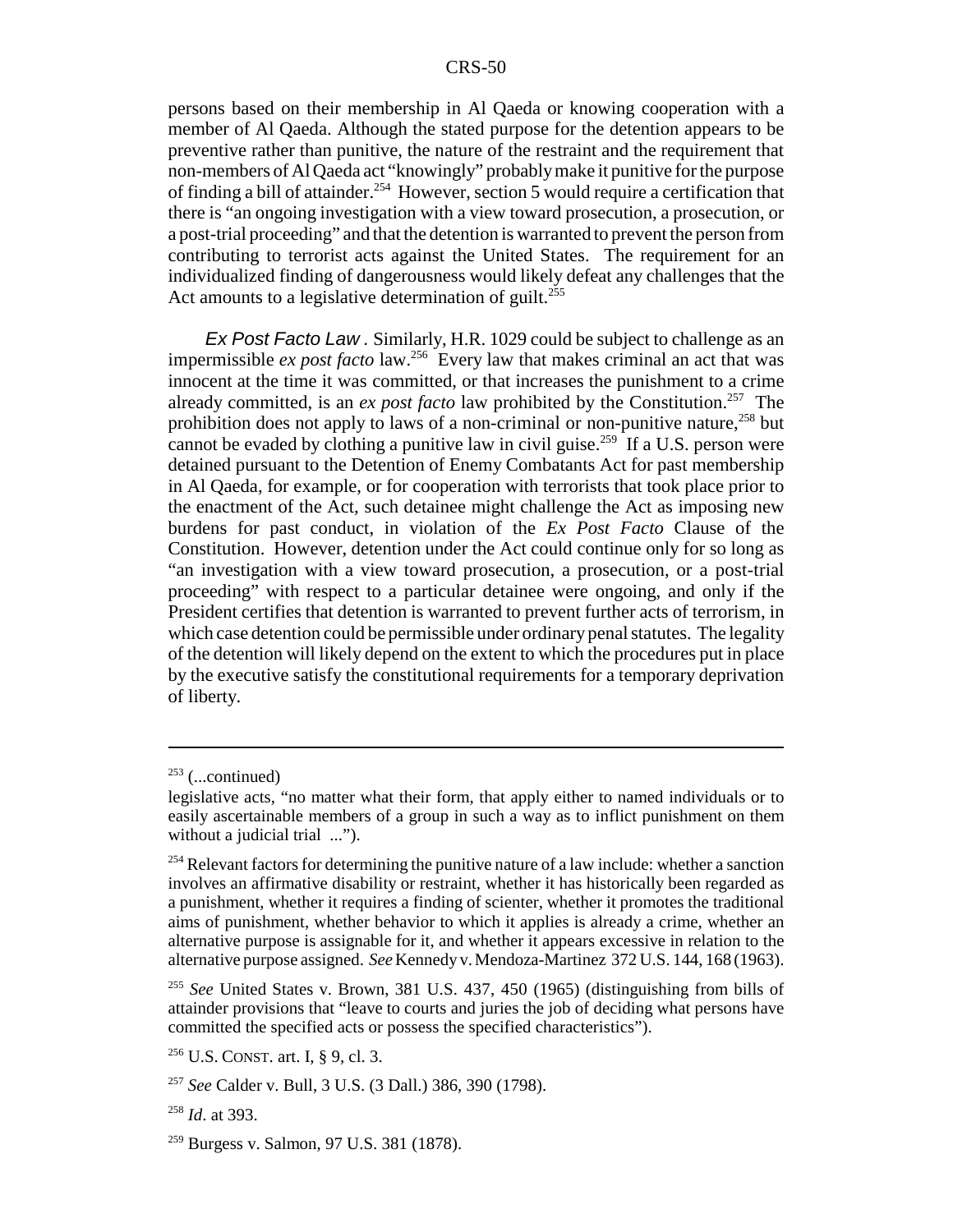*Due Process for Non-Resident Aliens.* H.R. 1029 does not apply to nonresident aliens and other non-citizens not lawfully admitted for permanent residence in the United States. If H.R. 1029 is read to imply that non-resident aliens may be detained as enemy combatants without any hearing at all, constitutional issues may arise. Aliens in the United States, whatever their immigration status, are "persons" whose liberty interests are protected by the Fifth Amendment.<sup>260</sup> While the standards for administrative decisions relating to immigration status are not as extensive as due process requirements for criminal procedures, other types of proceedings do not treat aliens as having fewer rights under the Constitution. Of course, the existence of a state of war might work as an exception to this general rule. During a declared war, enemy aliens are by statute subject to detention and deportation based on their nationality,<sup>261</sup> in accordance with procedures set up by the executive branch. The Supreme Court validated such a program during World War  $II^{262}$  It may thus be permissible for Congress, in the exercise of its war powers, to enact specific legislation defining who may be interned as an enemy based on factors other than nationality, but it is not clear that the President has the authority to intern persons as enemies without specific authorization from Congress. If non-permanent resident aliens are intended to be subject to detention as enemy combatants, it may be advisable to include them under the same authority that applies to citizens and aliens lawfully admitted for permanent residence in the United States.

**International Legal Issues.** Because the detention of enemy combatants is a means of conducting war, it is subject to the international law of war.<sup>263</sup> H.R. 1029 would not authorize the detention of enemy combatants who are entitled to prisoner of war status under the Third Geneva Convention,264 but it could be read to authorize the detention of civilian persons protected by the Fourth Geneva Convention<sup>265</sup> under conditions that do not meet the requirements of that treaty. It is not clear whether the 1949 Geneva Conventions apply in their entirety during the war against terrorism as they would in the case of an international war, or whether the war should be categorized as an "armed conflict not of an international character occurring in the territory of one of the High Contracting Parties," in which case only common article

<sup>260</sup> *See, eg,* Zadvydas v. Davis, 533 U.S. 678 (2001); Mathews v. Diaz, 426 U.S. 67 (1976).

<sup>&</sup>lt;sup>261</sup> Alien Enemy Act, 50 U.S.C.  $\S$  21 (defining as enemy aliens "all natives, citizens, denizens, or subjects of the hostile nation or government, being of the age of fourteen years and upward, who shall be within the United States and not actually naturalized").

<sup>262</sup> *See* Ludecke v. Watkins, 335 U.S. 160 (1948). The Court noted that an enemy alien restrained pursuant to 50 U.S.C. § 21 has access to the courts to challenge whether the statutory criteria were met, in other words, whether a "declared war" existed and whether the person restrained is in fact an enemy alien. *Id.* at 170-72, n.17.

<sup>263</sup> *See generally* Treatment of "Battlefield Detainees" in the War on Terrorism, CRS Report for Congress RL31367 (overview of the 1949 Geneva Conventions relating to prisoners and other victims of war).

<sup>264</sup> *See* GPW, *supra* note 26.

<sup>265</sup> *See* GC, *supra* note 27.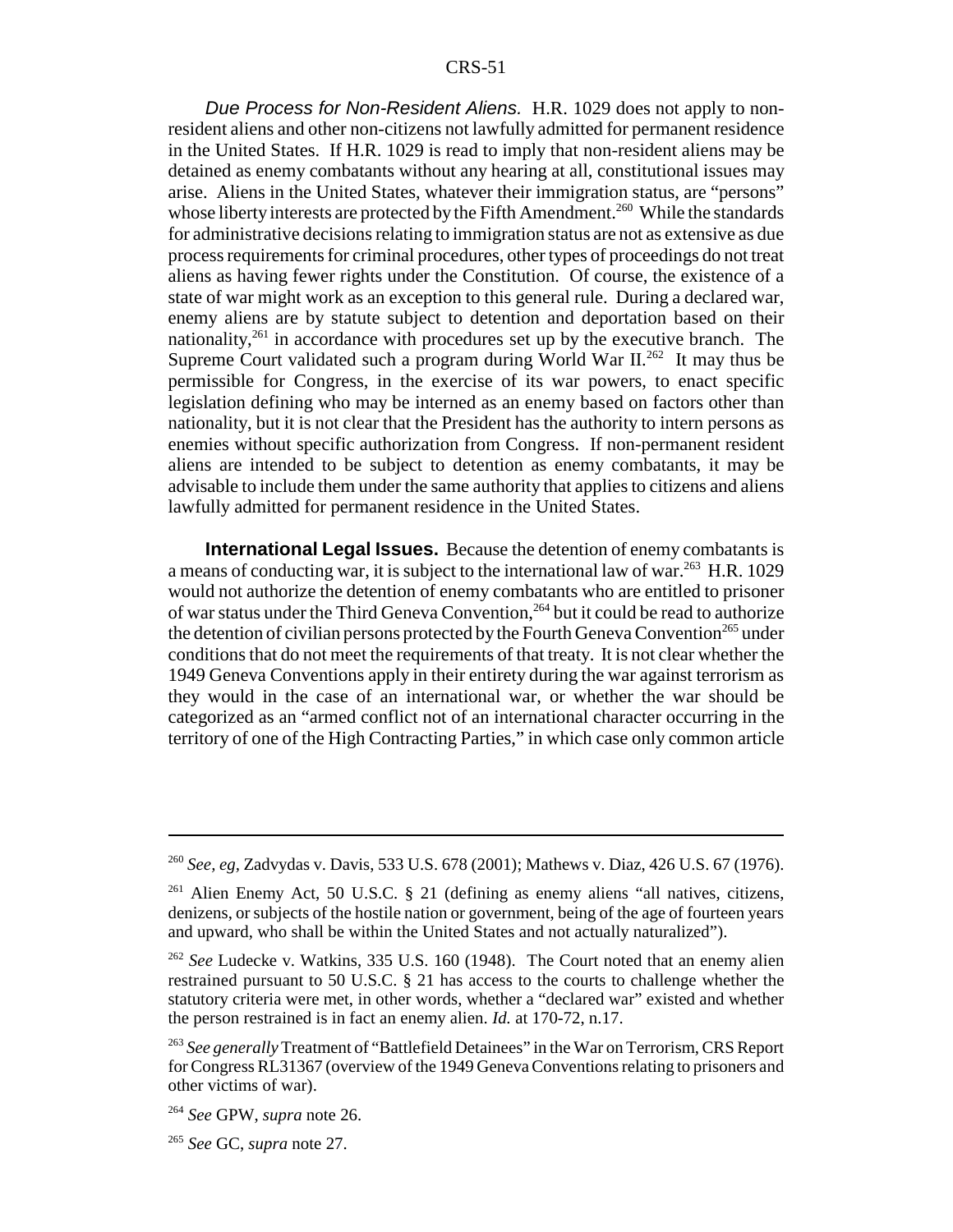3 of the Geneva Conventions would apply.266 H.R. 1029 may satisfy U.S. obligations under common article 3.

H.R. 1029 may come under criticism for failing to define "enemy combatant" as that term is ordinarily understood in the context of the law of war. As a general rule, combatants are soldiers and others who engage in combat. Combatants are lawful military targets during combat operations, but the law of war prefers capture and detention as a more humane alternative to killing or wounding them. Aiders and abettors of the enemy (and terrorists) traditionally have been treated as criminal civilians rather than enemy combatants, and are not ordinarily treated as lawful military targets except perhaps in the extreme circumstances where the use of deadly force would be warranted against a person committing or about to commit a hostile act.267 The use of the phrase "enemy combatant" to describe both battlefield combatants and criminals arrested in areas where law and order appear to prevail suggests that the use of military force is authorized as if a global battle were taking place.

Many foreign countries whose nationals are currently being held as enemy combatants have objected to the disparity in treatment accorded to U.S. citizens held as alleged terrorists and aliens in custody for similar conduct, who have been denied

<sup>&</sup>lt;sup>266</sup> The 1949 Geneva Conventions share several types of common provisions. The first three articles of each Convention are identical. Common Article 3 has been described as "a convention within a convention" to provide a general formula covering respect for intrinsic human values that would always be in force, without regard to the characterization the parties to a conflict might give it. Article 3 provides, in part, that:

<sup>1.</sup> Persons taking no active part in the hostilities, including members of armed forces who have laid down their arms and those placed hors de combat by sickness, wounds, detention, or any other cause, shall in all circumstances be treated humanely, without any adverse distinction founded on race, colour, religion or faith, sex, birth or wealth, or any other similar criteria.

To this end, the following acts are and shall remain prohibited at any time and in any place whatsoever with respect to the above-mentioned persons:

 <sup>(</sup>a) Violence to life and person, in particular murder of all kinds, mutilation, cruel treatment and torture;

<sup>(</sup>b) Taking of hostages;

<sup>(</sup>c) Outrages upon personal dignity, in particular humiliating and degrading treatment;

 <sup>(</sup>d) The passing of sentences and the carrying out of executions without previous judgment pronounced by a regularly constituted court, affording all the judicial guarantees which are recognized as indispensable by civilized peoples.

<sup>&</sup>lt;sup>267</sup> Israel's targeted killings of terrorist leaders might serve as precedent for the targeting of persons deemed to be enemy combatants, but the practice has generated controversy. *See Question of the Violation of Human Rights in the Occupied Arab Territories, Including Palestine*, Report of the Special Rapporteur of the Commission on Human Rights 10-12, U.N. Doc. E/CN.4/2004/6 (2003); *see also* Emanuel Gross, *Democracy in the War Against Terrorism — the Israeli Experience*, 35 LOY. L.A. L. REV. 1161, 1194 (2003)(noting that preemptive killings of terrorists "are only permitted as a last resort where there is no possibility of capturing the terrorist alive").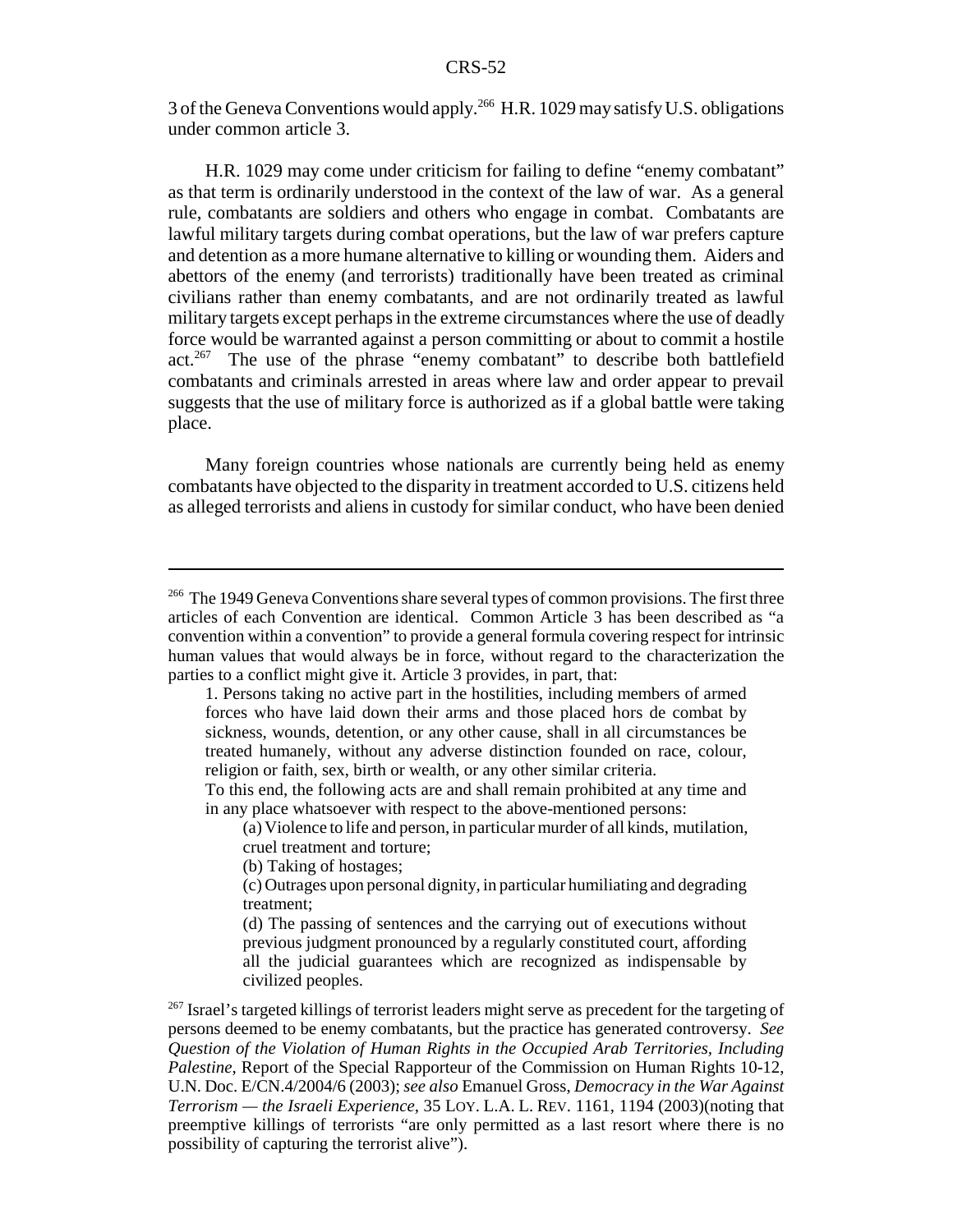access to U.S. courts altogether.<sup>268</sup> H.R. 1029 may be regarded abroad as increasing the disparity of treatment, possibly heightening international criticism of the U.S. government's conduct of the war against terrorism.

#### **Conclusion**

The two "enemy combatant" cases currently making their way through the federal courts may have an impact on the means used to prosecute the war on terrorism. The Attorney General has clarified that the detention of suspicious aliens, and now some citizens as well, is one facet of the government's strategy for preventing future acts of terrorism.<sup>269</sup> As a consequence, the extent to which the Congress has authorized the detention without trial of American citizens as "enemy combatants" may become an important issue in determining the validity of the Administration's tactics. While the broad language of the Authorization for the Use of Force ("AUF")<sup>270</sup> authorizes the use of such military force as the President deems appropriate in order to prevent future acts of terrorism, it is possible to argue that the AUF was not intended to authorize the President to assert *all* of the war powers usually reserved for formal declarations of war. $271$ 

History shows that even during declared wars, additional statutory authority has been seen as necessary to validate the detention of citizens not members of any armed forces. Courts, however, have not explicitly ruled on the point with respect to circumstances like these. Congressional activity since the *Quirin* decision suggests that Congress did not interpret *Quirin* as a significant departure from prior practice with regard to restriction of civil liberties during war. If that is the case, it may be argued that Congress has shown the intent to authorize the capture and detention of individuals like Hamdi — persons captured on the battlefield during actual hostilities — for so long as military operations remain necessary, while withholding the authority to detain individuals like Padilla — an accused enemy agent operating domestically — except in accordance with regular due process of law. If Congress were to pass the Detention of Enemy Combatants Act, or similar legislation, the future detention of persons deemed to be enemy combatants would likely face fewer hurdles in court.<sup>272</sup> However, even with the express authorization of Congress,

<sup>268</sup> The Supreme Court has granted *certiorari* to decide whether federal courts have jurisdiction to hear petitions for *habeas corpus* on behalf of non-citizens detained as enemy combatants at the Guantanamo Bay Naval Station. Al-Odah v. United States, 321 F.3d 1134 (D.C. Cir.), *cert. granted* \_\_\_US\_\_\_ (2003).

<sup>269</sup> *See* Phil Hirschkorn, *Feds to Appeal Ruling on Post-Sept. 11 Tactics*, CNN, May 5, 2002, *available at* [http://www.cnn.com/2002/LAW/05/03/material.witnesses/] (citing quotation attributed to Attorney General John Ashcroft, that "[a]ggressive detention of lawbreakers and material witnesses is vital to preventing, disrupting or delaying new attacks").

<sup>&</sup>lt;sup>270</sup> *See supra* note 27, and accompanying text.

<sup>271</sup> *See generally* J. Gregory Sidak, *To Declare War*, 41 DUKE L.J. 27 (1991); Declarations of War and Authorizations for the Use of Military Force: Historical Background and Legal Implications, CRS Report RL31133.

<sup>272</sup> *See Padilla*, 352 F.3d at 699.